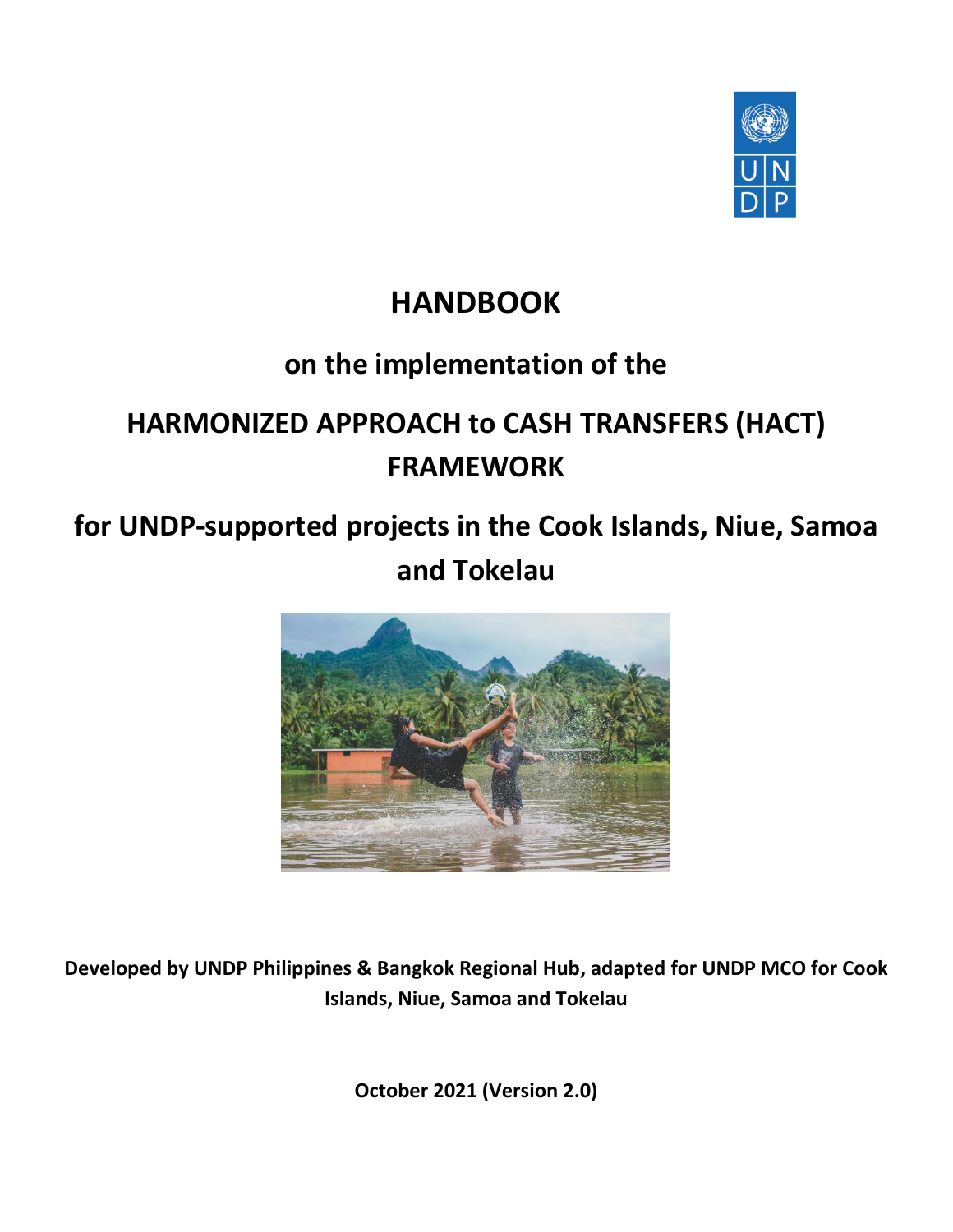## **INTRODUCTION**

## **PART I: HACT FRAMEWORK: OVERVIEW OF PROCESSES**

- 1. Macro Assessment
- 2. Micro Assessment
- 3. Transfer/ Disburse/ Report
- 4. Assurance Activities

## **PART II: STANDARD OPERATING PROCEDURES: CHECKLIST OF KEY ACTIONS**

- 1. Micro Assessment:
	- Planning: Preparing and populating a Micro Assessment Plan
	- Implementation: Carrying out a Micro Assessment
	- Decision Making: Adjusting a Micro Assessment Risk Rating
- 2. Transfer/ Disburse/ Report:
	- Planning: Establishing prerequisites for Cash Transfers
	- Implementation: Carrying out the request, disbursement, reporting and recording of Cash Transfers
	- Reporting: Official Record of expenditure incurred
- 3. Assurance Activities:
	- Planning: Preparing and populating an Assurance Activities Plan
	- Implementation: Carrying out Assurance Activities

## **PART III: TEMPLATES**

- 1. Annex 1: Micro Assessment Plan
- 2. Annex 2: Partner Risk Log and Action Plan
- 3. Annex 3: Note to File: Conclusion on Micro Assessment Report
- 4. Annex 4: Note to File: Conclusion on Partner's Adjusted Risk Rating
- 5. Annex 5: Funding Authorization and Certificate of Expenditure (FACE) Form
- 6. Annex 6: Itemized Cost Estimate (ICE) Form
- 7. Annex 7: List of mandatory supporting documentation for NIM/DIM Cash Advances, Direct Payments and Reimbursements
- 8. Annex 8: Assurance Activity Plan
- 9. Annex 9: Note to File: Conclusion on alternative verification procedures for invalid expenditure
- 10. Annex 10: Programme Output Verification: Back to Office Report
- 11. Annex 11: Project Monitoring Field Visit Report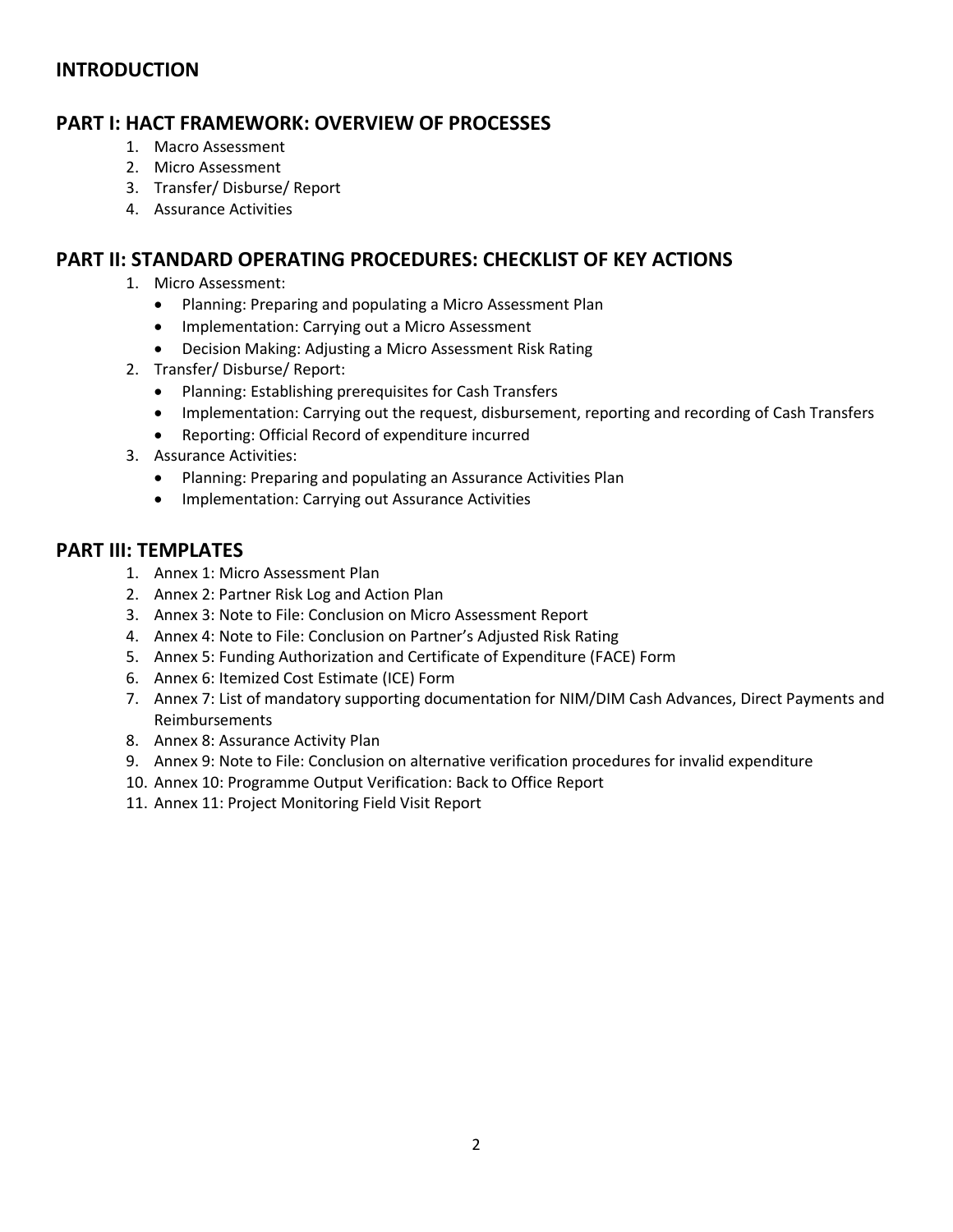#### **What is the HACT framework?**

The HACT framework is a set of processes and procedures used by UN Agencies for disbursing funds to Implementing Partners and Responsible Parties who are responsible for delivering programme outputs:

- Implementing Partners (IPs) are entities responsible and accountable for UNDP-provided funds and implementation of the Annual Work Plan. Possible IPs include: (i) Government entities and other public institutions; (ii) Inter-Governmental Organizations (IGOs); (iii) Civil Society Organizations (CSOs)/ Non-Governmental Organizations (NGOs); and (iv) other UN agencies;
- Responsible Parties (RPs) are entities contracted under written agreement to carry out project activities and/or produce outputs using the project budget. Possible RPs include: (i) Government entities and other public institutions; (ii) IGOs; (iii) CSOs/ NGOs; (iv) private sector entities and corporate foundations; (v) State-Owned Enterprises, (vi) Academia; (vii) Foundations; and (viii) other UN agencies.

Specifically, in relation to RPs, the HACT Framework applies to:

- Partners contracted by UNDP where UNDP is providing Country Office Support Services to the National Implementation Modality (NIM) for Government IPs, which include the service of contracting RPs on behalf of the IP;
- Partners contracted by UNDP under Direct Implementation Modality (DIM) projects.

For the purposes of this Handbook, IPs and RPs are referred to as Partners.

The HACT procedures are focused on Partners (and not individual projects) and ensure fund disbursements are done using a risk-based methodology. The HACT framework was established by the UN to harmonize cash transfer procedures across UN Agencies, and across all Partners.

#### **What is the advantage of using HACT?**

#### *For UNDP*

HACT processes and procedures enable UNDP to proactively assess, identify and manage financial risks of project implementation; as part of UNDP's governance and oversight responsibilities in managing donor funds.

#### *For Partners*

The HACT processes help identify areas for improvement in the financial management systems of Partners and corresponding indirect capacity building initiatives.

#### **What is the purpose of this Handbook?**

This Handbook has been developed to provide a practical understanding of key HACT principles for Partners (including Project Management Unit staff, where applicable) and UNDP staff and its importance in the financial risk management of projects. This Handbook will facilitate the implementation of HACT in a systematic manner and should be used to inform Operations Manuals used at the project levels. The Guide has three parts:

| Part I   | <b>HACT Framework: Overview of Processes</b>                                                                            |
|----------|-------------------------------------------------------------------------------------------------------------------------|
|          | This section is intended to orient Partners and UNDP staff on the overall HACT framework:                               |
|          | • provides a snapshot of the four main HACT processes, and how these processes are inter-related;                       |
|          | • summarizes the key steps for each HACT process, in terms of roles and responsibilities;                               |
|          | • introduces HACT principles, important considerations and key documentation required for each of the<br>processes; and |
|          | • illustrates the criteria for risk-based decision-making for each HACT process.                                        |
| Part II  | <b>Standard Operating Procedures: Checklist of Key Actions</b>                                                          |
|          | This section builds on Part I to provide both Partners and UNDP staff with a checklist of mandatory steps to be         |
|          | completed which covers:                                                                                                 |
|          | • procedures for compliance with the HACT framework and UNDP Programme and Operations Policies and                      |
|          | Procedures;                                                                                                             |
|          | • Key Documentation required, including timelines for submission/completion;                                            |
|          | • links to relevant UNDP policies and procedures and other guidance.                                                    |
|          |                                                                                                                         |
| Part III | <b>Templates: Key Documentation Requirements</b>                                                                        |
|          | This section builds on Part II to provide Partners and UNDP staff with standard templates for Key Documentation         |
|          | including:                                                                                                              |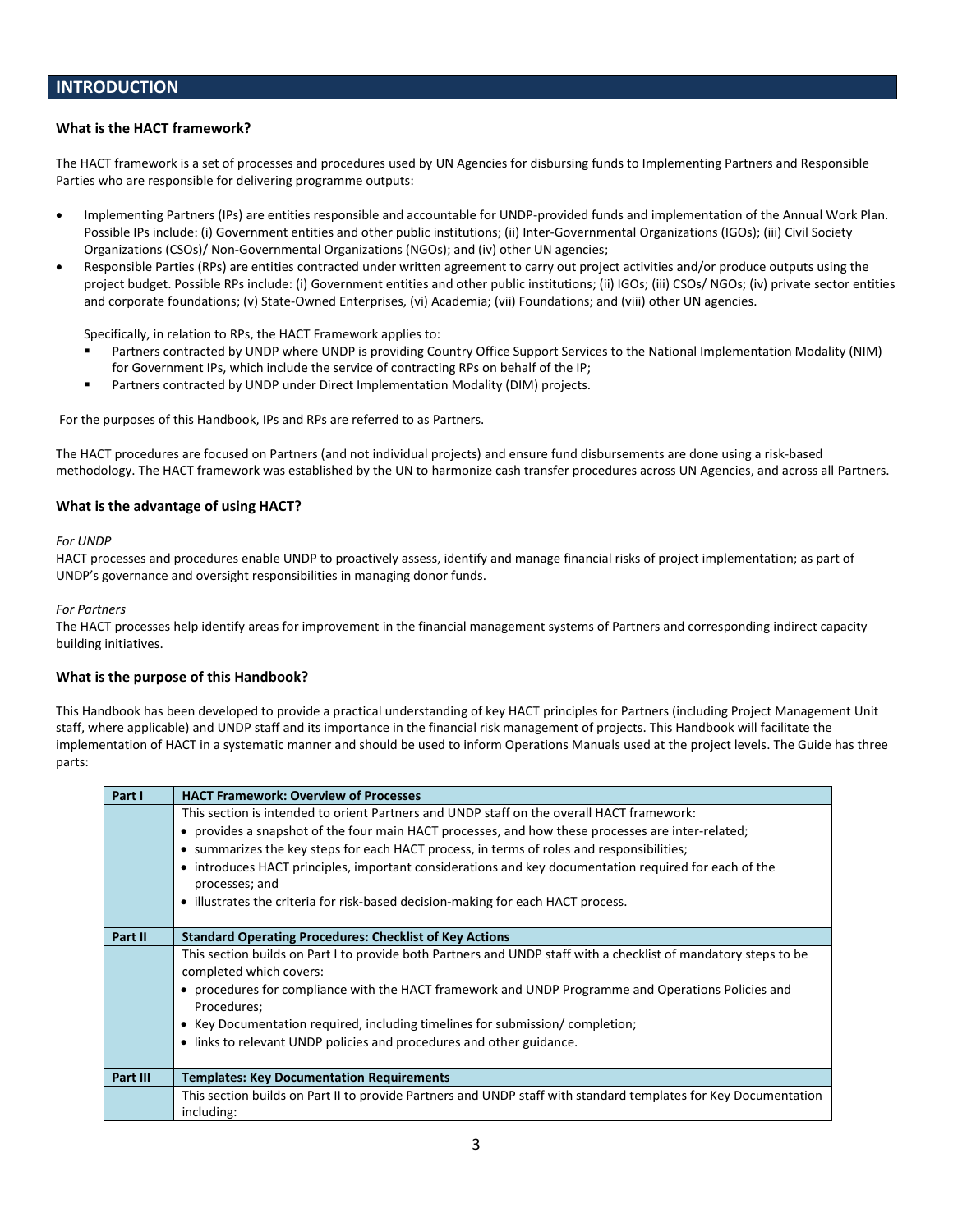This Handbook has been produced by the UNDP Philippines Country Office, with contributions from the UNDP Bangkok Regional Hub, and was adapted for use by the UNDP Multi-Country Office for Cook Islands, Niue, Samoa and Tokelau staff and projects.

*This Handbook is aligned with the UNDP Programme and Operations Policies and Procedures (POPP), last updated 31 Mar 2021. Any relevant updates to the UNDP POPP will be reflected in the Handbook.*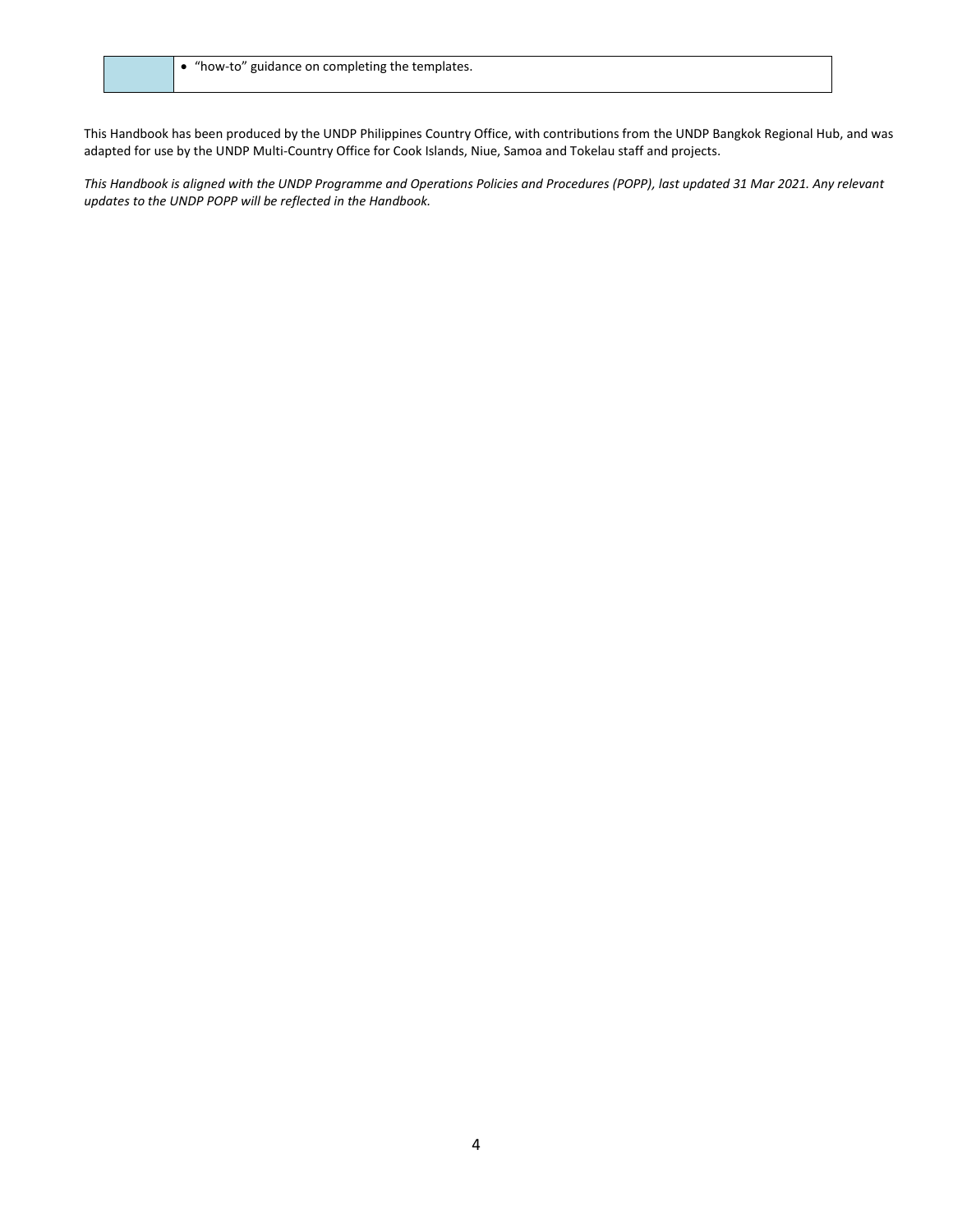### **PART I: HACT FRAMEWORK: OVERVIEW OF PROCESSES**

#### **Snapshot of the HACT framework:**

The HACT framework consists of four main processes:

- 1. **Macro Assessment**: an independent assessment of the country's public financial management system capacity to manage donor funds, and the Supreme Audit Institution's capacity to conduct audits of UNDP's nationally implemented projects;
- 2. **Micro Assessment**: an independent risk assessment of the financial management and internal control systems of each Partner, to manage UNDP-provided funds;
- 3. **Cash Transfer/ Disbursement/ Reporting**: requests from Partners to UNDP (based on project activities in the approved Annual Work Plan) for cash transfers, disbursement of payments, and the financial reporting of expenditure incurred; and
- 4. **Assurance Activities**: independent scheduled checks and audits of the partner's financial management and internal control systems to assess if they are functioning as intended.

NOTE: independent assessments are carried out by qualified Third-Party Service Providers, contracted by UNDP.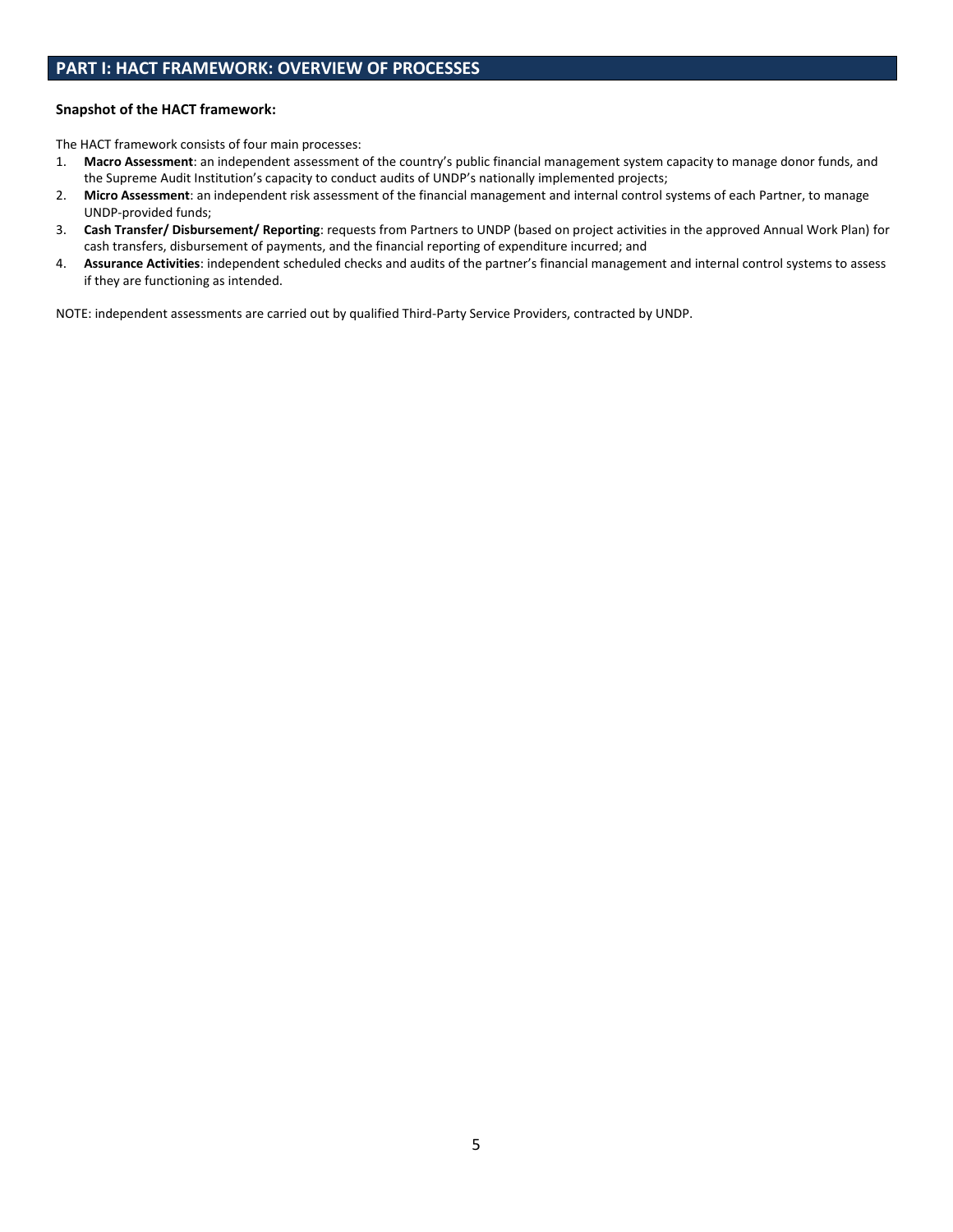The four HACT processes are interrelated and provide a continuous feedback mechanism to assess the level of risk of a Partner over each year during a project life cycle (including cumulative risks for a Partner implementing multiple projects):

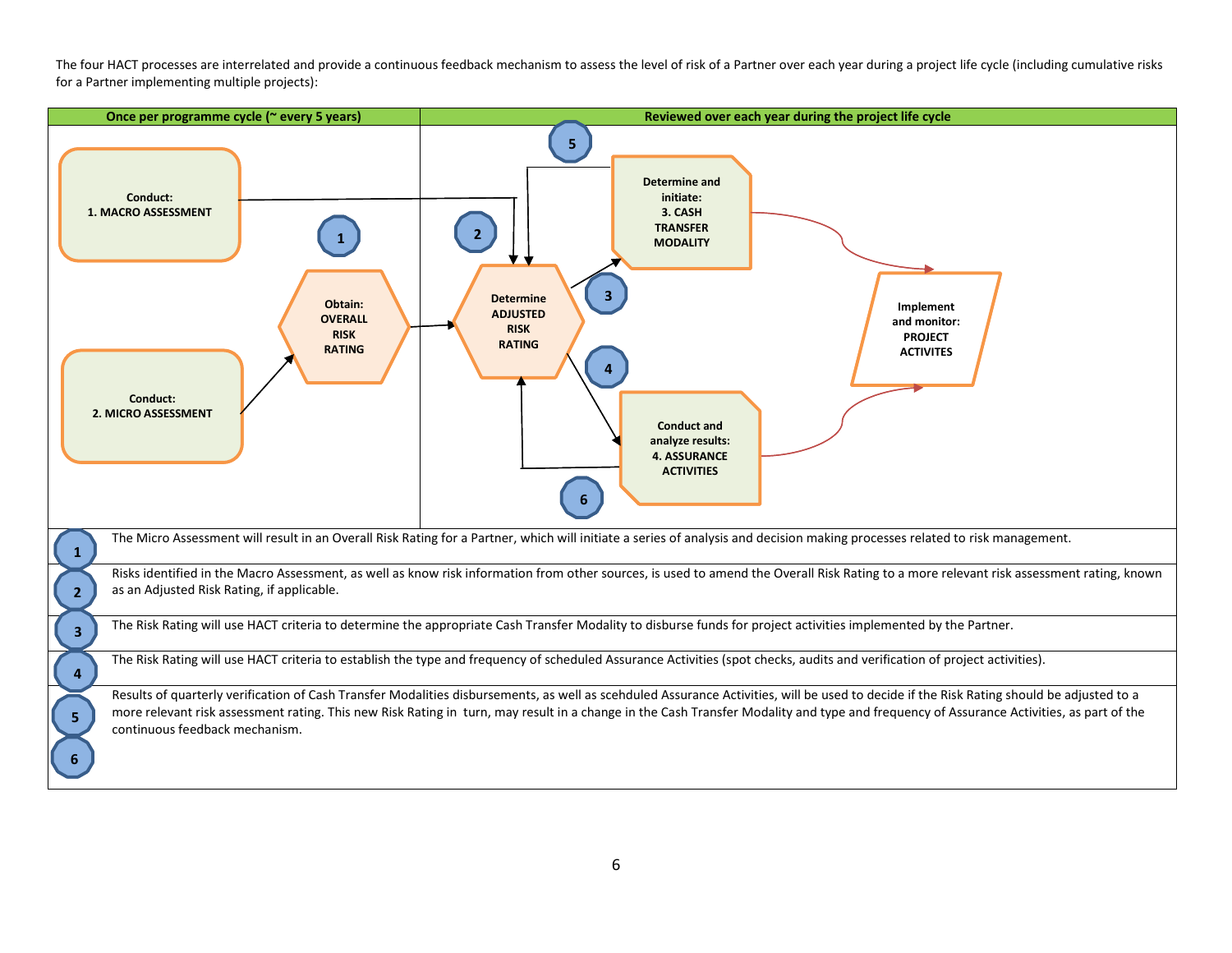#### **1.1. Purpose: Why do a Macro Assessment?**

#### *What is UNDP's objective:*

The process identifies risks in the public financial management and national procurement environment as well as country specific risks (eg: exchange rate volatility), within which funds will be disbursed to Partners; as well as an assessment of the capacity of the Supreme Audit Institution.

*How will this impact the Partners:*

Risks and issues identified from the Macro Assessment will be taken into consideration when determining:

- The appropriate cash transfer modality to Partners;
- Ability of the Supreme Audit Institution to carry out financial audits of government Partners on behalf of UNDP.

NOTE: This Section introduces the basic HACT principles of a Macro Assessment. As Macro Assessment planning and implementation do not involve individual Partners, this HACT process will not be covered in Part II and Part III.

#### **1.2. Process: What are key steps in conducting a Macro Assessment?**

The UN Country Team (or in some cases, UNDP) takes the lead in planning and implementing the Macro Assessment process on behalf of UN Agencies implementing the HACT Framework.

#### **1.3. HACT principles: What are important elements in the Macro Assessment process?**

| <b>HACT Process</b>              | <b>HACT Requirement</b>                                                                                                                                                                                           | <b>Important Considerations</b>                                                                                                                                                                                                                                                                                                                                                                                                                                                                                                                                                                                                   | <b>Results/ Key Documents</b>                                                                                                                                                                                                                                                                                                                                   |
|----------------------------------|-------------------------------------------------------------------------------------------------------------------------------------------------------------------------------------------------------------------|-----------------------------------------------------------------------------------------------------------------------------------------------------------------------------------------------------------------------------------------------------------------------------------------------------------------------------------------------------------------------------------------------------------------------------------------------------------------------------------------------------------------------------------------------------------------------------------------------------------------------------------|-----------------------------------------------------------------------------------------------------------------------------------------------------------------------------------------------------------------------------------------------------------------------------------------------------------------------------------------------------------------|
| <b>Planning</b>                  | • A Macro Assessment should be done<br>once every programme cycle;                                                                                                                                                | • Even if there are unforeseen reasons<br>preventing a Macro Assessment from being<br>done, the HACT framework will still apply for<br><b>UNDP's Partners;</b><br>• If a Macro Assessment is not completed,<br>documented justification should be signed<br>off by the UN Resident Coordinator and<br>UNDP Resident Representative.                                                                                                                                                                                                                                                                                               |                                                                                                                                                                                                                                                                                                                                                                 |
|                                  | • An independent Third-Party Service<br>Provider with the required technical<br>expertise, will be hired by the UN<br>Country Team to conduct the Macro<br>Assessments.                                           | • The cost of the Third-Party Service Provider<br>fees should be shared among UN Agencies<br>implementing the HACT Framework, in<br>proportion to programme cycle funding.                                                                                                                                                                                                                                                                                                                                                                                                                                                        |                                                                                                                                                                                                                                                                                                                                                                 |
| Implementation                   | Desk review of available Public Finance<br>$\bullet$<br>Management assessments eg<br>assessments done by World Bank etc.                                                                                          | • The risks identified should be tracked and<br>monitored by UNDP, for overall Enterprise<br>Risk Management and to inform Partner<br>Micro Assessments;<br>• The assessment of the Supreme Audit<br>Institution (SAI) is required by UNDP's<br>Office of Audit and Investigation (OAI) as<br>evidence of the capacity of the SAI to<br>conduct annual HACT financial audits for<br>government projects.<br>Note: In addition to the assessment of the<br>SAI as part of the Macro Assessment,<br>completion of an additional more detailed<br>SAI capacity assessment by a Third Party<br>Provider is also required by UNDP OAI. | • Macro Assessment Report for the<br>country, which details: (i) risks related<br>to the use of public financial<br>management systems for cash<br>transfers within the country to<br>government Implementing Partners;<br>(ii) country specific knowledge for non-<br>governmental Partners; and (iii)<br>assessment of Supreme Audit<br>Institution capacity. |
| <b>Decision</b><br><b>Making</b> | • Macro level risks of the public financial<br>management system and country<br>operating environment, should inform<br>UNDP CO's decision on the modality of<br>disbursement of funds to individual<br>Partners. |                                                                                                                                                                                                                                                                                                                                                                                                                                                                                                                                                                                                                                   |                                                                                                                                                                                                                                                                                                                                                                 |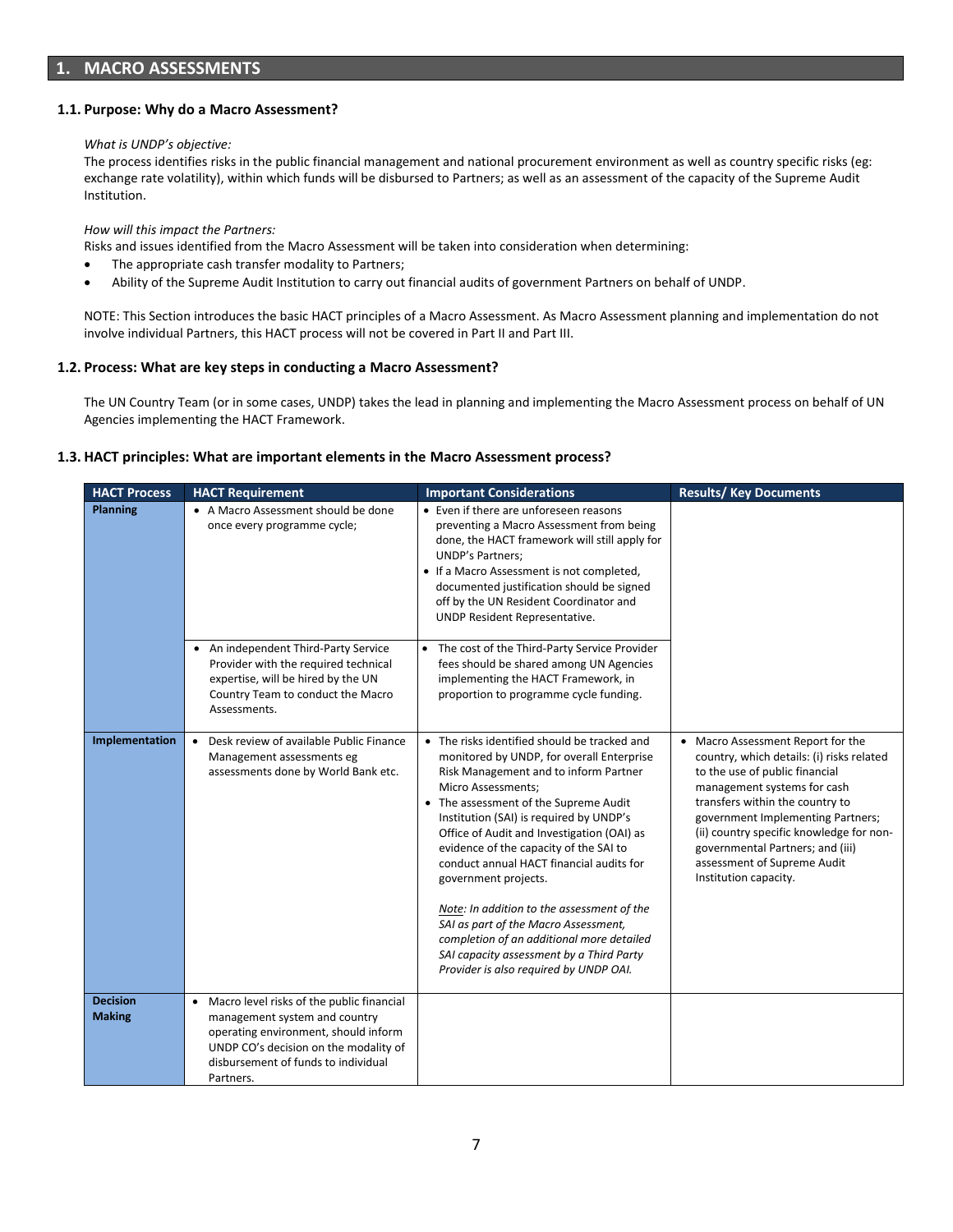### **2. MICRO ASSESSMENTS**

#### **2.1 Purpose: Why do a Micro Assessment?**

#### *What is UNDP's objective*:

A Micro Assessment determines a Risk Rating for each partner based on an assessment of their financial/ procurement/ reporting and internal control systems. The Risk Rating is the basis for decision making on:

- the modality by which funds are disbursed for project activities implemented by Partners; and
- the type and frequency of checks, audits and monitoring activities that will be planned and conducted during the year.

#### *How will this impact the Partners:*

A Micro Assessment will impact the Annual Work Plan design and cash transfer modality; and identifies areas where UNDP can support the Partners in project implementation and indirect capacity building.

#### **2.2 Process: What are key steps in conducting a Micro Assessment?**

| <b>HACT Process</b>                                                    | <b>UNDP Role</b>                                                                                                                                                                                                                                                                                                                                                                                                                                                                                                                 | National Project Director/ Project Manager/ Project Finance<br>Role                                                                                                                                            |
|------------------------------------------------------------------------|----------------------------------------------------------------------------------------------------------------------------------------------------------------------------------------------------------------------------------------------------------------------------------------------------------------------------------------------------------------------------------------------------------------------------------------------------------------------------------------------------------------------------------|----------------------------------------------------------------------------------------------------------------------------------------------------------------------------------------------------------------|
| <b>Planning</b>                                                        | Step 1: Generate a Micro Assessment Plan that identifies and<br>prioritizes Partners that will require a Micro Assessment during<br>the programme cycle; and update this Plan semi-annually.<br>Plan and include in project budgets, the cost of carrying out the<br>Micro Assessment.                                                                                                                                                                                                                                           |                                                                                                                                                                                                                |
| Implementation                                                         | Step 2A: Conduct the Micro Assessment using independent third-<br>party service providers, and review the results and quality of the<br>report, to ensure the risk rating is commensurate with the<br>evidence and issues identified.<br>Document UNDP's decision on the Micro Assessment results<br>including implications of the Risk Rating on the appropriate<br>Project Implementation Modality, Cash Transfer Modalities and<br>Assurance Activities; and an action plan with the Partner to<br>resolve issues identified. | Step 2B: Participate in the assessment by facilitating access to<br>records, documentation and key staff.<br>Discuss the results of the assessment, as well as an action plan to<br>resolve issues identified. |
| <b>Decision</b><br><b>Making:</b><br><b>Adjusting a Risk</b><br>Rating | Step 3A: Review all projects (if implementing multiple projects)<br>implemented by the Partner, at least annually, to determine if<br>there is a need to adjust the Micro Assessment's Risk Rating for<br>known risk factors, to a more relevant Adjusted Risk Rating.<br>Document UNDP's decision on the Adjusted Risk Rating.                                                                                                                                                                                                  | Step 3B: Discuss implications of the Adjusted Risk Rating on changes<br>in the annual work plan, cash transfer modality and type/ frequency<br>of spot checks and audits in each year.                         |

#### **2.3 HACT Principles: What are important elements in the Micro Assessment process?**

| <b>HACT Process</b> | <b>HACT Requirement</b>                                                                                                                                                                                                                          | <b>Important Considerations</b>                                                                                                                                                                                                                                                                                                                                                                                                                                                                                                                                                                                                       | <b>Key Documents prepared by UNDP</b><br>to document, track and monitor<br>results of HACT processes            |
|---------------------|--------------------------------------------------------------------------------------------------------------------------------------------------------------------------------------------------------------------------------------------------|---------------------------------------------------------------------------------------------------------------------------------------------------------------------------------------------------------------------------------------------------------------------------------------------------------------------------------------------------------------------------------------------------------------------------------------------------------------------------------------------------------------------------------------------------------------------------------------------------------------------------------------|-----------------------------------------------------------------------------------------------------------------|
| Planning            | Micro Assessments should be done for<br>$\bullet$<br>any Partner who is expected to receive<br>cash transfers of more than US\$<br>150,000 per annum (including<br>cumulative cash transfers if a Partner is<br>implementing multiple projects). | The mandatory UNDP Partner Capacity<br>٠<br>Assessment Tool should be completed by<br>Project Developers at the project design<br>stage for all potential Partners, which in<br>turn, should identify Partner's requiring<br>Micro Assessments;<br>Micro Assessments should be completed<br>before programme funding is provided for<br>implementation of work plan activities<br>(Important: For Global Environment Facility)<br>(GEF)/ Green Climate Fund (GCF) projects,<br>micro assessments must be conducted<br>before GEF/GCF budget approval);<br>A Micro Assessment Plan should be<br>generated at the start of the year and | • Micro Assessment Plan of Partner's<br>qualifying for assessment, including the<br>scheduled assessment dates. |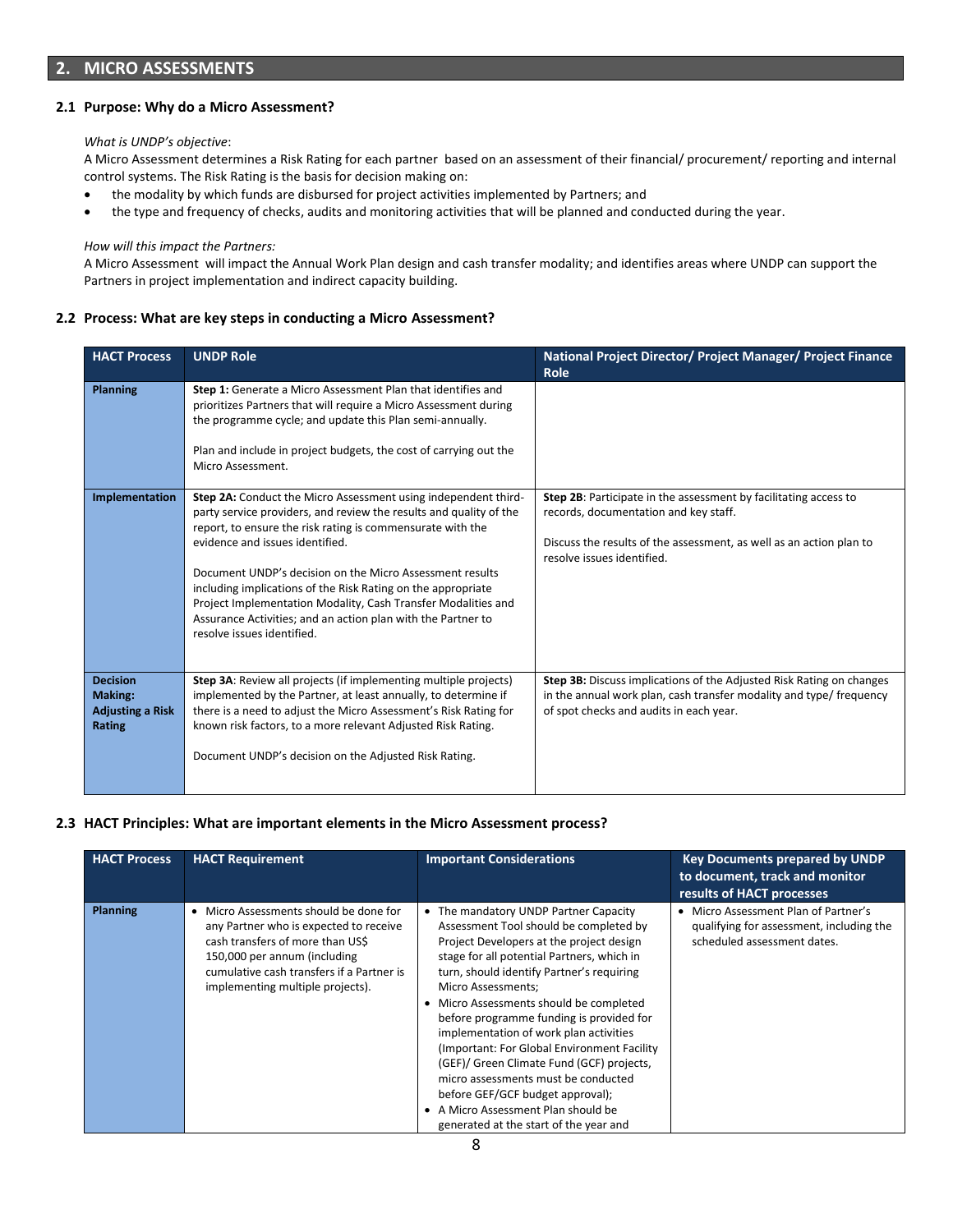|                                                                                  |                                                                                                                                                                                                                                                                                                                | updated semi-annually to identify and<br>include Partners where project budgets<br>have increased or operational reasons<br>necessitate an assessment;<br>• In exceptional cases where the Micro<br>Assessment cannot be done for reasons<br>beyond the control of the Partner, approval<br>by the UNDP Head of Office is required for<br>transfers up to US\$ 150,000, and Regional<br>Bureau approval for transfers above US\$<br>150,000;<br>• For Partners who receive less than US\$<br>150,000, Micro Assessments are not<br>required, but UNDP may elect to conduct a<br>Micro Assessment if operational risk factors<br>have been identified.                                                                                                                                                                                                                                                                                                                                                                                                                                                                                                                                                                                  |                                                                                                                                                                                                                                                                                                                                                                                                                                                                      |
|----------------------------------------------------------------------------------|----------------------------------------------------------------------------------------------------------------------------------------------------------------------------------------------------------------------------------------------------------------------------------------------------------------|----------------------------------------------------------------------------------------------------------------------------------------------------------------------------------------------------------------------------------------------------------------------------------------------------------------------------------------------------------------------------------------------------------------------------------------------------------------------------------------------------------------------------------------------------------------------------------------------------------------------------------------------------------------------------------------------------------------------------------------------------------------------------------------------------------------------------------------------------------------------------------------------------------------------------------------------------------------------------------------------------------------------------------------------------------------------------------------------------------------------------------------------------------------------------------------------------------------------------------------|----------------------------------------------------------------------------------------------------------------------------------------------------------------------------------------------------------------------------------------------------------------------------------------------------------------------------------------------------------------------------------------------------------------------------------------------------------------------|
|                                                                                  | • Micro Assessments are valid for a<br>period equivalent to the programme<br>cycle period (eg: a micro assessment is<br>valid for five years for a five year<br>programme cycle, even if a new<br>programme cycle has started). Hence,<br>validity of micro assessments may<br>extend across programme cycles. | • A Micro Assessment is considered invalid if<br>there has been a significant change to the<br>Partner's operational management<br>systems/processes or to the Partner's<br>operating environment which invalidate the<br>findings of the micro assessment (as<br>evidenced from recent spot checks, audits,<br>and project monitoring).                                                                                                                                                                                                                                                                                                                                                                                                                                                                                                                                                                                                                                                                                                                                                                                                                                                                                               |                                                                                                                                                                                                                                                                                                                                                                                                                                                                      |
|                                                                                  | • An independent Third-Party Service<br>Provider with the required technical<br>expertise, will be hired by UNDP CO to<br>conduct Micro Assessments.                                                                                                                                                           | • The cost of Third-Party Service Provider fees<br>should be planned for and included within<br>project budgets, as these activities directly<br>contribute to the achievement of<br>development results (Important: For<br>GEF/GCF projects, the cost should not be<br>from GEF/GCF funds).                                                                                                                                                                                                                                                                                                                                                                                                                                                                                                                                                                                                                                                                                                                                                                                                                                                                                                                                           |                                                                                                                                                                                                                                                                                                                                                                                                                                                                      |
| Implementation                                                                   | • Third-Party Service Provider will do an<br>on-site review of the financial and<br>internal control systems of Partners.                                                                                                                                                                                      | • The results of the Micro Assessment (the<br>Overall Risk Rating as well as specific areas<br>that do not have adequate systems in place)<br>should inform UNDP's decision on the<br>implementation modality and degree of CO<br>Support Services to NIM (for government<br>implementing partners) required from<br>UNDP, the appropriate Cash Transfer<br>Modalities and type and frequency of<br><b>Assurance Activities;</b><br>• UNDP CO Support Services for government<br>implementing partners must be agreed with<br>the Partner and formalized in a Letter of<br>Agreement:<br>" No cash is transferred, but the Partner<br>retains full programmatic control and<br>accountability over project activities;<br>UNDP is responsible for the quality and<br>timeliness of support services provided;<br>■ The cost of UNDP Support Services<br>should be included in the project budget<br>(Important: For GEF projects, UNDP<br>Support Services included in project<br>budgets must be approved by GEF);<br>• Issues/ action plan on recommendations<br>from results of the Micro Assessment<br>should be tracked in a Partner Risk Log and<br>Action Plan for monitoring and decision<br>making on adjusting Risk Ratings. | • Micro Assessment Report with a Risk<br>Rating for the Partner, including issues<br>and recommendations;<br>• Note to File documenting UNDP's<br>conclusion of the Micro Assessment;<br>• Letter of Agreement signed between<br>UNDP and the Partner on the nature<br>and scope of support services to be<br>done by UNDP (where applicable).<br>• Partner Risk Log and Action Plan to<br>track and monitor issues/ action plan<br>arising from all HACT processes. |
| <b>Decision</b><br><b>Making:</b><br><b>Adjusting a Risk</b><br>Rating (see 2.4) | • UNDP may adjust the Risk Rating to an<br>Adjusted Risk Rating at any point during<br>the programme cycle, based on risk<br>factors identified from spot checks/<br>audits, programme visits, or operational<br>reasons necessitate a change.                                                                 | • Downgrading a Risk Rating increases the<br>frequency of Assurance Activities, which will<br>have an impact on the project budget;<br>• Downgrading a Risk Rating can have<br>implications on the overall decision<br>regarding the implementation                                                                                                                                                                                                                                                                                                                                                                                                                                                                                                                                                                                                                                                                                                                                                                                                                                                                                                                                                                                    | Note to File signed off by the UNDP<br>$\bullet$<br>Head of Office, documenting UNDP's<br>decision for an Adjusted Risk Rating<br>and the appropriate choice of Cash<br><b>Transfer Modality and Assurance</b><br>Activities.                                                                                                                                                                                                                                        |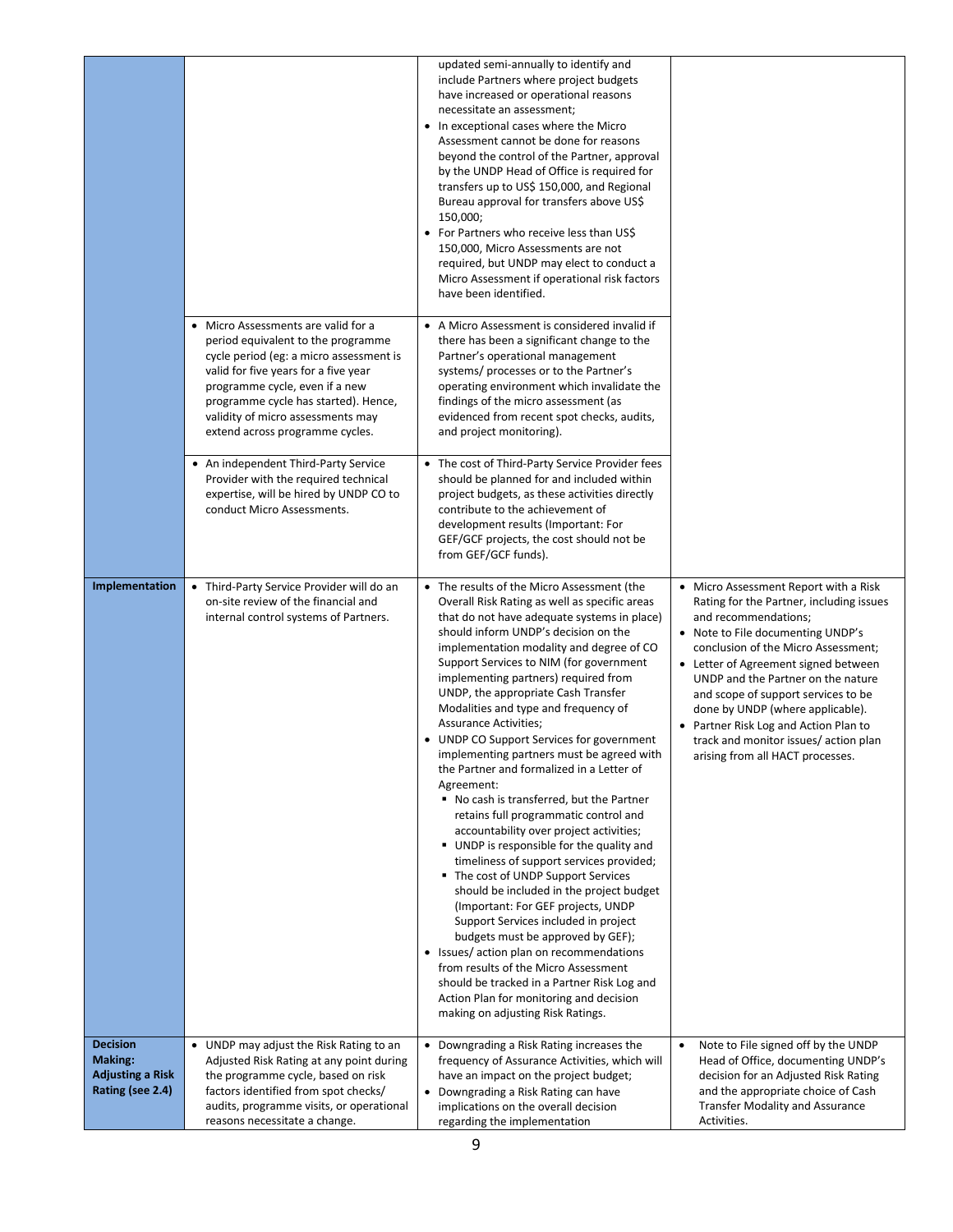|  |  | arrangements of the project (for IPs) or the<br>contractual requirements (for RP)s;<br>• Downgrading a Risk Rating for government<br>IPs increases the likelihood that Cash<br>Transfer Modalities need to be<br>supplemented with UNDP CO Support<br>Services which will have implications on the<br>project budget;<br>• The decision on downgrading a Risk Rating<br>should take into account UNDP's office<br>capacity and resources to implement the<br>additional support services and oversight<br>functions. |  |
|--|--|----------------------------------------------------------------------------------------------------------------------------------------------------------------------------------------------------------------------------------------------------------------------------------------------------------------------------------------------------------------------------------------------------------------------------------------------------------------------------------------------------------------------|--|
|--|--|----------------------------------------------------------------------------------------------------------------------------------------------------------------------------------------------------------------------------------------------------------------------------------------------------------------------------------------------------------------------------------------------------------------------------------------------------------------------------------------------------------------------|--|

#### **2.4 HACT Criteria for Decision Making: How is a Risk Rating Determined?**

a. Decision Criteria for determining a Risk Rating:

Overall, Partners' Risk Ratings are decided based on an assessment of their financial and internal control systems compared to international standards and best practices, to execute the programme in accordance with the Annual Work Plan. Under HACT, there are four possible Risk Ratings that can be assigned to a Partner:

| <b>TABLE 1: DECISION CRITERA ON DETERMING A PARTNER OVERALL RISK RATING</b>                                                                                                                                                                                                                                    |                                                                                                                                                                                                                                                                                                                       |                                                                                                                                                                                                                                                                                                                                                                                                                                                  |                                                                                                                                                                                                                                                                                                                                                                                                                                          |  |
|----------------------------------------------------------------------------------------------------------------------------------------------------------------------------------------------------------------------------------------------------------------------------------------------------------------|-----------------------------------------------------------------------------------------------------------------------------------------------------------------------------------------------------------------------------------------------------------------------------------------------------------------------|--------------------------------------------------------------------------------------------------------------------------------------------------------------------------------------------------------------------------------------------------------------------------------------------------------------------------------------------------------------------------------------------------------------------------------------------------|------------------------------------------------------------------------------------------------------------------------------------------------------------------------------------------------------------------------------------------------------------------------------------------------------------------------------------------------------------------------------------------------------------------------------------------|--|
| LOW                                                                                                                                                                                                                                                                                                            | <b>MEDIUM/MODERATE</b>                                                                                                                                                                                                                                                                                                | <b>SIGNIFICANT</b>                                                                                                                                                                                                                                                                                                                                                                                                                               | <b>HIGH</b>                                                                                                                                                                                                                                                                                                                                                                                                                              |  |
| <b>Well-developed financial</b><br>management & internal control<br>systems:<br>eg: key systems and processes<br>in line with best practice, and<br>well documented;<br>Low likelihood and potential<br>negative impact on Partner's<br>ability to execute programme in<br>accordance with Annual Work<br>Plan | Developed financial management &<br>internal control systems:<br>• eg: majority of systems and<br>processes in line with international<br>best practices, and documented;<br>Moderate likelihood and potential<br>negative impact on Partner's ability<br>to execute programme in<br>accordance with Annual Work Plan | <b>Under-developed financial</b><br>management and internal control<br>systems:<br>• eg: some basic procedures and<br>practices exist, but are poorly<br>documented or not documented;<br>internal controls are not<br>consistently applied and/or are<br>not working as intended;<br>Significant likelihood or potential<br>$\bullet$<br>negative impact on Partner's<br>ability to execute programme in<br>accordance with Annual Work<br>Plan | <b>Under-developed financial</b><br>management and internal control<br>systems:<br>• (eg: weak or no procedures in<br>place; procedures not consistently<br>used, nor documented; no<br>internal controls or controls are<br>being intentionally by-passed;<br><b>Significant likelihood and</b><br>$\bullet$<br>potential negative on Partner's<br>ability impact to execute<br>programme in accordance with<br><b>Annual Work Plan</b> |  |

Within the overall risk ratings, the Micro Assessment identifies specific areas within the Partner that are assessed as stronger or weaker than others. All areas receive individual risk ratings which will further inform the use of the cash transfer modalities for strong and weak assessed areas.

#### b. Decision Criteria for adjusting an existing Risk Rating:

- i. Risk Ratings may be downgraded (eg: Low to Medium/ Significant/ High Risk) when "significant" issues are identified from results of assurance activities. Issues are deemed "significant" when:
	- Internal control processes are not functioning as intended; or
	- Transactional or reporting errors occurred, where internal controls failed to detect or prevent such errors.

Significant issues are usually systemic and recurring across transactions; and are rated as High Risk by Third-Party Service Providers in the Management Letters of spot check and audit reports. Examples include:

| <b>Key Internal Control</b>    | <b>Examples of Internal Control Deficiencies</b> |
|--------------------------------|--------------------------------------------------|
| <b>Processes for Financial</b> |                                                  |
| Management;                    |                                                  |
| Programmatic                   |                                                  |
| Management;                    |                                                  |
| <b>Procurement and</b>         |                                                  |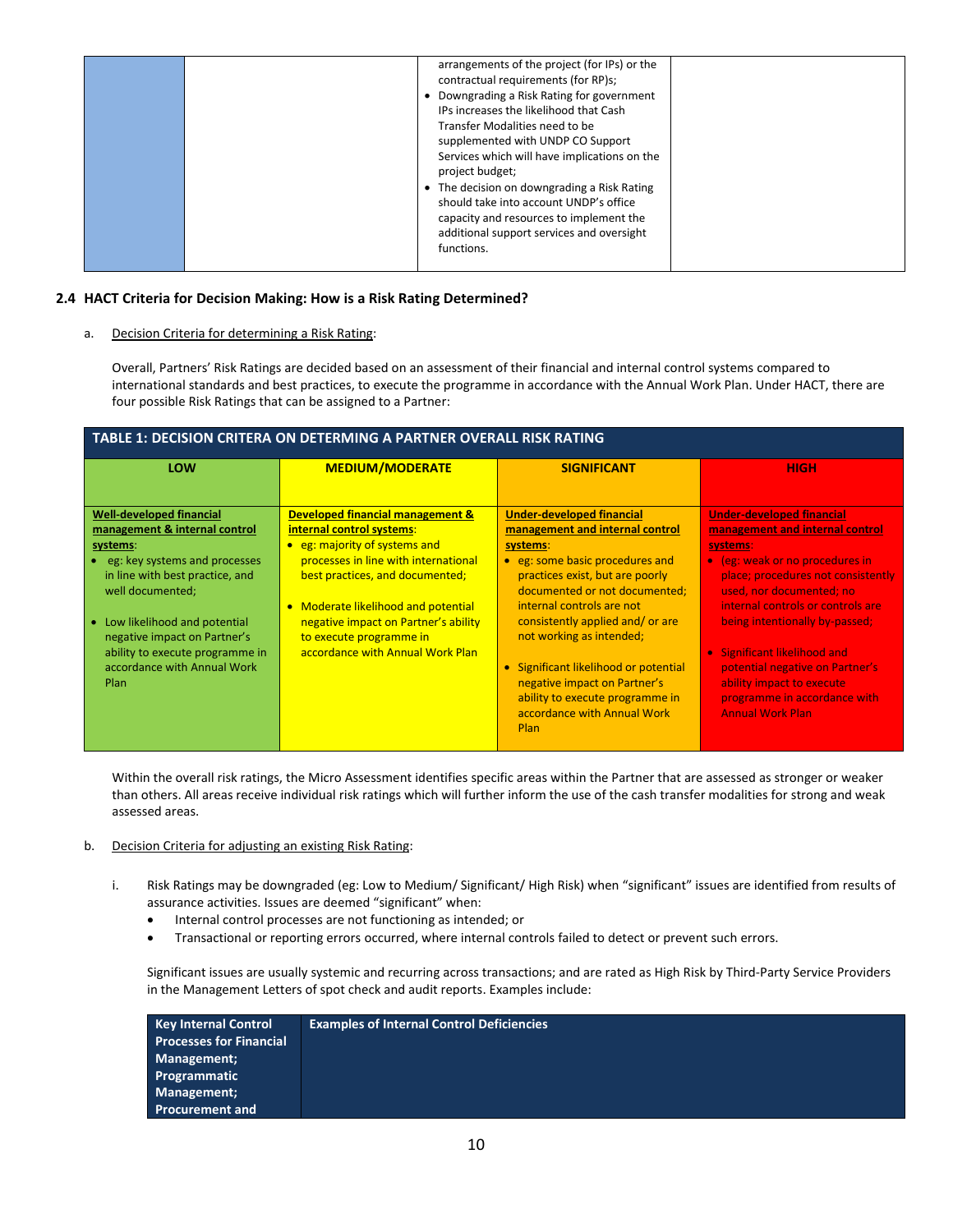| <b>Contract</b><br><b>Administration, Asset</b><br><b>Management etc</b> |                                                                                                                                                                                                                                                                                                                                                                                              |
|--------------------------------------------------------------------------|----------------------------------------------------------------------------------------------------------------------------------------------------------------------------------------------------------------------------------------------------------------------------------------------------------------------------------------------------------------------------------------------|
| <b>Verification</b>                                                      | Transactions are not verified against agreed policies and procedures, approved budgets and annual work plans<br>before processing                                                                                                                                                                                                                                                            |
| <b>Authorization</b>                                                     | Transactions not reviewed for validity and accuracy against approved budgets and annual work plans before<br>authorization                                                                                                                                                                                                                                                                   |
| Approval                                                                 | Payments approved without adequate supporting documentation or are inconsistent with the Annual Work Plan<br>and budget; payments made without approval; approvals done on a post-facto basis after payment was processed;<br>or approvers are not authorized officials                                                                                                                      |
| <b>Segregation of Duties</b>                                             | Single staff performing multiple finance roles (without compensating controls) which increase the likelihood of<br>misuse of funds or fraud e.g.: payments made without being recorded, payments made more than once on the<br>same invoice, banking details do not match vendor details, cash is collected but not recorded or banked, etc.                                                 |
| <b>Supporting</b><br><b>Documentation</b>                                | Inadequate or lack of documented evidence that transactions are valid, e.g.: outstanding advances that are not<br>accounted for; payments made without satisfactory evidence of goods or services received; payments that are not<br>related to project outputs; payments made to wrong recipients; incorrect amounts paid to recipients; irregularities<br>in the procurement process, etc. |
| <b>Reconciliations</b>                                                   | Inadequate or lack of comparing one set of data against another to identify, investigate, and explain exceptions<br>(bank reconciliations, reconciliations of actual expenditure against budgets); and failure to take corrective action<br>when necessary                                                                                                                                   |
| Programme monitoring/<br>analysis/review                                 | Inadequate or lack of comparing output progress to indicators, targets, expenditure incurred, etc., to measure<br>extent to which objectives are being achieved; and failure to identify unexpected or unusual conditions/risks that<br>require follow-up                                                                                                                                    |
| <b>Physical controls</b>                                                 | Inadequate or no safeguarding of assets such as cash, equipment, etc., against inappropriate use, theft, damage or<br>loss                                                                                                                                                                                                                                                                   |

- ii. Conversely, Risk Ratings can be upgraded (e.g.: Significant to Medium/ Low Risk) when there is adequate evidence from results of Assurance Activities that action has been taken by the Partners to resolve the issues i.e.:
	- Two sequential audits with unqualified audit opinions; and
	- Satisfactory spot check results with no significant issues.

NOTE: Significant issues from all HACT processes should be tracked and monitored in a Partner Risk Log and Action Plan which will serve as a decision-making tool for determining if and when Risk Ratings should be adjusted.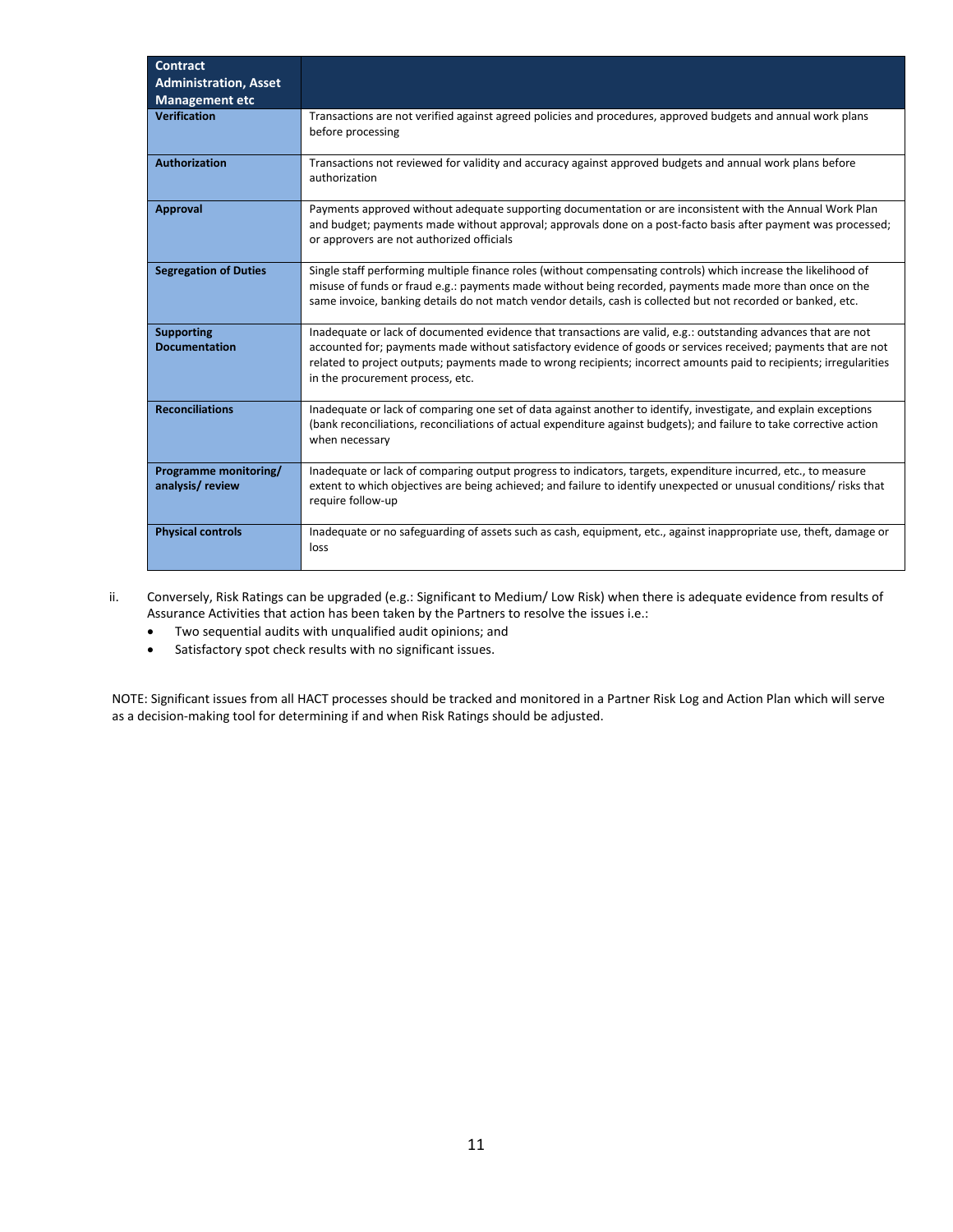#### **3.1 Purpose: Why have Cash Transfer Modalities?**

#### *What is UNDP's objective:*

Cash Transfer Modalities give options to UNDP on methods of disbursing funds for an approved Annual Work Plan implemented by Partners, whilst mitigating financial risks identified from Macro, Micro Assessments and Assurance Activities.

#### *How will this impact the Partners*:

Cash Transfer Modalities allow Partners to implement UNDP projects or specific project activities based on their mandates and core areas of expertise, regardless of their Risk Ratings.

#### *What are Cash Transfer Modalities*:

Under the HACT Framework, there are three Cash Transfer Modalities:

- I. Direct Cash Transfers: UNDP pre-funds activities through an advance to a Partner;
- II. Reimbursements: UNDP refunds a Partner after disbursements have already been made, where the Partner has sufficient funds to prefinance project activities;
- III. Direct Payments: UNDP performs banking services to disburse funds to third-parties upon request and certification from the Partner that services have been completed.

Cash Transfer Modalities are used only for specific areas of the Partner's procurement and financial systems that have been assessed as adequate by the Micro Assessment/ Assurance Activities processes:

| <b>I. Direct Cash Transfer</b>                                                                                                                                       |                                                                                                                                                                    | <b>II. Reimbursements</b>                                                                                                                                             |                                                                                                            | III. Direct Payments                                                                                                               |                                                                                                                                                                                                                           |
|----------------------------------------------------------------------------------------------------------------------------------------------------------------------|--------------------------------------------------------------------------------------------------------------------------------------------------------------------|-----------------------------------------------------------------------------------------------------------------------------------------------------------------------|------------------------------------------------------------------------------------------------------------|------------------------------------------------------------------------------------------------------------------------------------|---------------------------------------------------------------------------------------------------------------------------------------------------------------------------------------------------------------------------|
| <b>UNDP Systems</b><br>1. UNDP advances<br>cash to the<br>Partner on a<br>three-month basis<br>or less, based on<br>agreed activities in<br>the annual work<br>plan. | <b>Partner Systems</b><br>2. Procurement of goods<br>& services and<br>disbursements are<br>processed using the<br>Partner's procurement<br>and financial systems. | <b>Partner Systems</b><br>1. Procurement of<br>goods & services<br>and disbursements<br>are processed using<br>the Partner's<br>procurement and<br>financial systems. | <b>UNDP Systems</b><br>2. UNDP reimburses the<br>funds after the<br>Partner has made the<br>disbursements. | <b>Partner Systems</b><br>1. Procurement of<br>goods & services<br>are processed<br>using the Partner's<br>procurement<br>systems. | <b>UNDP Systems</b><br>2. Disbursements to<br>vendors and third<br>parties are processed<br>on behalf of the<br>Partner, based on a<br>request made by the<br>Partner after<br>procurement process<br>has been completed. |

#### *How Cash Transfer Modalities are implemented*:

Cash Transfer Modalities are implemented using two standard documents: (i) the Funding Approval and Certification of Expenditure (FACE) form, which is supported by; (ii) an Itemised Cost Estimate (ICE) form. These forms are used by Partners for the dual purposes of both documenting the processes of cash transfer request; and subsequently the reporting of expenditure. UNDP uses the Forms to authorize the requests and expenditure:

- Separate FACE forms are initiated by Partners, each time a new request for Direct Cash Transfers or Reimbursement or Direct Payment is made, and again when the corresponding expenditure is reported. FACE forms must reconcile from one reporting period to another, i.e. FACE forms with approved cash transfer requests, must reconcile to new FACE forms where the corresponding expenditure incurred is being reported;
- ICE forms support FACE forms by providing a detailed breakdown of expenditure that is being requested for authorization, and subsequently to report the actual expenditure incurred; along with justifications where there is a material variance between the authorized amount and the actual expenditure.

The FACE form is aligned with the Annual Work Plan by activity and budget account code and consists of the following Sections (not all sections will be used at the same time):

| <b>FACE Form Area</b>            | <b>Purpose</b>                                                                                         |                                                                                                         |  |
|----------------------------------|--------------------------------------------------------------------------------------------------------|---------------------------------------------------------------------------------------------------------|--|
|                                  | <b>Used by Partners to:</b><br><b>Request Cash Transfers and Report Expenditure</b><br><b>Incurred</b> | Used by UNDP to:<br><b>Verify and Approve Cash Transfer Requests and</b><br><b>Expenditure Incurred</b> |  |
| Header Area (complete on all     | Indicate project information, and the type of cash transfer                                            | Verify accuracy of project information and cash transfer                                                |  |
| <b>FACE forms):</b>              | modality being requested/reported                                                                      | request/report                                                                                          |  |
| <b>Activity Description Area</b> | List of relevant activities from the approved Annual Work                                              | Verify accuracy of activities in line with the Annual Work                                              |  |
| (complete on all FACE forms):    | Plan and ProDoc                                                                                        | Plan and ProDoc                                                                                         |  |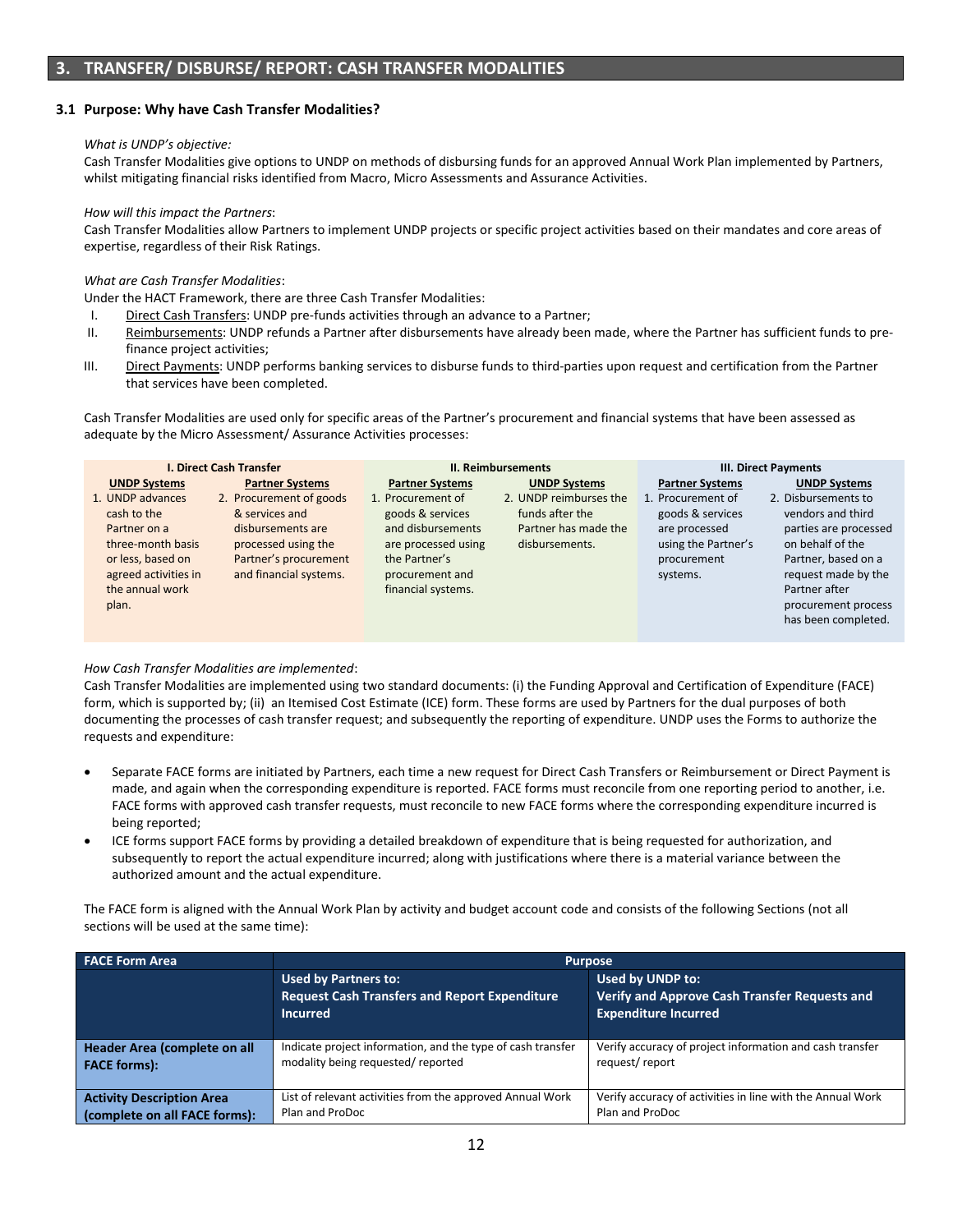| <b>Coding Column (complete on</b><br>all FACE forms):                                    | Record Atlas chart of accounts and budget lines aligned to<br>the Annual Work Plan                                                                                                                                                                                                                                                                                                | Verify accuracy of Atlas chart of accounts and budget lines<br>in line with the Annual Work Plan                                                                                                                                                                                                                                                                                                                                                    |
|------------------------------------------------------------------------------------------|-----------------------------------------------------------------------------------------------------------------------------------------------------------------------------------------------------------------------------------------------------------------------------------------------------------------------------------------------------------------------------------|-----------------------------------------------------------------------------------------------------------------------------------------------------------------------------------------------------------------------------------------------------------------------------------------------------------------------------------------------------------------------------------------------------------------------------------------------------|
| <b>Request/Authorization Area</b><br>(complete only when<br>requesting a Cash Transfer): | Request the amount of: (i) cash advance for the next<br>quarter; or (ii) future direct payment disbursements after<br>activities have been completed; or (iii) future<br>reimbursement after activities have been completed and<br>paid for. Amount of request must be supported by a<br>detailed budget of expenditure in an Itemized Cost<br>Estimate (ICE) form)               | Verify request against Annual Work Plan and pre-authorize<br>the accepted amount of funds to be disbursed for the next<br>reporting period                                                                                                                                                                                                                                                                                                          |
| <b>Reporting Area (complete only</b><br>when reporting expenditure):                     | Record actual expenditure incurred (supported by<br>comparison of actual expenditure against budgeted<br>expenditure in the ICE form); ensuring that amounts<br>reconcile with earlier authorized FACE forms                                                                                                                                                                      | Reconcile and verify difference between authorized<br>amounts (from prior FACE/ICE forms) against expenditure<br>incurred                                                                                                                                                                                                                                                                                                                           |
| <b>Certification Area (complete</b><br>on all FACE forms):                               | Certify either accuracy of amounts requested or amounts<br>reported, in compliance with Partner's policies and<br>procedures and Annual Work Plan; and the date of<br>submission. This area should be certified only by an<br>authorized designated official. Signature specimens of all<br>authorized designated officials must be submitted to<br>UNDP for validation purposes. |                                                                                                                                                                                                                                                                                                                                                                                                                                                     |
| Approval Area (complete on<br>all FACE forms):                                           |                                                                                                                                                                                                                                                                                                                                                                                   | Pre-approval of either cash transfer requests or<br>authorization of expenditure incurred, to be recorded in<br>Atlas (the Combined Delivery Report generated from Atlas<br>is the official record of project expenditure incurred). This<br>area should be signed off only by the RR/DRR, or other<br>designated official by UNDP. UNDP commits to provide<br>signature specimens of UNDP authorized officials to the<br>four partner governments. |

## **3.2 Process: What are key steps in the Transfer/ Disburse/ Report process?**

| <b>HACT Process</b> | <b>UNDP Role (Programme/ RQT/ Operations)</b>                                                                                                                                                                                                                                                                                                                                                                                                                                                                                                                                                                                                                                                                                                                                                                                                                                                                                                                                                                                                                                    | National Project Director/ Project Manager/ Project Finance<br>Role                                                                                                                                                                                                                                                                                                                                                                                                                                                                                                                                                                       |
|---------------------|----------------------------------------------------------------------------------------------------------------------------------------------------------------------------------------------------------------------------------------------------------------------------------------------------------------------------------------------------------------------------------------------------------------------------------------------------------------------------------------------------------------------------------------------------------------------------------------------------------------------------------------------------------------------------------------------------------------------------------------------------------------------------------------------------------------------------------------------------------------------------------------------------------------------------------------------------------------------------------------------------------------------------------------------------------------------------------|-------------------------------------------------------------------------------------------------------------------------------------------------------------------------------------------------------------------------------------------------------------------------------------------------------------------------------------------------------------------------------------------------------------------------------------------------------------------------------------------------------------------------------------------------------------------------------------------------------------------------------------------|
| <b>Planning</b>     | Step 1A: Obtain list of specimen signatures and email addresses<br>of Authorized Officials for FACE form and online quarterly CDR<br>certification; including Bank Signatories (if unique project bank<br>account is permitted by national legislation).                                                                                                                                                                                                                                                                                                                                                                                                                                                                                                                                                                                                                                                                                                                                                                                                                         | Step1B: Designate Authorized Officials and alternates who will be<br>accountable and responsible for implementing the Annual Work Plan<br>and certifying the FACE form/online quarterly CDRs; including<br>authorized Bank Signatories (if unique project bank account is<br>permitted by national legislation).                                                                                                                                                                                                                                                                                                                          |
| Implementation      | Step 3: Request for Cash Transfers: Verify accuracy (and resolve<br>exceptions, if applicable) on FACE and ICE forms in accordance<br>with the Annual Work Plan; and approve final FACE form to<br>disburse cash advances and/or approve requests to incur<br>expenditure for Reimbursement and/or Direct Payment.<br>Step 5: Reporting of Expenditure Incurred: Verify accuracy (and<br>resolve exceptions, if applicable) on FACE in accordance with<br>previous approved FACE forms and ensure ICE forms include<br>justifications for variances between budgeted and actual<br>expenditure; and approve final FACE form to either liquidate<br>advances and/or disburse funds for Reimbursement and Direct<br>Payment.<br>Step 6: Official Record of Expenditure Incurred: Verify accuracy<br>and completeness of quarterly/year-end CDRs in Atlas CDR<br>Bridge Platform (i.e Direct Cash Transfers are reflected under<br>Partner's column and Reimbursements and Direct Payments are<br>reflected under UNDP column); and confirm electronic<br>notification to Partners. | Step 2: Request for Cash Transfer: Prepare, certify, and submit FACE<br>and ICE forms to request for cash advances and/or pre-authorization<br>to incur expenditure for Reimbursement and/or Direct Payment for<br>the next reporting period.<br>Step 4: Reporting of Expenditure Incurred: Prepare, certify and<br>submit FACE and ICE forms to report on expenditure incurred, linked<br>to approved FACE forms requests from prior reporting period.<br>Step 7: Official Record of Expenditure Incurred: Review and certify<br>validity of expenditure in the quarterly CDRs, in accordance with final<br>FACE forms approved by UNDP. |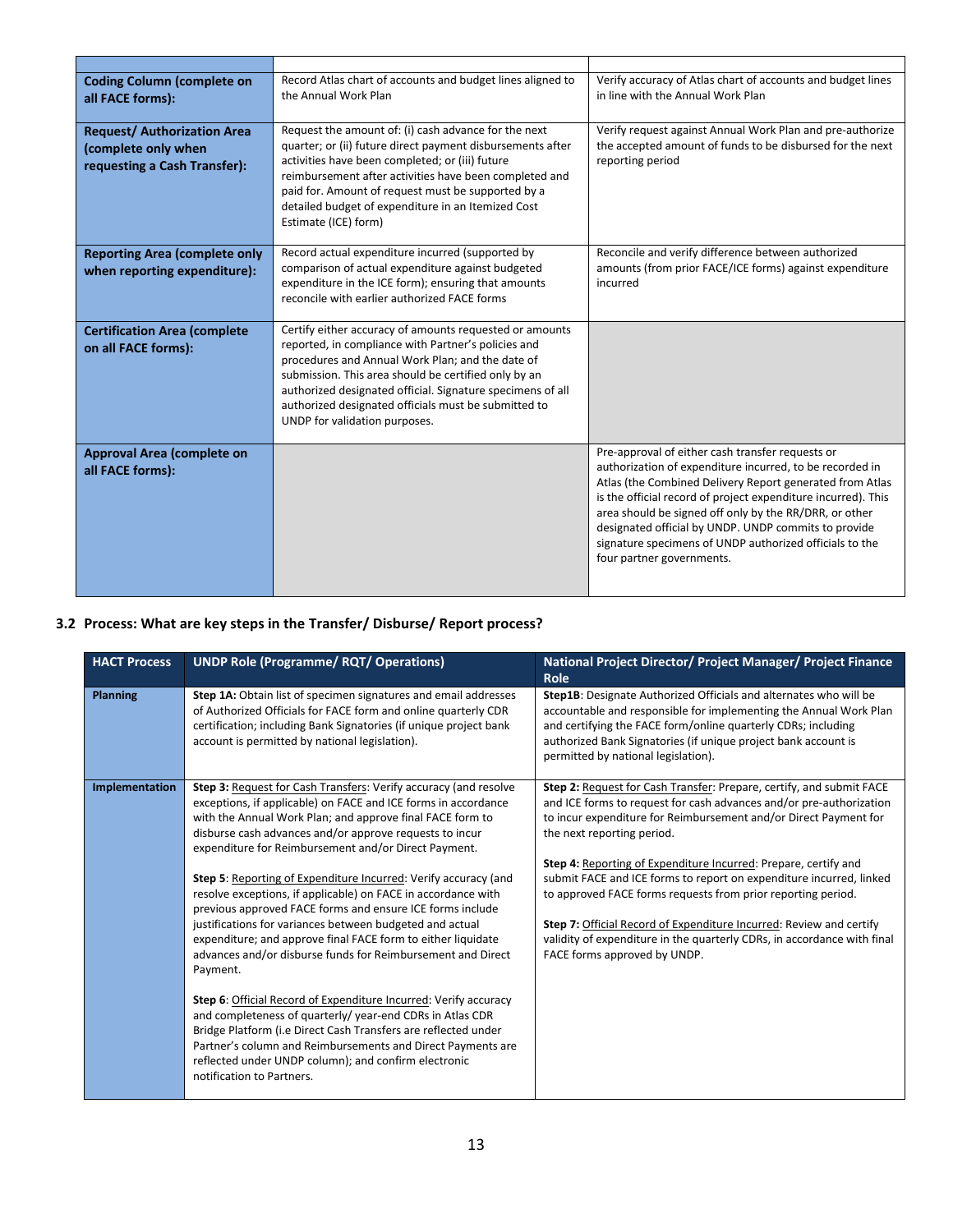## **HACT Principles: What are important elements for the Transfer/ Disburse/ Report process?**

| <b>HACT Process</b>          | <b>HACT Requirement</b>                                                                                                                                                                                                                        | <b>Important Considerations</b>                                                                                                                                                                                                                                                                                                                                                                                                                                                                                                                                                                                                                                                                                                                                                                                                                                                                                                                                                                                                                                                                                                                                                                                                                                                                                                                                                                                                                           | <b>Key Documents used by UNDP to</b><br>document, track and monitor results<br>of HACT processes                                                                                                                                                                                                                          |
|------------------------------|------------------------------------------------------------------------------------------------------------------------------------------------------------------------------------------------------------------------------------------------|-----------------------------------------------------------------------------------------------------------------------------------------------------------------------------------------------------------------------------------------------------------------------------------------------------------------------------------------------------------------------------------------------------------------------------------------------------------------------------------------------------------------------------------------------------------------------------------------------------------------------------------------------------------------------------------------------------------------------------------------------------------------------------------------------------------------------------------------------------------------------------------------------------------------------------------------------------------------------------------------------------------------------------------------------------------------------------------------------------------------------------------------------------------------------------------------------------------------------------------------------------------------------------------------------------------------------------------------------------------------------------------------------------------------------------------------------------------|---------------------------------------------------------------------------------------------------------------------------------------------------------------------------------------------------------------------------------------------------------------------------------------------------------------------------|
| <b>Planning (see</b><br>3.4) | • The choice of Cash Transfer Modality is<br>dependent on the Partner's Risk Rating<br>and specific areas assessed as<br>Adequate; and will change if there is an<br>adjustment to the Risk Rating or if<br>significant issues are identified. | • UNDP may discontinue the cash advance<br>modality if it is not being used correctly:<br>If procurement and other systems have<br>been assessed as adequate in the<br>Micro Assessment, UNDP may elect to<br>transfer cash through the Direct<br><b>Payments or Reimbursements</b><br>modality;<br>If procurement or other systems are<br>٠<br>assessed as not adequate in the Micro<br>Assessments, UNDP will assume CO<br>support to NIM for government IPs or<br>Direct Implementation Modality.                                                                                                                                                                                                                                                                                                                                                                                                                                                                                                                                                                                                                                                                                                                                                                                                                                                                                                                                                      |                                                                                                                                                                                                                                                                                                                           |
| Implementation               | • Use of mandatory standard forms<br>(FACE, ICE, CDR) to implement and<br>report Cash Transfer Modalities;<br>certified by a designated Partner official<br>and approved by designated UNDP<br>officials                                       | • UNDP will not authorize a new request of<br>direct cash transfer to the partner: unless<br>80 percent of the prior Direct Cash<br>Transfer, and 100 percent of all earlier<br>advances have been liquidated. No new<br>advances will be given to a Partner if there<br>are long outstanding advance over 1 year<br>old;<br>• UNDP can elect to: accept, reject or amend<br>requests for advances and disbursements,<br>after verification of Partner submissions<br>against approved Annual Work Plans and<br>ICE;<br>• Certification of FACE and ICE forms by<br>Partner designated official implies:<br>Accuracy of the information in<br>accordance with approved Annual Work<br>Plans and accounting systems with up<br>to date and accurate recording of<br>financial transactions;<br>Filing system for all original supporting<br>٠<br>documentation to be provided upon<br>request by UNDP, and maintained for a<br>period of 5 years. Original supporting<br>documentation is required for spot<br>check and audit purposes Copies may<br>be requested by UNDP if required to<br>verify the validity of the expenditure.<br>• Certified year-end CDRs will be the official<br>financial record for the year used for audit<br>purposes;<br>• Issues/ action plan arising from the FACE/<br>ICE verifications should be tracked in the<br>Partner Risk Logs and Action Plan for<br>monitoring and decision making on<br>adjusting Risk Ratings. | • Funding Authorization and Certificate of<br>Expenditure (FACE) form;<br>• Itemized Cost Estimate (ICE) form;<br>Combined Delivery Report (CDR);<br>• Government ledgers or project bank<br>statements:<br>• Partner Risk Log and Action Plan to track<br>and monitor issues/action plan arising<br>from HACT processes. |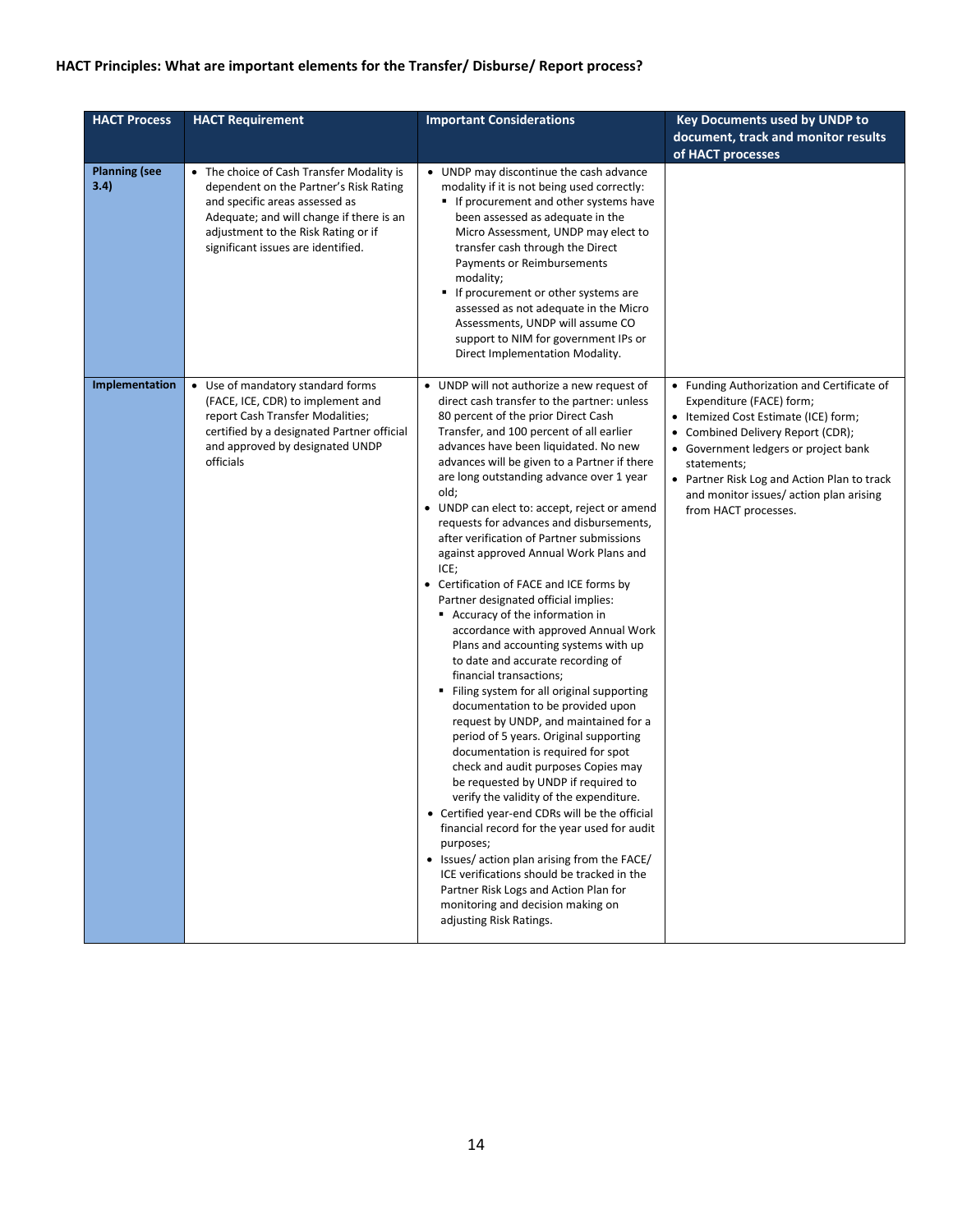#### **3.3 HACT Criteria for Decision Making: How does the Risk Rating affect the choice of Cash Transfer Modality?**

#### a. Decision Criteria for determining the appropriate Cash Transfer Modality:

UNDP's decision on the appropriate Cash Transfer Modality is based on the Partner's Risk Rating and issues identified in specific areas from Micro Assessments and Assurance Activities. The three Cash Transfer Modalities may be used either individually, or in combination, to suit the project activity needs, and can be supplemented with UNDP support services:

| <b>TABLE 2: DECISION CRITERIA FOR DETERMINING CASH TRANSFER MODALITIES</b>                                                                                                                                                                                                                                                                        |                             |                      |                       |                     |  |
|---------------------------------------------------------------------------------------------------------------------------------------------------------------------------------------------------------------------------------------------------------------------------------------------------------------------------------------------------|-----------------------------|----------------------|-----------------------|---------------------|--|
| <b>Adjusted Risk</b>                                                                                                                                                                                                                                                                                                                              | <b>Direct Cash Transfer</b> | <b>Reimbursement</b> | <b>Direct Payment</b> | <b>UNDP Support</b> |  |
| Rating                                                                                                                                                                                                                                                                                                                                            |                             |                      |                       | <b>Services</b>     |  |
| LOW                                                                                                                                                                                                                                                                                                                                               |                             |                      | ✓                     |                     |  |
| <b>MEDIUM</b>                                                                                                                                                                                                                                                                                                                                     | ✓                           | ✔                    | ✓                     |                     |  |
| <b>SIGNIFICANT</b>                                                                                                                                                                                                                                                                                                                                | X                           | ✓                    | ✓                     | ✓                   |  |
| <b>HIGH</b>                                                                                                                                                                                                                                                                                                                                       | X.                          | X.                   | W                     |                     |  |
| <b>NON-ASSESSED</b><br>(<\$150,000 cash                                                                                                                                                                                                                                                                                                           | ✓                           | ✓                    | ✓                     |                     |  |
| transfers per<br>UNDP selects the most appropriate Cash Transfer Modality to suit project activities based on UNDP's past experience with the Partner,<br>existing capacity assessments, and other known risk factors. The choice of Cash Transfer Modality should be documented in a Note to<br>annum)<br>File and signed by the Head of Office. |                             |                      |                       |                     |  |
| ✓<br>Cash Transfer Modality can be used for this Risk Rating; but only in specific areas assessed as Adequate i.e where no issues have been raised in<br>the Micro Assessment and Assurance Activities. Otherwise, consider UNDP Support Services for those areas with significant issues, regardless<br>of the Risk Rating.                      |                             |                      |                       |                     |  |

**X Cash Transfer Modality not allowed for this Risk Rating (exceptions require ORFM approval).**

#### b. Decision Criteria for change in Cash Transfer Modalities:

Cash Transfer Modalities change whenever there is an adjustment to the Partner Risk Rating, due to significant issues arising from assurance activity results:

| TABLE 3: DECISION CRITERIA FOR CHANGE IN CASH TRANSFER MODALITY WHEN RISK RATING IS ADJUSTED |                                                                                                                    |                                                       |                                                                                                                                                                                                                                 |
|----------------------------------------------------------------------------------------------|--------------------------------------------------------------------------------------------------------------------|-------------------------------------------------------|---------------------------------------------------------------------------------------------------------------------------------------------------------------------------------------------------------------------------------|
| <b>HACT Criteria</b>                                                                         |                                                                                                                    |                                                       | If significant Issues Identified (and no satisfactory evidence from subsequent spot checks of<br>being resolved by Partner)                                                                                                     |
| <b>Current</b><br><b>Partner Risk</b><br><b>Ratings</b>                                      | <b>Allowed Cash Transfer Modalities,</b><br>only in specific areas assessed in<br>the Micro Assessment as Adequate | <b>Adjustment to</b><br><b>Partner Risk</b><br>Rating | <b>Implication on subsequent Cash Transfer Modalities</b>                                                                                                                                                                       |
| LOW                                                                                          | Direct Cash Transfers; and/or<br>۰<br>Direct Payment; and/or<br>Reimbursement                                      | <b>MEDIUM</b>                                         | • Continue with the most appropriate Cash Transfer Modalities, but monitor<br>corrective action of significant issues by Partner from a second scheduled<br>spot check.                                                         |
| <b>MEDIUM</b>                                                                                | Direct Cash Transfers; and/or<br>$\bullet$<br>Direct Payment; and/or<br>$\bullet$<br>Reimbursement<br>$\bullet$    | <b>SIGNIFICANT</b>                                    | • Direct Cash Transfer no longer allowed;<br>Discontinue Direct Payments if issues relate to expenditure incurred under<br>$\bullet$<br><b>Direct Payments;</b><br>Consider CO Support to NIM (for government IPs)<br>$\bullet$ |
| <b>SIGNIFICANT</b>                                                                           | Direct Payment; and/or<br>$\bullet$<br>Reimbursement<br>$\bullet$                                                  | <b>HIGH</b>                                           | • Discontinue both Direct Payments and Reimbursement;<br>• Move to CO Support to NIM (for government IPs)                                                                                                                       |
| <b>HIGH</b>                                                                                  | <b>Not Allowed</b><br>$\bullet$                                                                                    | <b>HIGH</b>                                           | • Not Allowed                                                                                                                                                                                                                   |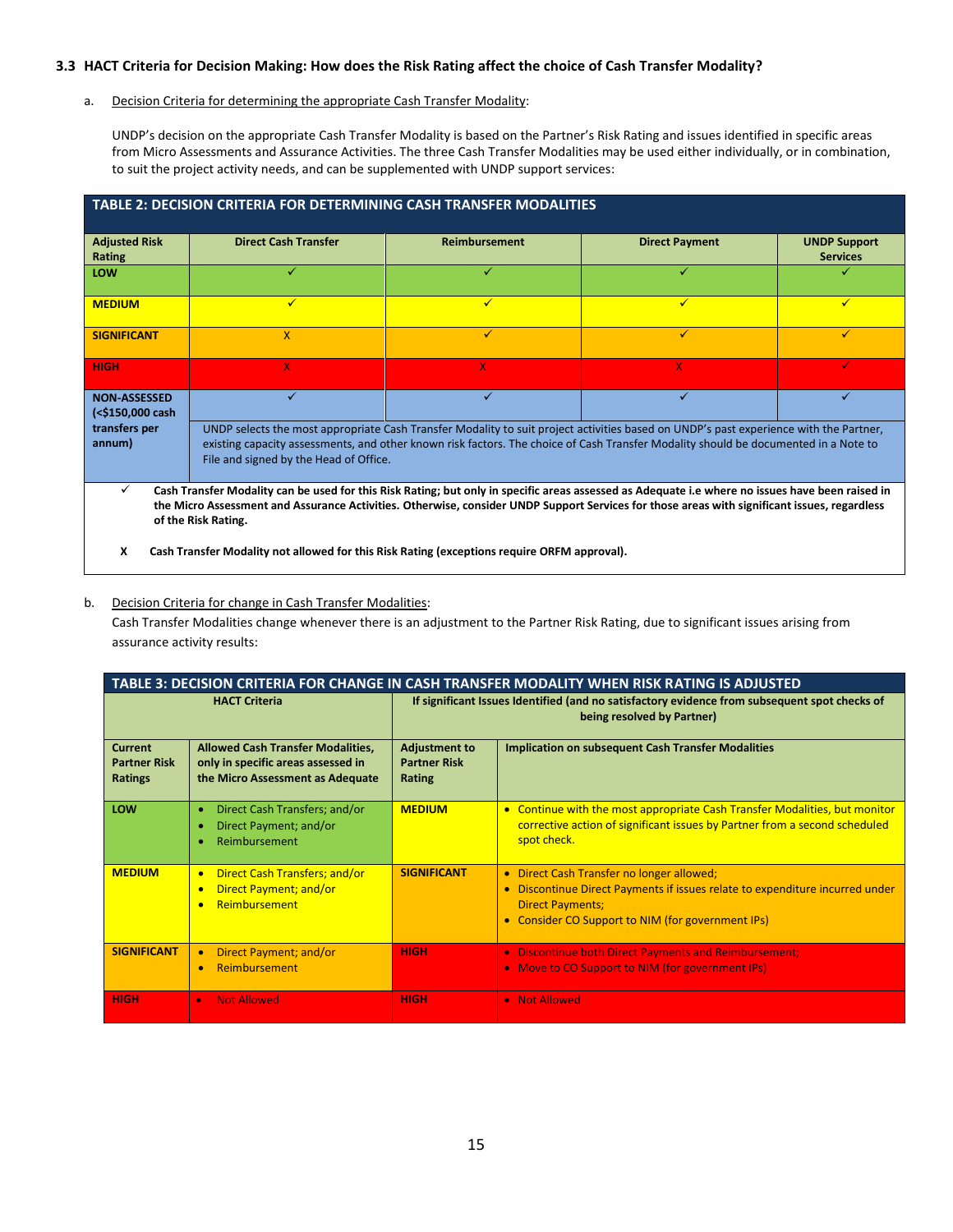### **4. ASSURANCE ACTIVITIES**

#### **4.1. Purpose: Why have Assurance Activities?**

#### *What is UNDP's objective*:

Assurance Activities provide on-going evidence to UNDP throughout the life of the project, that funds disbursed to Partners are used for their planned purpose in accordance with the approved Annual Work Plan and policies and procedures agreed in the project document; and that financial management systems and controls are functioning as intended.

#### *How will this impact Partners:*

Assurance Activities help identify areas for improvement in Partner financial management systems and internal controls, towards building capacity of the Partner.

Under the HACT Framework, there are three types of Assurance Activities:

| I. Programmatic Output Verification<br>Done by: UNDP                                                                                                                                                                                                                                                                                                                                                     | II. Spot Checks (for expenditure >\$50,000 per year)<br>Done by: Independent qualified Third-Party (hired<br>by UNDP)                                                                                                                                                                                                                                                                                                             | <b>III. Scheduled Audits</b><br>Done by: Independent qualified Third-Party<br>(hired by UNDP) or Supreme Audit Institution<br>(if applicable, for financial audits)                                                                                                                                                                                                                                                                               |
|----------------------------------------------------------------------------------------------------------------------------------------------------------------------------------------------------------------------------------------------------------------------------------------------------------------------------------------------------------------------------------------------------------|-----------------------------------------------------------------------------------------------------------------------------------------------------------------------------------------------------------------------------------------------------------------------------------------------------------------------------------------------------------------------------------------------------------------------------------|---------------------------------------------------------------------------------------------------------------------------------------------------------------------------------------------------------------------------------------------------------------------------------------------------------------------------------------------------------------------------------------------------------------------------------------------------|
| <b>Purpose: Field visits to:</b><br>• monitor progress of project implementation<br>compared to Annual Work Plan, funds<br>disbursed and quarterly progress reports;<br>• identify operational, financial and<br>programmatic challenges and constraints in<br>implementation;<br>• establish remedial plan of action in<br>collaboration with the Partner to resolve the<br>challenges and constraints. | <b>Purpose:</b> on-site review to assess:<br>• accuracy of financial records of cash transfers;<br>• status of project implementation, based on<br>funds disbursed and a review of the financial<br>information:<br>• significant changes to financial systems and<br>internal controls;<br>• status of implementation of audit<br>recommendations;<br>• areas for improvement and recommend capacity<br>development initiatives. | <b>Purpose:</b> Examination of financial management<br>and internal control systems to determine<br>whether funds transferred to Partners are used<br>for the appropriate purpose and in accordance<br>with the annual work plan:<br>• Internal Control Audits of Partners: for Low<br>and Medium Risk Partners;<br>• Financial Audits of projects: for Significant<br>and High-Risk Partners, or if desired for Low<br>and Medium Risk Partners. |

#### **4.2 Process: What are key steps in the Assurance Activities process?**

| <b>HACT Process</b> | <b>UNDP Role (Programme/ RQT/ Operations)</b>                                                                                                                                                                                                                                                                         | National Project Director/ Project Manager/ Project Finance<br>Role                                                                                                                                                                |
|---------------------|-----------------------------------------------------------------------------------------------------------------------------------------------------------------------------------------------------------------------------------------------------------------------------------------------------------------------|------------------------------------------------------------------------------------------------------------------------------------------------------------------------------------------------------------------------------------|
| Planning            | Step 1: Use Partner Risk Ratings to develop an Assurance Activity<br>Plan of the type, frequency and scheduling of assurance activities;<br>and update this Plan semi-annually.<br>Plan and include in project budgets, the cost of carrying out the<br>Assurance Activities.                                         |                                                                                                                                                                                                                                    |
| Implementation      | Step 2A: Conduct spot checks and audits using independent<br>third-party service providers; and arrange field missions for UNDP<br>programmatic monitoring.<br>Formulate an action plan with the Partner to resolve issues<br>identified, and monitor status of implementation during future<br>assurance activities. | Step 2B: Participate in the assurance activities by facilitating access to<br>records, documentation and key staff.<br>Discuss the results of the assurance activities, as well as an action<br>plan to resolve issues identified. |

#### **4.3 HACT Principles: What are important elements for Assurance Activities?**

| <b>HACT Process</b>           | <b>HACT Requirement</b>                                                                                                                                              | <b>Important Considerations</b>                                                                         | Key Documents used by UNDP to<br>document, track and monitor results<br>of HACT processes                                                   |
|-------------------------------|----------------------------------------------------------------------------------------------------------------------------------------------------------------------|---------------------------------------------------------------------------------------------------------|---------------------------------------------------------------------------------------------------------------------------------------------|
| <b>Planning (see</b><br>(4.4) | The type and frequency of Assurance<br>Activities are dependent on the<br>Partner's Risk Rating, and will change if<br>there is an adjustment to the Risk<br>Rating; | An Assurance Activity Plan should be<br>prepared at the start of the year and<br>updated semi-annually. | Assurance Activity Plan documenting<br>type and frequency of assurance<br>activities for each Partner and the<br>scheduled/completed dates. |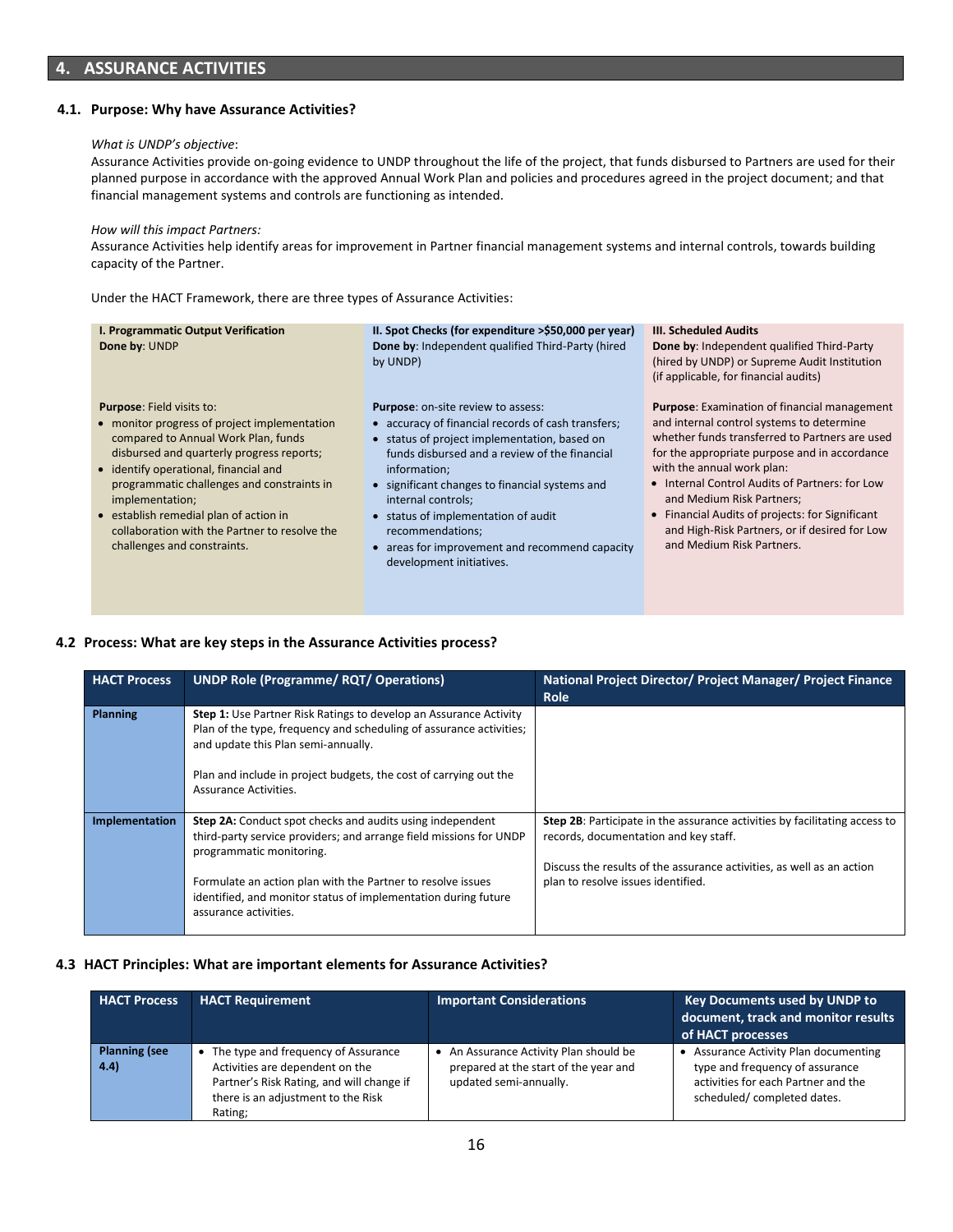|                | • Spot Checks are required for all Assessed<br>and Non-Assessed Partners expected to<br>receive cash transfers >\$50,000 per<br>annum;<br>• Scheduled audits are required for all<br>Assessed and Non-Assessed Partners<br>expected to receive cash transfers ><br>\$200,000 per year. |                                                                                                                                                                                                                                              |                                                                                                                                                                                                                                                                                                                                                                                                                                                                                      |
|----------------|----------------------------------------------------------------------------------------------------------------------------------------------------------------------------------------------------------------------------------------------------------------------------------------|----------------------------------------------------------------------------------------------------------------------------------------------------------------------------------------------------------------------------------------------|--------------------------------------------------------------------------------------------------------------------------------------------------------------------------------------------------------------------------------------------------------------------------------------------------------------------------------------------------------------------------------------------------------------------------------------------------------------------------------------|
|                | • An independent Third-Party Service<br>Provider with the required technical<br>expertise, will be hired by UNDP CO to<br>conduct spot checks and audits;<br>• UNDP staff will conduct project<br>monitoring and field visits.                                                         | • The cost of Third-Party Service Provider<br>fees and costs of project monitoring<br>should be planned for and included within<br>project budgets, as these activities<br>directly contribute to the achievement of<br>development results. |                                                                                                                                                                                                                                                                                                                                                                                                                                                                                      |
| Implementation | Third-Party Service Providers and UNDP<br>٠<br>will do an on-site review of expenditure<br>incurred.                                                                                                                                                                                   | • Issues/action plan on recommendations<br>from results of the Assurance Activities<br>should be tracked in a Partner Risk Log<br>and Action Plan for monitoring and<br>decision making on adjusting Risk Ratings.                           | Standard HACT reports are to be used<br>$\bullet$<br>to document the results of Assurance<br>Activities:<br>■ Programme Output Verification:<br>Back to Office Report;<br>• Spot Checks: standard report format<br>to be completed by Third Party<br>Service Providers;<br>Audits: standard report format to be<br>completed by Third Party Service<br>Providers<br>Partner Risk Log and Action Plan to<br>track and monitor issues/ action plan<br>arising from all HACT processes. |

#### **4.4 HACT Criteria for Decision Making: How does the Risk Rating affect Assurance Activities?**

a. Decision Criteria for determining the type and frequency of Assurance Activities:

UNDP's planning on the type and frequency of Assurance Activities is based on the Partner's Risk Rating. The type and frequency of Assurance Activities based on Risk Ratings is illustrated using a four-year project:

| TABLE 4: DECISION CRITERIA FOR DETERMINING TYPE AND FREQUENCY OF ASSURANCE ACTIVITIES |                                                                                         |                                                                                     |                                      |  |  |
|---------------------------------------------------------------------------------------|-----------------------------------------------------------------------------------------|-------------------------------------------------------------------------------------|--------------------------------------|--|--|
| <b>Risk Rating</b>                                                                    | <b>Spot Checks</b><br>(If expenditure > \$50,000 per year)                              | <b>Scheduled Audits</b><br>(If expenditure $>$ \$200,000 per year)                  | <b>Programme Output Verification</b> |  |  |
| LOW                                                                                   | Once per year<br>(not required if reported expenditures are<br>expected to be audited)  | Internal Control Audit (every other year)                                           | At least once per year               |  |  |
| <b>MEDIUM</b>                                                                         | Twice per year<br>(not required if reported expenditures are<br>expected to be audited) | <b>Internal Control Audit (every other year)</b>                                    | At least once per year               |  |  |
| <b>SIGNIFICANT</b>                                                                    | Twice per year                                                                          | <b>Financial Audit (every year)</b>                                                 | At least once per year               |  |  |
| <b>HIGH</b>                                                                           | Not Applicable (all activities implemented<br>by UNDP)                                  | <b>DIM audit (OAI notifies Country Office if</b><br><b>DIM audit is applicable)</b> | At least once per year               |  |  |
| <b>NON-ASSESSED</b>                                                                   | Once per year                                                                           | Financial Audit (every year)                                                        | At least once per year               |  |  |

#### **IMPORTANT CONSIDERATIONS:**

- **Spot Checks:** 
	- ➢ **the Country Office can choose to perform financial audits for the reported expenditure, in place of spot checks. The decision to perform financial audits in place of spot checks should be reflected in the Assurance Activity Plan;**
	- ➢ **the frequency of spot checks may be increased above the above minimum requirement, if deemed necessary based on known risk factors (eg: risks identified from prior assurance activities);**

• **Financial Audits:** 

➢ **Financial Audits are governed by OAI's annual HACT Financial Audit Call Letter;**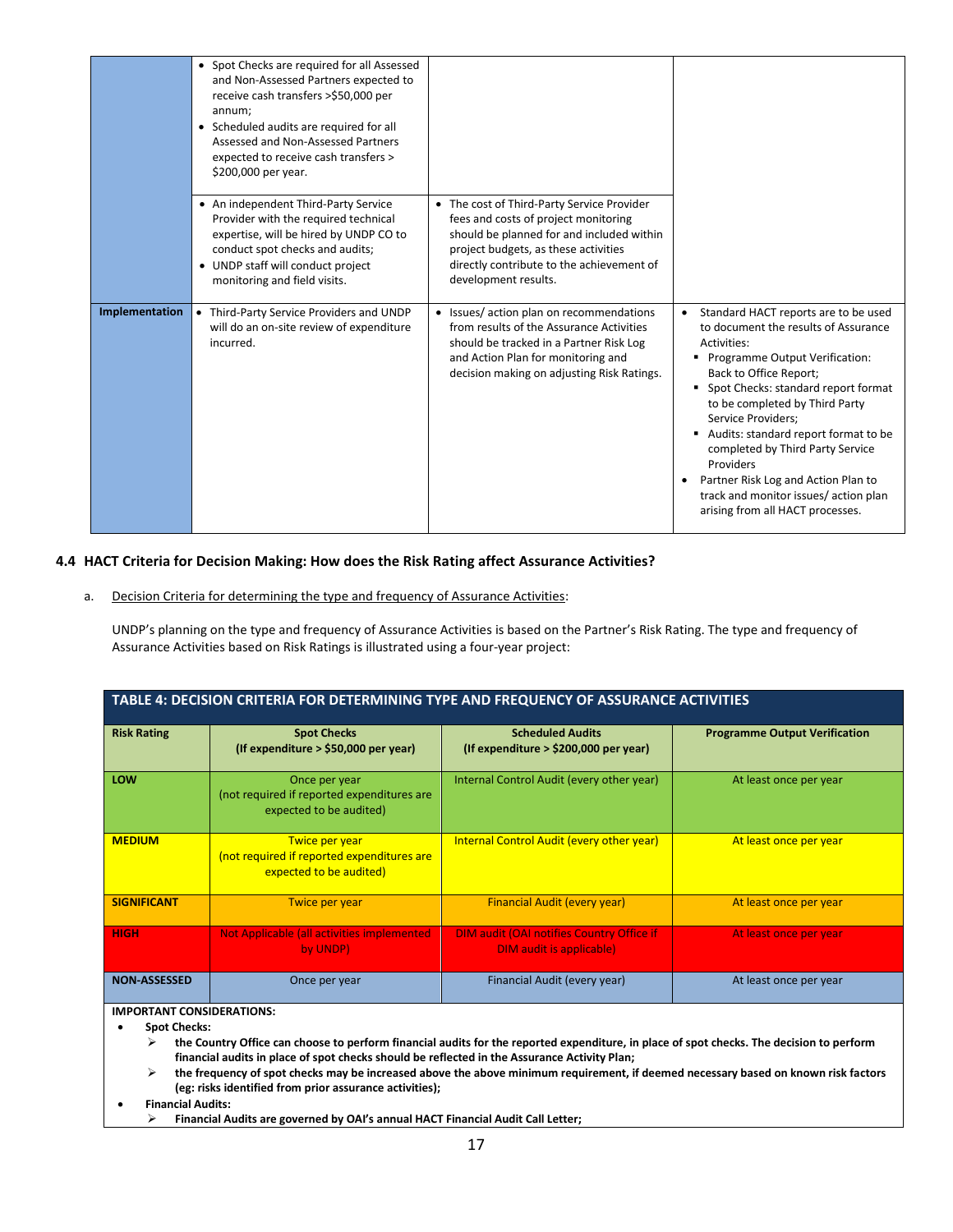➢ **Subject to OAI approval, to be exempted from the OAI-led annual HACT Financial Audits, the Country Office must submit to OAI: (i) written confirmation from the Resident Representative of compliance with HACT Framework for the financial year; and (ii) official confirmation from OFRM of HACT Framework compliance for the financial year.**

#### b. Decision Criteria for change in Assurance Activities when Risk Rating is adjusted:

Assurance Activities change whenever there is an adjustment to the Partner Risk Rating, due to significant issues arising from assurance activity results:

| TABLE 5: DECISION CRITERIA FOR CHANGE IN ASSURANCE ACTIVITIES DUE TO ADJUSTED RISK RATING |
|-------------------------------------------------------------------------------------------|
|-------------------------------------------------------------------------------------------|

| <b>HACT Criteria</b>                  |                                                                              |                                | Significant Issues Identified from Assurance Activities (and no satisfactory evidence from<br>subsequent spot checks of being resolved by Partner)                                                                                                                                                                                                               |
|---------------------------------------|------------------------------------------------------------------------------|--------------------------------|------------------------------------------------------------------------------------------------------------------------------------------------------------------------------------------------------------------------------------------------------------------------------------------------------------------------------------------------------------------|
| <b>Current Risk</b><br><b>Ratings</b> | <b>Type/ Frequency of Assurance</b><br><b>Activities</b>                     | <b>Adjusted Risk</b><br>Rating | <b>Implication on subsequent Cash Transfer Modalities and Assurance</b><br><b>Activities</b>                                                                                                                                                                                                                                                                     |
| LOW                                   | One spot check per year; or<br>Internal control audit                        | <b>MEDIUM</b>                  | • Spot checks increase to two per year;<br>Consider switch from Internal Control Audits by Partner, to Financial<br>$\bullet$<br><b>Audits by project</b>                                                                                                                                                                                                        |
| <b>MFDIUM</b>                         | • Two spot checks per year; or<br><b>Internal Control audit</b><br>$\bullet$ | <b>SIGNIFICANT</b>             | • Switch from Internal Control Audits by Partner, to Financial Audits by<br>project;<br>Consider a Special Audit if issues warrant further investigation eg:<br>۰<br>concerns within a specific area such as procurement or cash management,<br>mismanagement of funds, or suspicion of fraud;<br>Escalate elements of fraud and mismanagement to UNDP OAI.<br>۰ |
| <b>SIGNIFICANT</b>                    | Two spot checks per year; and<br><b>Financial audit</b>                      | <b>HIGH</b>                    | • Not applicable for CO Support to NIM or Direct Implementation applies.                                                                                                                                                                                                                                                                                         |
| <b>HIGH</b>                           | <b>Not Applicable</b><br>$\bullet$                                           | <b>HIGH</b>                    | • Not Applicable                                                                                                                                                                                                                                                                                                                                                 |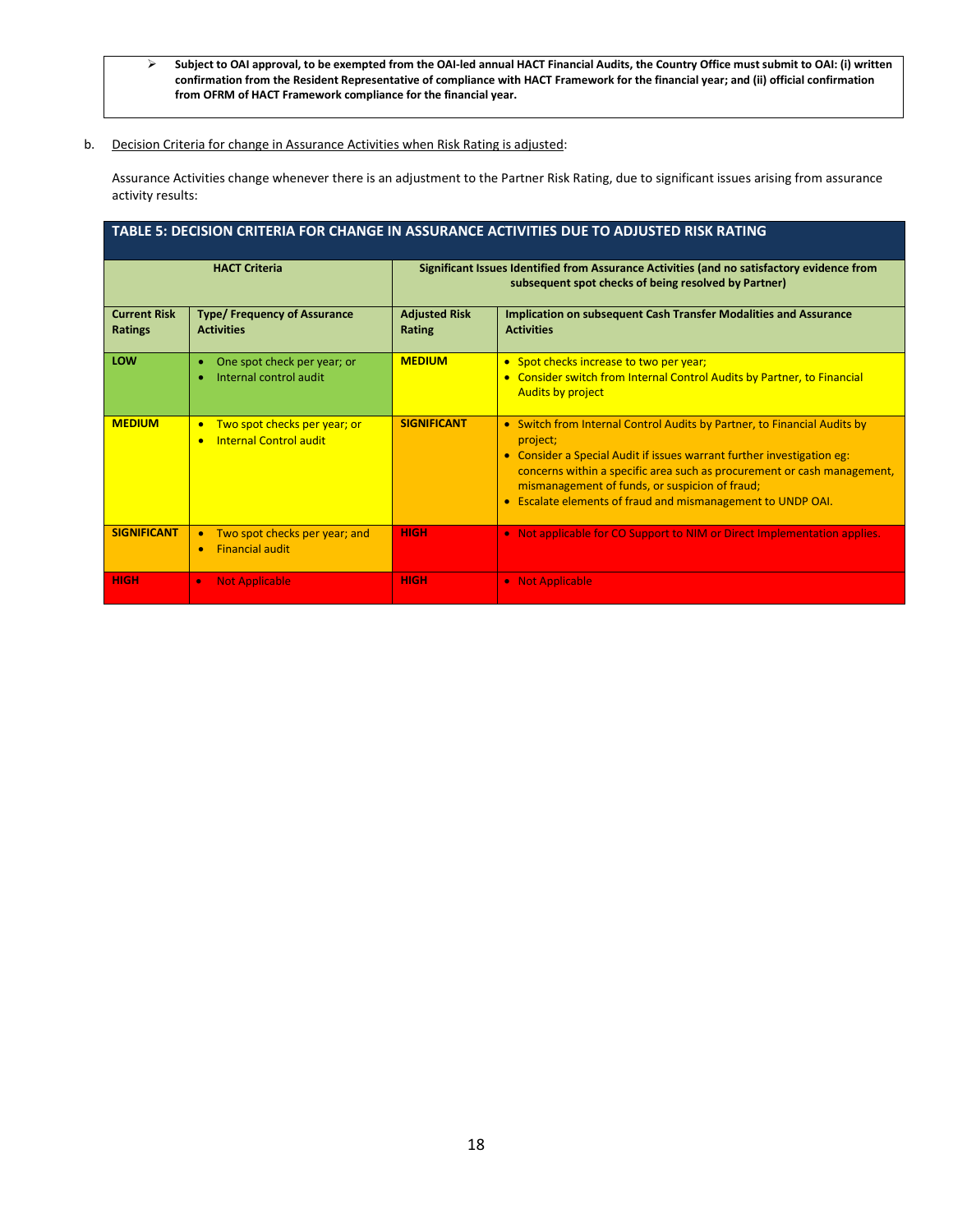## **1. MICRO ASSESSMENTS**

|                                                                                                                                                                                                                                                       | <b>1.1 UNDP ROLES &amp; RESPONSIBILITIES</b>                 |                                                                                                                                                                                                                                                                                                                                                                                                                                                                                                                                                                                                                                                                                                                                                                                                                                                                                                                                                                                                                                                                                                                                                                                                                                                            |                                                                                                                                                           |                                                 |                                                                                          |  |
|-------------------------------------------------------------------------------------------------------------------------------------------------------------------------------------------------------------------------------------------------------|--------------------------------------------------------------|------------------------------------------------------------------------------------------------------------------------------------------------------------------------------------------------------------------------------------------------------------------------------------------------------------------------------------------------------------------------------------------------------------------------------------------------------------------------------------------------------------------------------------------------------------------------------------------------------------------------------------------------------------------------------------------------------------------------------------------------------------------------------------------------------------------------------------------------------------------------------------------------------------------------------------------------------------------------------------------------------------------------------------------------------------------------------------------------------------------------------------------------------------------------------------------------------------------------------------------------------------|-----------------------------------------------------------------------------------------------------------------------------------------------------------|-------------------------------------------------|------------------------------------------------------------------------------------------|--|
| <b>Key Steps</b>                                                                                                                                                                                                                                      | Roles &<br><b>Responsibility</b>                             | <b>Key Action (outside HACT SharePoint)</b>                                                                                                                                                                                                                                                                                                                                                                                                                                                                                                                                                                                                                                                                                                                                                                                                                                                                                                                                                                                                                                                                                                                                                                                                                | <b>Key Action (within HACT SharePoint)</b>                                                                                                                | <b>Timelines</b>                                | <b>How To Guide</b><br>for                                                               |  |
|                                                                                                                                                                                                                                                       |                                                              |                                                                                                                                                                                                                                                                                                                                                                                                                                                                                                                                                                                                                                                                                                                                                                                                                                                                                                                                                                                                                                                                                                                                                                                                                                                            |                                                                                                                                                           |                                                 | completing                                                                               |  |
|                                                                                                                                                                                                                                                       |                                                              | <b>PLANNING: PREPARING AND POPULATING A MICRO ASSESSMENT PLAN</b>                                                                                                                                                                                                                                                                                                                                                                                                                                                                                                                                                                                                                                                                                                                                                                                                                                                                                                                                                                                                                                                                                                                                                                                          |                                                                                                                                                           |                                                 | templates                                                                                |  |
| Step 1:<br>Generate a Micro<br><b>Assessment Plan that</b><br>identifies and                                                                                                                                                                          | UNDP:<br>Programme<br><b>Finance Analyst</b><br>and relevant | Generate list of Partners by Implementing Agent Code and project<br>$\Box$<br>budget from HACT SharePoint.<br>$\Box$<br>Identify Partners with estimated cash transfers per annum >                                                                                                                                                                                                                                                                                                                                                                                                                                                                                                                                                                                                                                                                                                                                                                                                                                                                                                                                                                                                                                                                        | Download data by Implementing Agent and project<br>0<br>budget semi-annually in Jan and Jun<br>Upload approved Micro Assessment Plan (signed by<br>$\Box$ | Semi-annually<br>(Jan and Jun)<br>Semi-annually | Annex 1:                                                                                 |  |
| prioritizes Partners<br>that will require a<br><b>Micro Assessment</b><br>during the<br>programme cycle;<br>and update this Plan<br>semi-annually.<br>Plan and include in<br>project budgets, the<br>cost of carrying out<br>the Micro<br>Assessment. | Programme<br>staff                                           | \$150,000 (include cumulative cash transfers if multiple projects are<br>implemented by a Partner):<br>If a Micro Assessment has not previously been done: complete<br>the assessment before the start of project activities and before<br>any cash transfers are made.<br>If a Micro Assessment has previously been done: ensure<br>assessment is still valid: (i) the assessment was done in the last<br>five years; and (ii) there has been no significant change to the<br>Partner's operational management systems/ processes or to the<br>Partner's operating environment identified from past spot<br>checks and programme verification.<br>If assessment is no longer valid, a new Micro Assessment should<br>be conducted immediately.<br>NOTE: If a Micro Assessment cannot be completed due to exceptional<br>circumstances beyond the control of the Partner (eg: security issues,<br>crisis situation etc): document reasons in a Note to File and obtain the<br>following approvals before cash transfers are made:<br>Cash transfers up to \$150,000 - Resident Representative<br>approval;<br>Cash transfers above \$150,000 - Regional Bureau approval.<br>Identify Partners with estimated cash transfer per annum < \$150,000<br>$\Box$ | UNDP RR)                                                                                                                                                  | (no later than<br>end Feb and<br>end Jul)       | Micro<br>Assessment<br>Plan (for<br>tracking<br>outside of<br><b>HACT</b><br>SharePoint) |  |
|                                                                                                                                                                                                                                                       |                                                              | (Micro Assessments are not mandatory):<br>If operational risk factors have been identified: plan for a Micro<br>Assessment (eg: where: relevant risks have been identified in                                                                                                                                                                                                                                                                                                                                                                                                                                                                                                                                                                                                                                                                                                                                                                                                                                                                                                                                                                                                                                                                              |                                                                                                                                                           |                                                 |                                                                                          |  |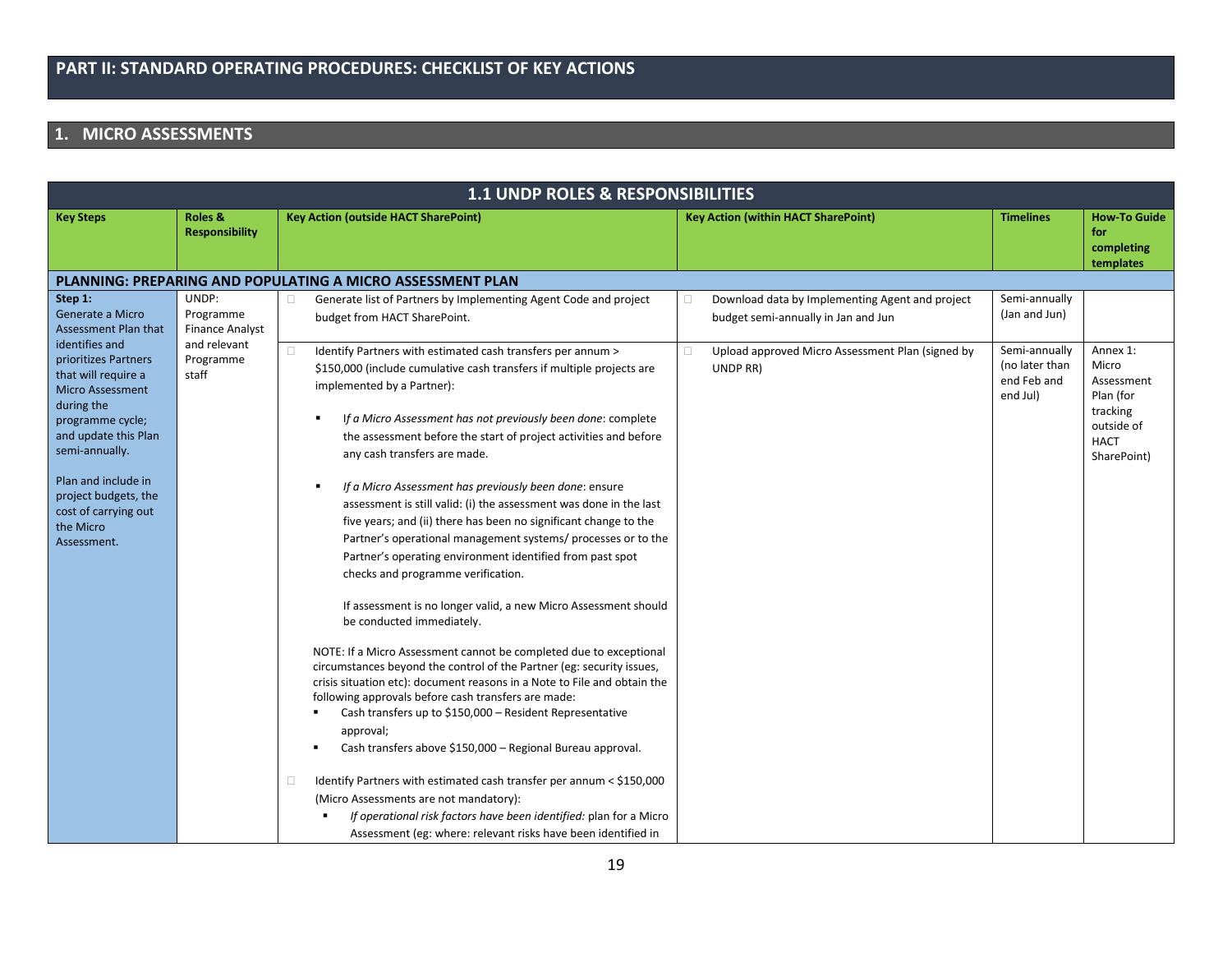|                                          |                  |        | the Macro Assessment; or UNDP CO has no prior experience              |   |                                                      |              |                        |
|------------------------------------------|------------------|--------|-----------------------------------------------------------------------|---|------------------------------------------------------|--------------|------------------------|
|                                          |                  |        |                                                                       |   |                                                      |              |                        |
|                                          |                  |        | with the Partner; or the Partner is operating in a high-risk          |   |                                                      |              |                        |
|                                          |                  |        | environment etc.                                                      |   |                                                      |              |                        |
|                                          |                  |        | $\blacksquare$                                                        |   |                                                      |              |                        |
|                                          |                  |        | If no operational risk factors have been identified: designate        |   |                                                      |              |                        |
|                                          |                  |        | these Partners as Non-Assessed, but continue to evaluate              |   |                                                      |              |                        |
|                                          |                  |        | semi-annually for increases in project budgets and operational        |   |                                                      |              |                        |
|                                          |                  |        | risk factors.                                                         |   |                                                      |              |                        |
|                                          |                  |        |                                                                       |   |                                                      |              |                        |
|                                          |                  | 0      | Populate the Micro Assessment Plan with all Partners identified for   |   |                                                      |              |                        |
|                                          |                  |        | assessment, and schedule dates for conducting the Micro               |   |                                                      |              |                        |
|                                          |                  |        | Assessments by:                                                       |   |                                                      |              |                        |
|                                          |                  |        | Prioritizing Partner's with higher risk eg: (i) Prior negative micro  |   |                                                      |              |                        |
|                                          |                  |        | assessment results and/or negative audit opinions; (ii) earlier       |   |                                                      |              |                        |
|                                          |                  |        | start dates of project activities; (iii) higher cash transfer         |   |                                                      |              |                        |
|                                          |                  |        | amounts;                                                              |   |                                                      |              |                        |
|                                          |                  |        | Allowing sufficient time for the procurement process of Third-        |   |                                                      |              |                        |
|                                          |                  |        | Party service Providers, finalization of their reports etc before     |   |                                                      |              |                        |
|                                          |                  |        | transfer of cash).                                                    |   |                                                      |              |                        |
|                                          |                  |        |                                                                       |   |                                                      |              |                        |
|                                          |                  | 0      | Ensure cost of the Micro Assessment in included in the Partner's      |   |                                                      |              |                        |
|                                          |                  |        | project budget.                                                       |   |                                                      |              |                        |
|                                          |                  | 0      | Finalize the Micro Assessment Plan and obtain Resident                |   |                                                      |              |                        |
|                                          |                  |        |                                                                       |   |                                                      |              |                        |
|                                          |                  |        | Representative approval.                                              |   |                                                      |              |                        |
|                                          |                  |        | <b>IMPLEMENTATION: CARRYING OUT A MICRO ASSESSMENT</b>                |   |                                                      |              |                        |
| Step 2A:                                 | UNDP:            | 0      | Initiate procurement process for Third Party Service Provider.        | 0 | Upload (i) Micro Assessment Report and approved      | Scheduled    | Annex 2:               |
| <b>Conduct the Micro</b>                 | Procurement      |        |                                                                       |   |                                                      | dates as per | Partner Risk           |
| Assessment using                         | team,            | $\Box$ | Coordinate logistics, documentation etc between Third Party Service   |   | Note to File: Conclusion on Micro Assessment         | Micro        | Log and                |
| independent third-                       | Programme        |        | Provider and Partner.                                                 |   | Report; and (ii) updated Partner Risk Log and Action | Assessment   | <b>Action Plan</b>     |
| party service                            | Finance Analyst, |        |                                                                       |   | Plan                                                 | Plan         |                        |
| providers, and review                    | relevant         | $\Box$ | Discuss results of the assessment with the Partner, specifically: (i) |   |                                                      |              | Annex 3: Note          |
| the results and                          | Programme        |        | implication of the Risk Rating on the Project Implementation          |   |                                                      |              | to File:               |
| quality of the report,                   | staff            |        | Modality, Cash Transfer Modality and Assurance Activities; and (ii)   |   |                                                      |              | Conclusion on<br>Micro |
| to ensure the risk<br>rating is          |                  |        | issues identified and an Action Plan to address the issues and        |   |                                                      |              | Assessment             |
| commensurate with                        |                  |        | recommendations raised.                                               |   |                                                      |              | Report                 |
| the evidence and                         |                  |        |                                                                       |   |                                                      |              |                        |
| issues identified.                       |                  | 0      |                                                                       |   |                                                      |              |                        |
|                                          |                  |        | Document issues, recommendations and action plan in a Partner Risk    |   |                                                      |              |                        |
| Document UNDP's                          |                  |        | Log & Action Plan (this document will be used to track and monitor    |   |                                                      |              |                        |
| decision on the Micro                    |                  |        | issues and status of implementation of recommendations for all HACT   |   |                                                      |              |                        |
| Assessment results                       |                  |        | processes and as a decision-making tool for adjusting Partner Risk    |   |                                                      |              |                        |
| including implications                   |                  |        | Ratings, if necessary).                                               |   |                                                      |              |                        |
| of the Risk Rating on<br>the appropriate |                  |        |                                                                       |   |                                                      |              |                        |
|                                          |                  | 0      | Document in a Note to File, UNDP's conclusions on the Micro           |   |                                                      |              |                        |
| Project                                  |                  |        | Assessment report:                                                    |   |                                                      |              |                        |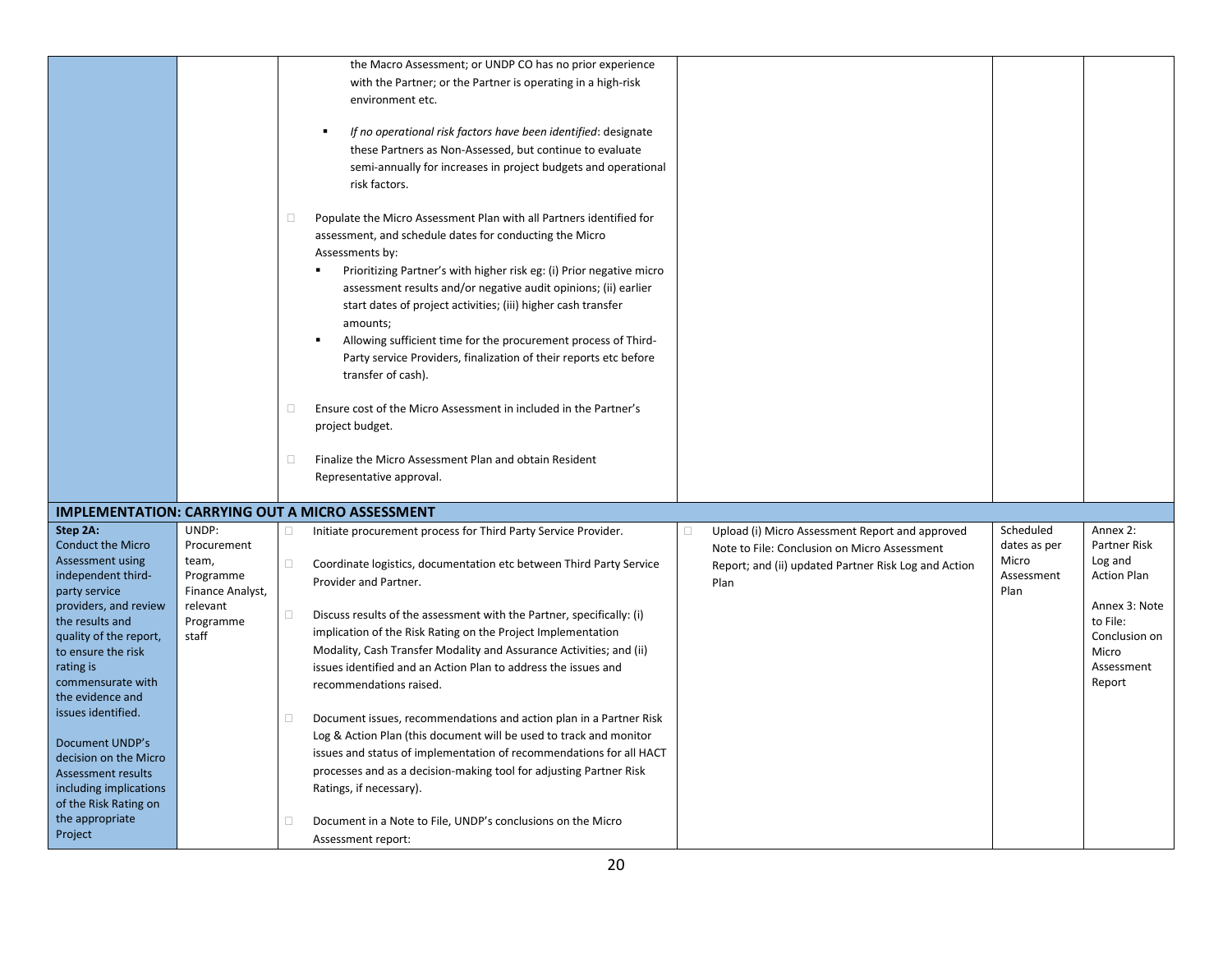| Implementation<br>Modality, Cash<br><b>Transfer Modalities</b><br>and Assurance<br>Activities; and an<br>action plan with the<br>Partner to resolve<br>issues identified.                                                                                                                                                                                                                    |                                                                                    | the choice of the appropriate Project Implementation Modality<br>$\blacksquare$<br>and/or need for UNDP Support Services;<br>the choice of the appropriate Cash Transfer Modality (based on<br>٠<br>Decision Criteria in Part I Section 3.4);<br>the type and frequency of Assurance Activities (based on<br>Decision Criteria in Part I Section 4.4);<br>implications of Cash Transfer Modality, type and frequency of<br>Assurance Activities, UNDP support services (if applicable) on<br>Annual Work Plan design and project budget;<br>assessment of the Partner's Fraud Prevention Policy.<br>$\Box$<br>Finalize:<br>Note to File for Resident Representative approval; and<br>Update the Micro Assessment Plan with the completion date of<br>the Micro Assessment.<br>Resources:<br>TOR for Micro Assessment Performed by Third Party Service Providers<br>$w \equiv$<br>TOR_HACT%20Micro<br>%20Assessment.docx<br><b>Revised Micro Assessment Questionnaire</b><br>$=$<br>$\boldsymbol{\mathsf{x}}$<br>Micro%20assessmen<br>t%20questionnaire.xls |                                                                                                                                                                                   |                                                                                    |
|----------------------------------------------------------------------------------------------------------------------------------------------------------------------------------------------------------------------------------------------------------------------------------------------------------------------------------------------------------------------------------------------|------------------------------------------------------------------------------------|------------------------------------------------------------------------------------------------------------------------------------------------------------------------------------------------------------------------------------------------------------------------------------------------------------------------------------------------------------------------------------------------------------------------------------------------------------------------------------------------------------------------------------------------------------------------------------------------------------------------------------------------------------------------------------------------------------------------------------------------------------------------------------------------------------------------------------------------------------------------------------------------------------------------------------------------------------------------------------------------------------------------------------------------------------|-----------------------------------------------------------------------------------------------------------------------------------------------------------------------------------|------------------------------------------------------------------------------------|
|                                                                                                                                                                                                                                                                                                                                                                                              |                                                                                    |                                                                                                                                                                                                                                                                                                                                                                                                                                                                                                                                                                                                                                                                                                                                                                                                                                                                                                                                                                                                                                                            |                                                                                                                                                                                   |                                                                                    |
|                                                                                                                                                                                                                                                                                                                                                                                              |                                                                                    | <b>DECISION MAKING: ADJUSTING A PARTNER RISK RATING</b>                                                                                                                                                                                                                                                                                                                                                                                                                                                                                                                                                                                                                                                                                                                                                                                                                                                                                                                                                                                                    |                                                                                                                                                                                   |                                                                                    |
| Step 3A:<br>Review all projects (if<br>implementing<br>multiple projects)<br>implemented by the<br>Partner, at least<br>annually, to<br>determine if there is a<br>need to adjust the<br>Micro Assessment's<br><b>Overall Risk Rating for</b><br>known risk factors, to<br>a more relevant<br><b>Adjusted Risk Rating;</b><br>and document<br><b>UNDP's decision on</b><br>the Adjusted Risk | UNDP:<br>Programme<br>Finance Analyst;<br>ARR GPRU or<br>ECC, Senior<br>Management | Analyze significant issues (tracked and monitored in the Partner Risk<br>0<br>Upload Note to File: Decision for Partner Adjusted<br>0<br>Log & Action Plan), and determine if an adjustment to the Partner<br><b>Risk Rating</b><br>Risk Rating is warranted.<br>0<br>Conclude and document in a Note to File, UNDP's decision to adjust<br>the Risk Rating:<br>the justification for an Adjusted Risk Rating based on known risk<br>factors;<br>the choice of the appropriate Cash Transfer Modality and/or<br>use of UNDP Support Services (based on Decision Criteria in Part<br>I Section 3.4);<br>the type and frequency of Assurance Activities (based on<br>Decision Criteria in Part I Section 4.4);<br>implications of Cash Transfer Modality, type and frequency of<br>Assurance Activities, UNDP support services (if applicable) on                                                                                                                                                                                                            | After a<br>Micro<br>Assessment<br>has been<br>completed;<br>and/ $or$<br>• Operational<br>reasons or<br>known risk<br>factors<br>necessitate<br>a review of<br>the Risk<br>Rating | Annex 3: Note<br>to File:<br>Conclusion on<br>Partner's<br>Adjusted Risk<br>Rating |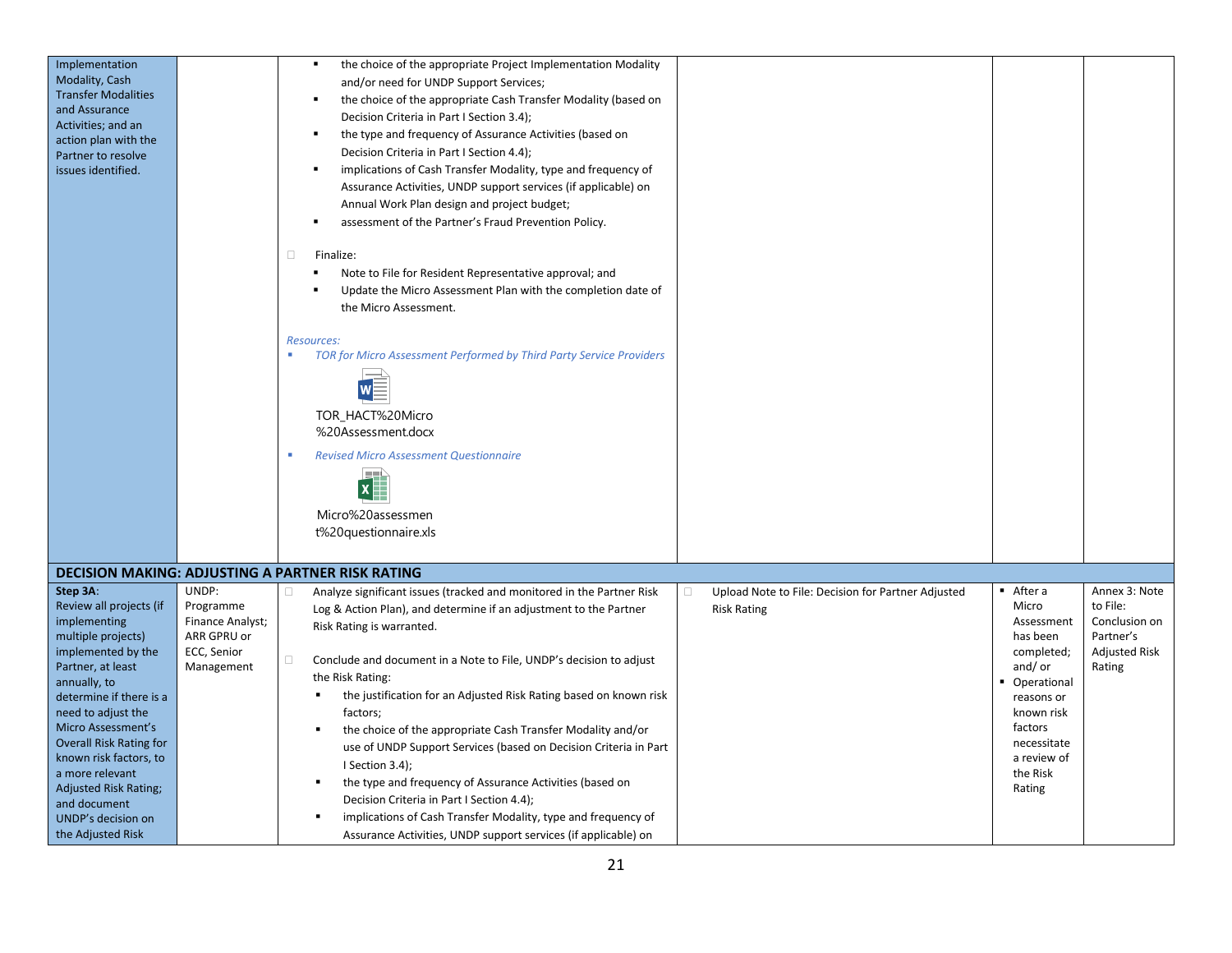| Rating. | Annual Work Plan design and budget.                                                                                                                       |  |
|---------|-----------------------------------------------------------------------------------------------------------------------------------------------------------|--|
|         | Finalize:<br>Note to File for Resident Representative approval; and<br>Update the Micro Assessment Plan with the Adjusted Risk<br>Rating for the Partner. |  |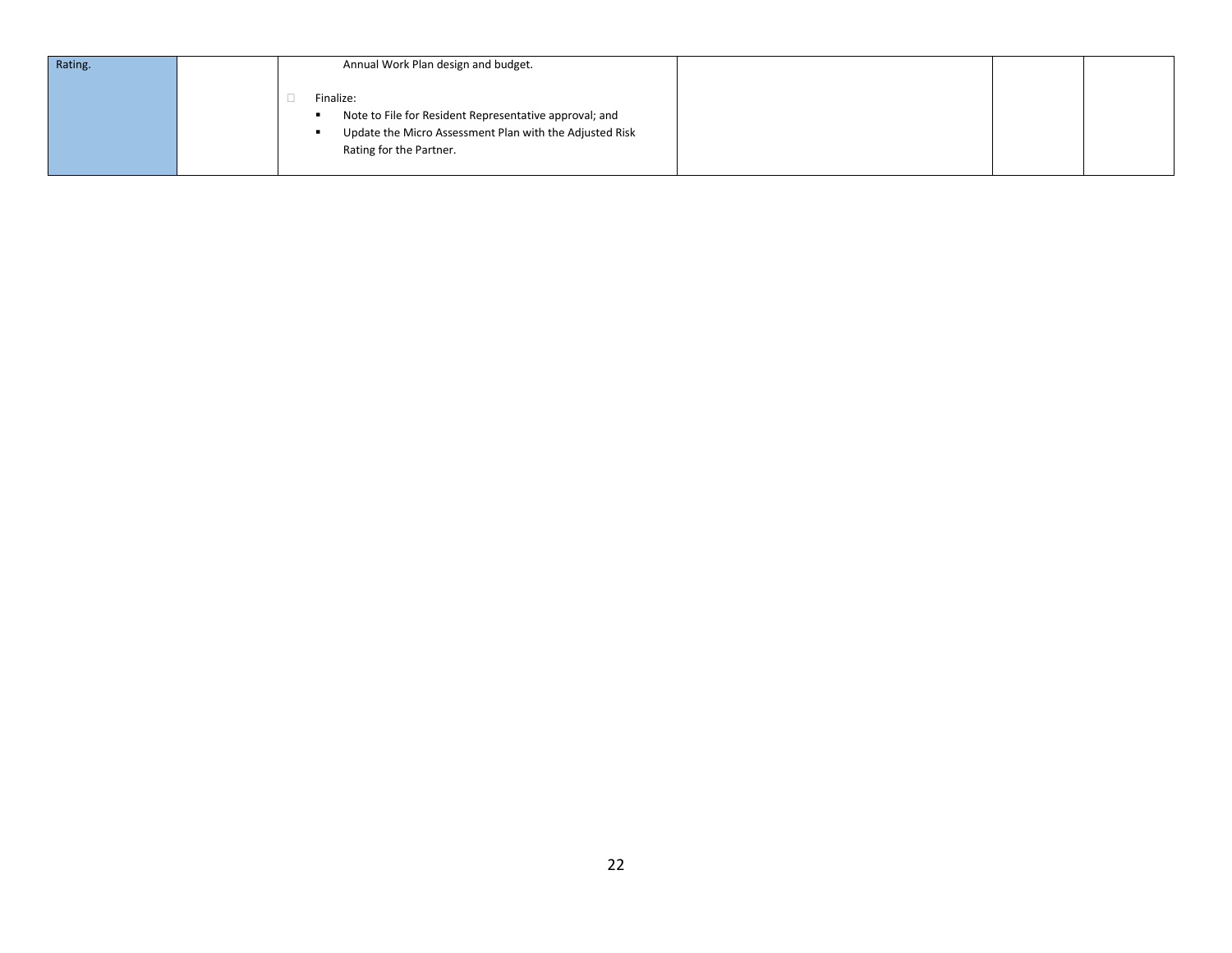|                                                                                                                                                                                                        | <b>1.2 PARTNER ROLE &amp; RESPONSIBILITY</b> |                                                                                                                                                                                                                                                                                                                                                                        |  |                                                                                                                                                                                                           |                                                       |  |  |
|--------------------------------------------------------------------------------------------------------------------------------------------------------------------------------------------------------|----------------------------------------------|------------------------------------------------------------------------------------------------------------------------------------------------------------------------------------------------------------------------------------------------------------------------------------------------------------------------------------------------------------------------|--|-----------------------------------------------------------------------------------------------------------------------------------------------------------------------------------------------------------|-------------------------------------------------------|--|--|
| <b>Key Steps</b>                                                                                                                                                                                       | Roles &<br><b>Responsibility</b>             | <b>Key Action</b>                                                                                                                                                                                                                                                                                                                                                      |  | <b>Timelines</b>                                                                                                                                                                                          | <b>How-To Guide</b><br>for<br>completing<br>templates |  |  |
|                                                                                                                                                                                                        |                                              | <b>IMPLEMENTATION: CARRYING OUT A MICRO ASSESSMENT</b>                                                                                                                                                                                                                                                                                                                 |  |                                                                                                                                                                                                           |                                                       |  |  |
| Step 2B:<br>Participate in the<br>assessment by<br>facilitating access to<br>records,<br>documentation and<br>key staff; and<br>formulate an<br>action plan to resolve<br>the issues.                  | Partner: NPD &<br>PMU                        | Provide on-site access to Third Party Service Provider to interview key staff members, review supporting documentation/<br>0<br>systems etc.<br>Discuss results of the assessment and formulate an action plan with UNDP, to address the risks identified (implementation of<br>the action plan will be verified during programme monitoring, spot checks and audits). |  | Scheduled<br>dates as per<br>Micro<br>Assessment<br>Plan                                                                                                                                                  |                                                       |  |  |
|                                                                                                                                                                                                        |                                              | <b>DECISION MAKING: ADJUSTING A PARTNER RISK RATING</b>                                                                                                                                                                                                                                                                                                                |  |                                                                                                                                                                                                           |                                                       |  |  |
| Step 3B:<br><b>Discuss implications</b><br>of the Risk Rating on<br>changes in the annual<br>work plan, cash<br>transfer modality and<br>type/ frequency of<br>spot checks and<br>audits in each year. | Partner: NPD &<br>PMU                        | Discuss with UNDP the implications of changing Project Implementation Modality, Cash Transfer Modalities and type and<br>frequency of Assurance Activities, as well as need for UNDP support services.                                                                                                                                                                 |  | After a<br>Micro<br>Assessment<br>has been<br>completed;<br>and/ or<br>Operational<br>reasons or<br>known risk<br>factors<br>necessitate<br>a review of<br>the Overall/<br>Adjusted<br><b>Risk Rating</b> |                                                       |  |  |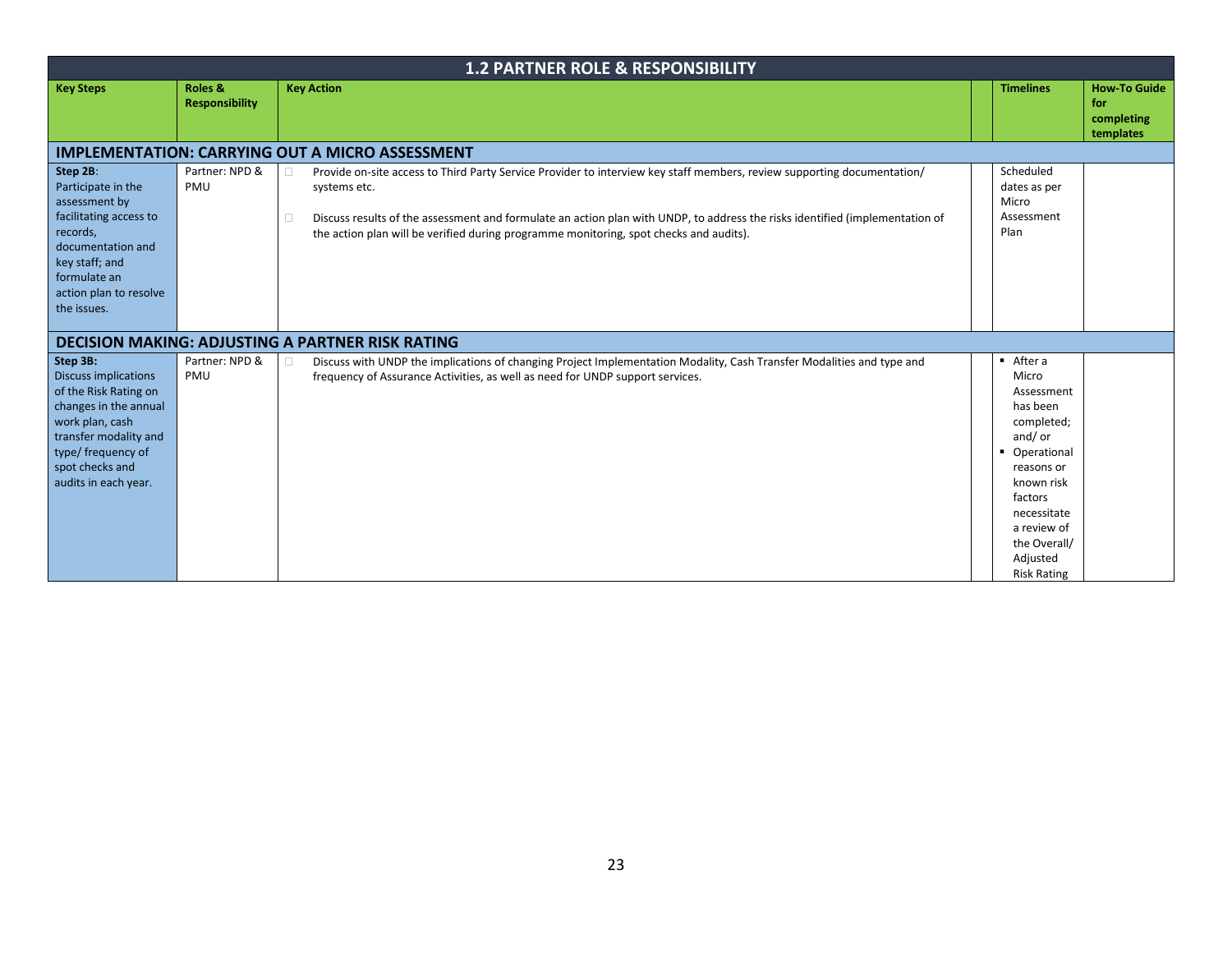## **2. TRANSFER/ DISBURSE/ REPORT**

|                                                                                                                                                                                                                                                                                                                                                                                            |                                     | <b>2.1 UNDP ROLES &amp; RESPONSIBILITIES</b>                                                                                                                                                                                                                                                                                                                                                                                                                                                                                                                                                                                                                                                                                                                                                                                                                                                                                                                                                                                                                                                                                                 |                                                                                                                                                                                                                                                                                                                                                                                        |                                                                                                                                                                                                        |                                                       |
|--------------------------------------------------------------------------------------------------------------------------------------------------------------------------------------------------------------------------------------------------------------------------------------------------------------------------------------------------------------------------------------------|-------------------------------------|----------------------------------------------------------------------------------------------------------------------------------------------------------------------------------------------------------------------------------------------------------------------------------------------------------------------------------------------------------------------------------------------------------------------------------------------------------------------------------------------------------------------------------------------------------------------------------------------------------------------------------------------------------------------------------------------------------------------------------------------------------------------------------------------------------------------------------------------------------------------------------------------------------------------------------------------------------------------------------------------------------------------------------------------------------------------------------------------------------------------------------------------|----------------------------------------------------------------------------------------------------------------------------------------------------------------------------------------------------------------------------------------------------------------------------------------------------------------------------------------------------------------------------------------|--------------------------------------------------------------------------------------------------------------------------------------------------------------------------------------------------------|-------------------------------------------------------|
| <b>Key Steps</b>                                                                                                                                                                                                                                                                                                                                                                           | Roles &<br><b>Responsibility</b>    | <b>Key Action (outside Atlas)</b>                                                                                                                                                                                                                                                                                                                                                                                                                                                                                                                                                                                                                                                                                                                                                                                                                                                                                                                                                                                                                                                                                                            | <b>Key Action (within Atlas)</b>                                                                                                                                                                                                                                                                                                                                                       | <b>Timelines</b>                                                                                                                                                                                       | <b>How To Guide</b><br>for<br>completing<br>templates |
|                                                                                                                                                                                                                                                                                                                                                                                            |                                     | <b>PLANNING: ESTABLISHING PREREQUISITIES FOR CASH TRANSFERS</b>                                                                                                                                                                                                                                                                                                                                                                                                                                                                                                                                                                                                                                                                                                                                                                                                                                                                                                                                                                                                                                                                              |                                                                                                                                                                                                                                                                                                                                                                                        |                                                                                                                                                                                                        |                                                       |
| Step 1A:<br><b>Obtain list of</b><br><b>Authorized Officials</b><br>for FACE form<br>certification and<br><b>Bank Signatories</b><br>(including specimen<br>signatures).                                                                                                                                                                                                                   | Programme<br><b>Finance Analyst</b> | Ensure prerequisites for cash transfers in place (cash transfers as per<br>$\Box$<br>most recent Note to File - Annex 3 or Annex 4):<br>List of Authorized Officials who can certify FACE forms<br>and CDRs, and their specimen signatures;<br>Project bank account details and list of authorized bank<br>signatories and specimen signatures (if project bank<br>account permitted by national legislation and managed<br>by dual signatories).<br>Enter email of Partner authorized official against project Atlas Award<br>0<br>in the CDR Bridge platform (https://bridge.undp.org)                                                                                                                                                                                                                                                                                                                                                                                                                                                                                                                                                     |                                                                                                                                                                                                                                                                                                                                                                                        | Before first<br>cash transfer                                                                                                                                                                          |                                                       |
|                                                                                                                                                                                                                                                                                                                                                                                            |                                     | <b>IMPLEMENTATION: CARRYING OUT THE REQUEST, DISBURSEMENT, REPORTING AND RECORDING OF CASH TRANSFERS</b>                                                                                                                                                                                                                                                                                                                                                                                                                                                                                                                                                                                                                                                                                                                                                                                                                                                                                                                                                                                                                                     |                                                                                                                                                                                                                                                                                                                                                                                        |                                                                                                                                                                                                        |                                                       |
| Step 3:<br><b>Request for Cash</b><br><b>Transfer: verify</b><br>accuracy (and resolve<br>exceptions, if<br>applicable) on FACE<br>and ICE forms in<br>accordance with the<br><b>Annual Work Plan;</b><br>and approve final<br><b>FACE form to</b><br>disburse cash<br>advances and/or<br>approve requests to<br>incur expenditure for<br><b>Reimbursement</b><br>and/or Direct<br>Payment | Programme                           | Verify reasonableness of amount requested, and the completeness<br>0<br>and accuracy of information on FACE form submitted by Partner:<br>Opening balance in current FACE form (Column A) is equal to<br>closing balance in previous FACE form (Column G);<br>ICE form is attached (activities are in line with AWP, with<br>$\blacksquare$<br>detailed budget including price and quantities, where cost<br>estimates are reasonable);<br>Requests are appropriate, necessary and in accordance with<br>$\blacksquare$<br>AWP activities, available budget and period covered by the<br>advance;<br>FACE form is arithmetically correct;<br>Chart of accounts (project, activity, donor, fund and account<br>codes are accurate and consistent with AWP, Atlas project<br>budget and ICE form);<br>Availability of funds in Atlas for the amount requested;<br>FACE form has been signed by authorized Partner staff.<br>Investigate exceptions and document results prior to finalization of<br>□<br>FACE forms (notify Partner of any changes to FACE form):<br>Outstanding advances from previous Direct Cash Transfer<br>$\blacksquare$ | For Direct Cash Transfers: confirm that advance<br>0<br>request is within available Atlas project budgets and<br>ASL/AX1 funding ceilings, as well as advance balances<br>in 16005.<br>$\Box$<br>For Direct Cash Transfers: Raise AP Voucher to charge<br>advance account: 16005.<br>For Reimbursement and Direct Payments: no action<br>$\Box$<br>required in Atlas at request stage. | At least once<br>per quarter.<br>For Direct<br>Cash<br>Transfers: or<br>as soon as 80<br>percent of the<br>previous<br>advance and<br>100 percent of<br>earlier<br>advances have<br>been<br>liquidated | Annex 5: FACE<br>form<br>Annex 6: ICE<br>Form         |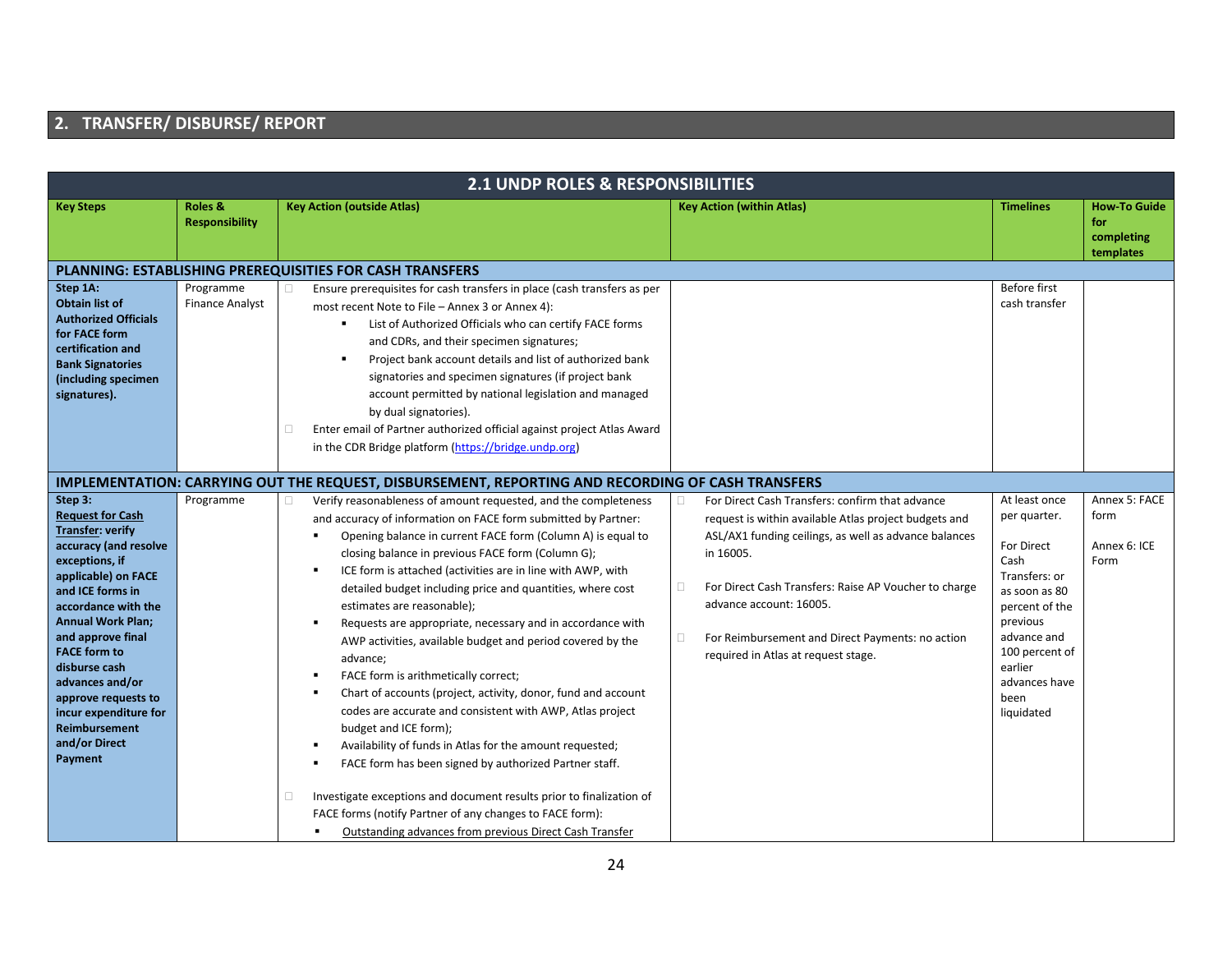|                                                        | requests: reason for high outstanding balances compared with<br>rate of implementation;<br>Amend: clerical errors such as: incorrect "Type of Request",<br>project details, arithmetic errors, wrong FACE form column<br>used etc;<br>Reject: expenditure validity issues such as: activities not<br>$\blacksquare$<br>included in approved AWP etc;<br>Unresolved issues: (i) resolve issues arising from previous<br>$\blacksquare$<br>FACE/ICE; (ii) resolve current FACE/ICE issues, latest by next<br>reporting period; (iii) ensure rejected items are not<br>resubmitted, but are absorbed by the Partner; and (iv) pursue<br>all avenues to ensure UNDP does not assume liability for<br>rejected expenditure.<br>NOTE: Contentious issues must be resolved before finalization<br>of the year-end CDR.<br>Complete FACE form and accept amount to be disbursed (same<br>$\Box$<br>procedures for Direct Cash Transfer, Direct Payments, and<br>Reimbursement):<br>Request/ Authorization Area (Column F): enter amount pre-<br>authorized for the next reporting period which can be equal or<br>less than the amount requested by the Partner in Column E;<br>Request/ Authorization Area (Column G): enter total pre-<br>$\blacksquare$<br>authorized amount which includes unspent amounts from<br>previous advances as well as pre-authorized amount for next<br>reporting period;<br>Coding Column: complete Atlas chartfields;<br>٠<br>Approval Area: approve if request in accordance with AWP,<br>certified by Partner authorized official.<br>Submit a copy of the approved FACE form to the Partner.<br>$\Box$ |                                                                                                                                                                                                                                                                                                                                                                                                        |  |
|--------------------------------------------------------|-----------------------------------------------------------------------------------------------------------------------------------------------------------------------------------------------------------------------------------------------------------------------------------------------------------------------------------------------------------------------------------------------------------------------------------------------------------------------------------------------------------------------------------------------------------------------------------------------------------------------------------------------------------------------------------------------------------------------------------------------------------------------------------------------------------------------------------------------------------------------------------------------------------------------------------------------------------------------------------------------------------------------------------------------------------------------------------------------------------------------------------------------------------------------------------------------------------------------------------------------------------------------------------------------------------------------------------------------------------------------------------------------------------------------------------------------------------------------------------------------------------------------------------------------------------------------------------------------------------------------------------|--------------------------------------------------------------------------------------------------------------------------------------------------------------------------------------------------------------------------------------------------------------------------------------------------------------------------------------------------------------------------------------------------------|--|
| Programme<br>Finance Analyst,<br>Operations<br>Manager | $\Box$<br>Verify information in Atlas for Direct Cash Transfer requests:<br>□<br>Ensure: (i) at least 80 percent of previous advance has been<br>liquidated; (ii) 100 percent of earlier advances liquidated; and<br>(iii) no outstanding advances greater than 1 year;<br>Reconcile cash funds on the FACE form to the balance of funds<br>$\blacksquare$<br>in the Atlas advance account (16005) and attach to FACE form;<br>Investigate NEX advances in Atlas with credit balance and<br>٠<br>resolve discrepancy;<br>$\Box$<br>Determine if issues from prior FACE/ICE form verification and<br>٠<br>results of assurance activities or any other information warrant<br>withholding or reducing cash advances.                                                                                                                                                                                                                                                                                                                                                                                                                                                                                                                                                                                                                                                                                                                                                                                                                                                                                                               | Download Atlas reports to monitor Atlas advance<br>account (16005):<br>NEX Advances Aging Report - ageing status of<br>outstanding balances;<br>Account Activity Analysis (AAA) report -<br>movements in the account for a specified<br>accounting period.<br>Check Payment Authorization Form for accuracy and<br>consistency of amount, currency, payee, account<br>codes with supporting FACE form. |  |
| ARR GPRU or<br>ECC                                     | Certifies accuracy of FACE form by initialing.<br>$\Box$                                                                                                                                                                                                                                                                                                                                                                                                                                                                                                                                                                                                                                                                                                                                                                                                                                                                                                                                                                                                                                                                                                                                                                                                                                                                                                                                                                                                                                                                                                                                                                          |                                                                                                                                                                                                                                                                                                                                                                                                        |  |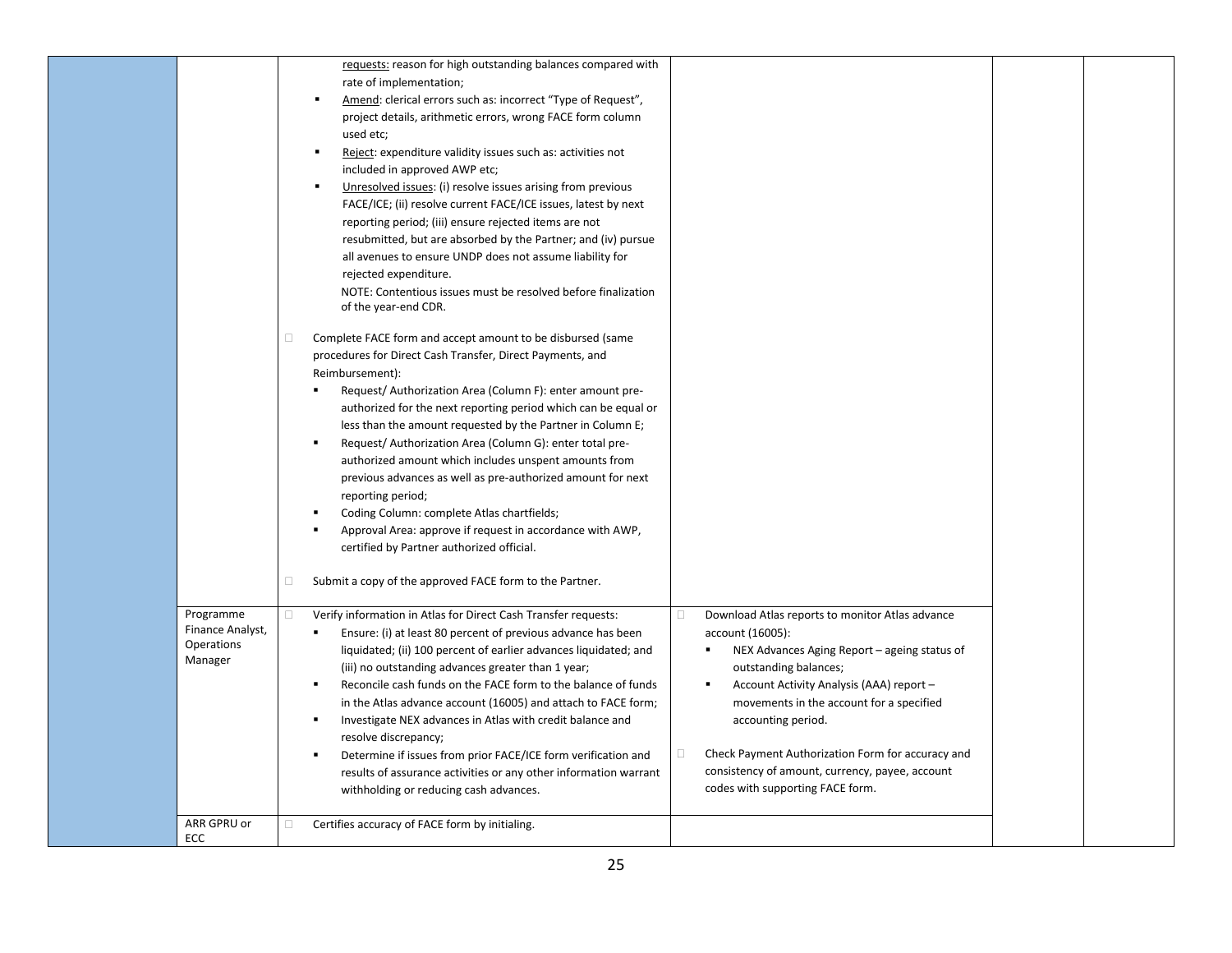|                                                                                                                                                                                                                                                                                                                                                                                                                                                    | RR or DRR                                       | Approve amount of Direct Cash Transfer to be disbursed:<br>$\Box$<br>$\blacksquare$<br>Approval Area: Approve FACE form for disbursement. <sup>1</sup>                                                                                                                                                                                                                                                                                                                                                                                                                                                                                                                                                                                                                                                                                                                                                                                                                                                                                                                                                                                                                                                                                                                                                                                                                                                                                                                                                                                                                                                                                                             | □                | Approve Payment for disbursement of Direct Cash<br>Transfer in Atlas                                                                                                                                                                                                                                                                   |                                             |                                               |
|----------------------------------------------------------------------------------------------------------------------------------------------------------------------------------------------------------------------------------------------------------------------------------------------------------------------------------------------------------------------------------------------------------------------------------------------------|-------------------------------------------------|--------------------------------------------------------------------------------------------------------------------------------------------------------------------------------------------------------------------------------------------------------------------------------------------------------------------------------------------------------------------------------------------------------------------------------------------------------------------------------------------------------------------------------------------------------------------------------------------------------------------------------------------------------------------------------------------------------------------------------------------------------------------------------------------------------------------------------------------------------------------------------------------------------------------------------------------------------------------------------------------------------------------------------------------------------------------------------------------------------------------------------------------------------------------------------------------------------------------------------------------------------------------------------------------------------------------------------------------------------------------------------------------------------------------------------------------------------------------------------------------------------------------------------------------------------------------------------------------------------------------------------------------------------------------|------------------|----------------------------------------------------------------------------------------------------------------------------------------------------------------------------------------------------------------------------------------------------------------------------------------------------------------------------------------|---------------------------------------------|-----------------------------------------------|
|                                                                                                                                                                                                                                                                                                                                                                                                                                                    | <b>Global Shared</b><br>Services Unit<br>(GSSU) | 0<br>Disburse approved Direct Cash Transfer to Partner:<br>Verify mathematical accuracy and currency of FACE form;<br>٠<br>Budget check and process cash transfer to Partner based on<br>approved FACE form;<br>Provide copy of approved FACE From and notice of<br>disbursement to Partner once transfer is complete.                                                                                                                                                                                                                                                                                                                                                                                                                                                                                                                                                                                                                                                                                                                                                                                                                                                                                                                                                                                                                                                                                                                                                                                                                                                                                                                                             | 0                | Raise, approve and budget check AP voucher and<br>process Direct Cash Transfer.                                                                                                                                                                                                                                                        |                                             |                                               |
| Step 5: Reporting of<br>Expenditure Incurred:<br>Verify accuracy (and<br>resolve exceptions, if<br>applicable) on FACE in<br>accordance with<br>previous approved<br><b>FACE forms and</b><br>ensure ICE forms<br>include justifications<br>for variances<br>between budgeted<br>and actual<br>expenditure; and<br>approve final FACE<br>form to either<br>liquidate advances<br>and/or disburse funds<br>for Reimbursement<br>and Direct Payment. | Programme                                       | Verify reported expenditures:<br>0<br>Compare amounts against previously approved request/ AWP/<br>budget/ chart fields;<br>Review ICE form for variances between budgeted and actual<br>expenditure and reasonableness of explanations for positive<br>and negative variances. For Direct Payments, request copies of<br>supporting documentation for selected transactions, only if a<br>greater degree of oversight is deemed necessary);<br>For Direct Cash Transfers: Review project bank reconciliation (if<br>applicable) to ensure: (i) cash book and bank statement are<br>reconciled; and (ii) cash balance as per cash book equals cash<br>balance as per FACE form; and bank reconciliation has been<br>signed by an Authorized Signatory; or reconcile FACE form with<br>government ledger;<br>For Direct Payments: ensure vendor name, address and<br>banking details are provided.<br>0<br>Notify Partner of any changes to FACE form that have not been<br>accepted:<br>Amend: clerical or mathematical errors on FACE/ ICE forms;<br>Reject: expenditure validity issues such as: (i) expenditure<br>incurred outside project implementation period; or (ii)<br>expenditure not included in approved AWP etc (keep copy of<br>FACE form on file and return FACE form to Partner giving<br>reasons for rejection).<br>Approve amount of expenditure reported by Partner in FACE form<br>Ω.<br>Reporting Area (Column C and D):<br>Direct Cash Transfer - Approval Area: approve liquidation of<br>advance;<br>Direct Payment - Approval Area: approve expenditure for<br>direct payment;<br>Reimbursement - Approval Area: approve expenditure for | 0<br>$\Box$<br>0 | Confirm that expenditure is within available Atlas<br>project budgets and ASL/AX1 funding ceilings:<br>Project Budget Balance;<br><b>Project Transaction Detail</b><br>For Direct Cash Transfers: Liquidate the advance using<br>AP Journal Voucher;<br>For Direct Payments and Reimbursements: process<br>payments using AP Vouchers. | 15 days after<br>the end of<br>each quarter | Annex 5: FACE<br>form<br>Annex 6: ICE<br>Form |

<sup>&</sup>lt;sup>1</sup> Note: FACE forms and Atlas payments for Vertical Funds (GCF/GEF) are approved by the UNDP Deputy Regional Director or UNDP Officer with delegated authority at the Bangkok Regional Hub (BRH), after sign-off by the BRH Operations Specialist.

l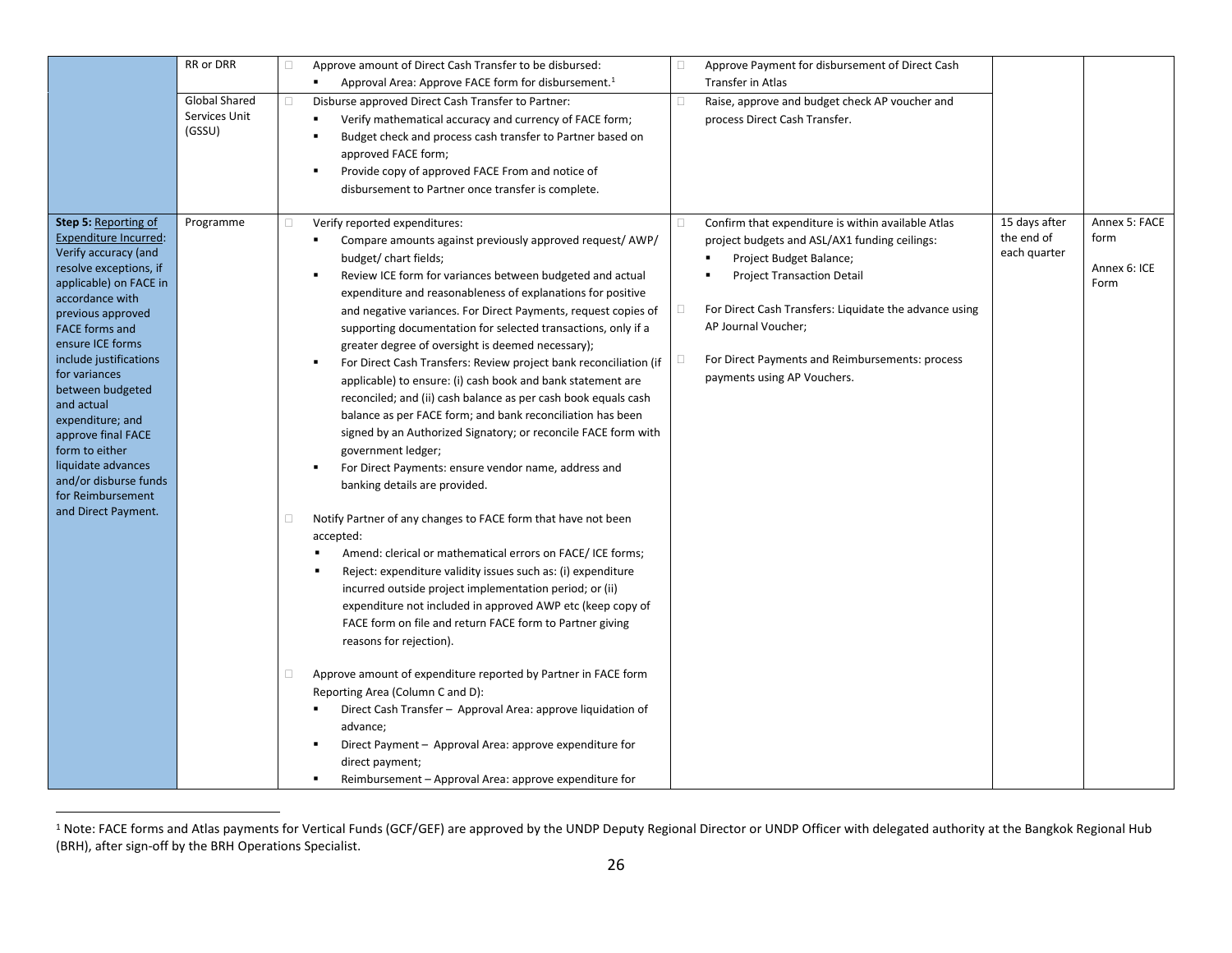|                                                                                                                                                                                                                                                                                                                                                                                   |                                                        | reimbursement.                                                                                                                                                                                                                                                                                                                                                                                                                                                                                                                                                                                                                                                                         |                                                                                                                                                                                                      |                                                                                 |
|-----------------------------------------------------------------------------------------------------------------------------------------------------------------------------------------------------------------------------------------------------------------------------------------------------------------------------------------------------------------------------------|--------------------------------------------------------|----------------------------------------------------------------------------------------------------------------------------------------------------------------------------------------------------------------------------------------------------------------------------------------------------------------------------------------------------------------------------------------------------------------------------------------------------------------------------------------------------------------------------------------------------------------------------------------------------------------------------------------------------------------------------------------|------------------------------------------------------------------------------------------------------------------------------------------------------------------------------------------------------|---------------------------------------------------------------------------------|
|                                                                                                                                                                                                                                                                                                                                                                                   | Programme<br>Finance Analyst,<br>Operations<br>Manager | Review consistency between FACE forms and other supporting<br>0<br>documentation and proper certification by Partner.<br>$\Box$<br>Consider any significant issues or improper payments arising from                                                                                                                                                                                                                                                                                                                                                                                                                                                                                   |                                                                                                                                                                                                      |                                                                                 |
|                                                                                                                                                                                                                                                                                                                                                                                   |                                                        | previous FACE forms or Assurance Activities that necessitate<br>withholding of funds, until issues are resolved.                                                                                                                                                                                                                                                                                                                                                                                                                                                                                                                                                                       |                                                                                                                                                                                                      |                                                                                 |
|                                                                                                                                                                                                                                                                                                                                                                                   | ARR GPRU or<br>ECC                                     | $\Box$<br>Certifies accuracy of FACE form by initialing.                                                                                                                                                                                                                                                                                                                                                                                                                                                                                                                                                                                                                               |                                                                                                                                                                                                      |                                                                                 |
|                                                                                                                                                                                                                                                                                                                                                                                   | RR or DRR                                              | Approval Area: Approve FACE form <sup>2</sup> :<br>о<br>Direct Cash Transfer: liquidation of advance;<br>Direct Payment: payment to vendor;<br>Reimbursement: reimbursement to the Partner.                                                                                                                                                                                                                                                                                                                                                                                                                                                                                            | Approve Payment in Atlas for liquidation of Direct Cash<br>0<br>Transfer;<br>$\Box$<br>Approve Payment in Atlas for: (i) Direct Payments to<br>3rd party payees; and (ii) reimbursements to Partners |                                                                                 |
|                                                                                                                                                                                                                                                                                                                                                                                   | GSSU                                                   | Check accuracy of information in FACE form (payee, donor/ fund<br>0<br>codes, amounts, currency);<br>Direct Cash Transfer: liquidate previous advance, in accordance with<br>0<br>FACE form/ APJV;<br>Direct Payment: process payment to vendor, in accordance with<br>0<br>vendor payment details submitted by the Partner. Provide copy of<br>AP Voucher to MCO to share with Partner as evidence of payment<br>made;<br>$\Box$<br>Reimbursement: process payment to Partner, in accordance with<br>approved FACE form. Provide copy of AP Voucher to MCO to share<br>with Partner as evidence of payment made                                                                       | $\Box$<br>Raise, approve and budget check AP voucher and<br>process Direct Cash Transfer.                                                                                                            |                                                                                 |
|                                                                                                                                                                                                                                                                                                                                                                                   |                                                        | REPORTING: OFFICIAL RECORD OF EXPENDITURE INCURRED                                                                                                                                                                                                                                                                                                                                                                                                                                                                                                                                                                                                                                     |                                                                                                                                                                                                      |                                                                                 |
| Step 6: Official<br>Record of<br>Expenditure Incurred:<br>Verify accuracy and<br>completeness of<br>quarterly/year-end<br><b>CDRs in Atlas CDR</b><br>Bridge Platform (i.e<br><b>Direct Cash Transfers</b><br>are reflected under<br>Partner's column and<br>Reimbursements and<br>Direct Payments are<br>reflected under UNDP<br>column); and confirm<br>electronic notification | Programme                                              | Before quarterly/year end closure in Atlas by OFRM, verify that all<br>$\Box$<br>advanced funds and expenditure in CDR is valid, accurate, complete<br>and consistent with AWP and Atlas Project Budget. Adjust any<br>corrections before final closure:<br>Government column: expenditures recorded against liquidated<br>cash advances;<br>UNDP expenditure: expenditure disbursed by UNDP for direct<br>payments, reimbursements and support services;<br>Confirm CDR report in the CDR Bridge Platform<br>0<br>(https://bridge.undp.org) in order to trigger email to Partner<br>requesting certification of the CDR within 15 calendar days from the<br>date the request is sent. |                                                                                                                                                                                                      | After<br>confirmation<br>of quarterly<br>financial<br>closure by<br><b>OFRM</b> |

<sup>&</sup>lt;sup>2</sup> Note: FACE forms and Atlas payments for Vertical Funds (GCF/GEF) are approved by the UNDP Deputy Regional Director or UNDP Officer with delegated authority at the Bangkok Regional Hub (BRH), after sign-off by the BRH Operations Specialist

l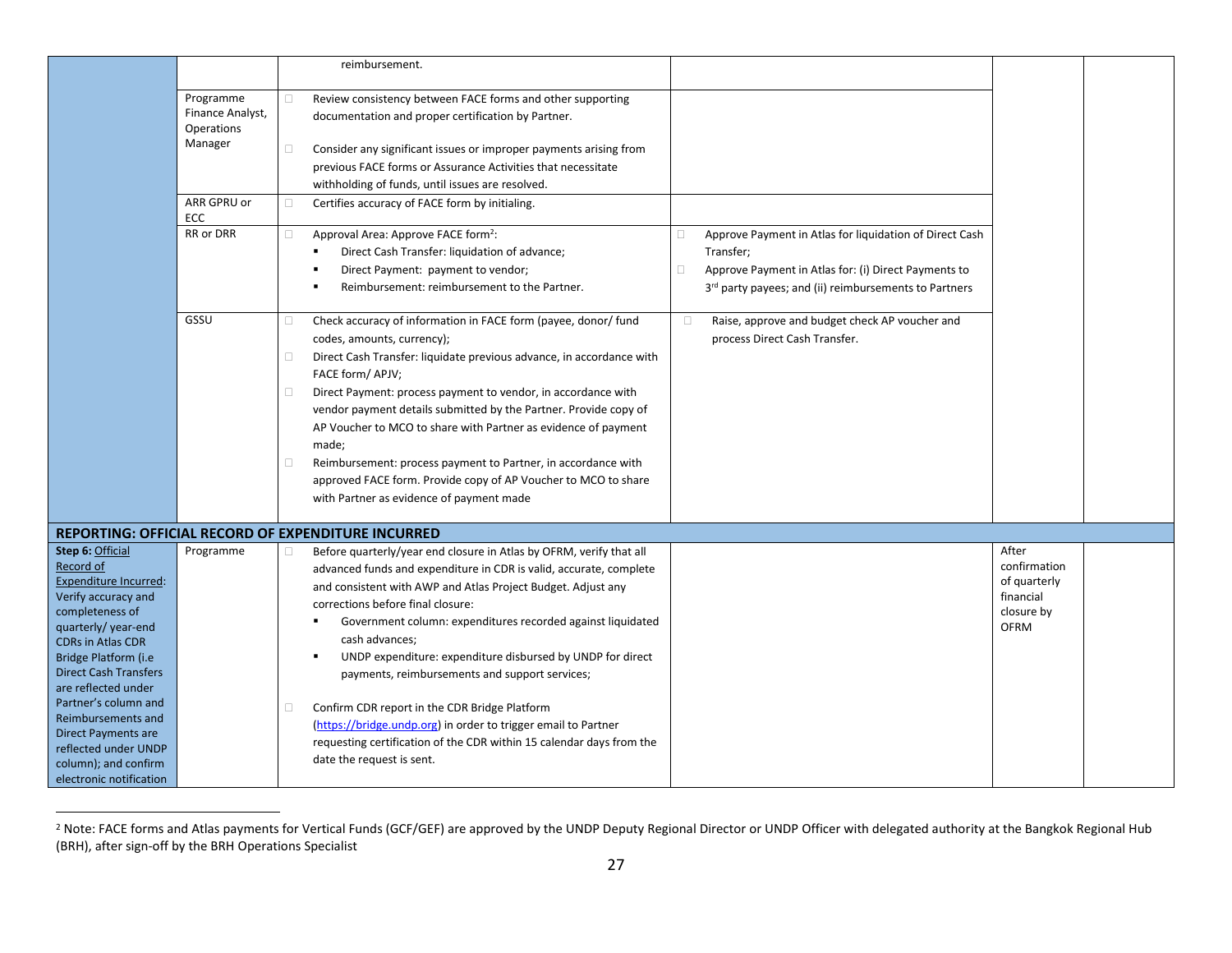| to Partners. | Investigate reasons for CDRs rejected by Partners.                                         |  |  |
|--------------|--------------------------------------------------------------------------------------------|--|--|
|              | Share Account Activity Analysis reports with each project after each<br>completed quarter. |  |  |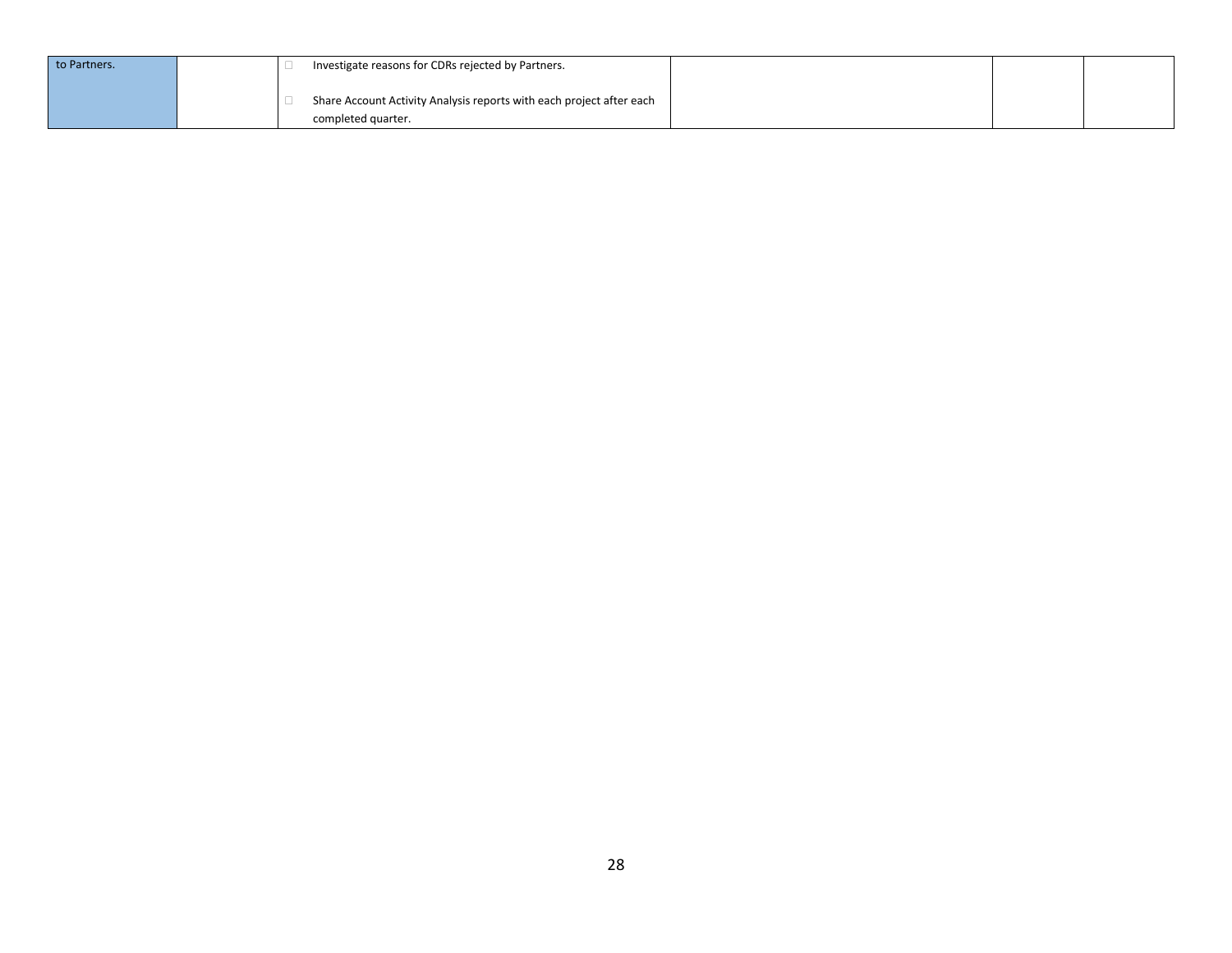|                                                                                                                                                                                                                                                                                                                                    | 2.2 PARTNER ROLE & RESPONSIBILITY |                                                                                                                                                                                                                                                                                                                                                                                                                                                                                                                                                                                                                                                                                                                                                                                                                                                                                                                                                                                                                                                                                                                                                                                                                                                                                                                                                                                                                                                                                                                                                                                                                                                                                                                                                     |                                                                                                                                                                                                                                                                                                                                                                                                                                         |                                                    |  |  |  |
|------------------------------------------------------------------------------------------------------------------------------------------------------------------------------------------------------------------------------------------------------------------------------------------------------------------------------------|-----------------------------------|-----------------------------------------------------------------------------------------------------------------------------------------------------------------------------------------------------------------------------------------------------------------------------------------------------------------------------------------------------------------------------------------------------------------------------------------------------------------------------------------------------------------------------------------------------------------------------------------------------------------------------------------------------------------------------------------------------------------------------------------------------------------------------------------------------------------------------------------------------------------------------------------------------------------------------------------------------------------------------------------------------------------------------------------------------------------------------------------------------------------------------------------------------------------------------------------------------------------------------------------------------------------------------------------------------------------------------------------------------------------------------------------------------------------------------------------------------------------------------------------------------------------------------------------------------------------------------------------------------------------------------------------------------------------------------------------------------------------------------------------------------|-----------------------------------------------------------------------------------------------------------------------------------------------------------------------------------------------------------------------------------------------------------------------------------------------------------------------------------------------------------------------------------------------------------------------------------------|----------------------------------------------------|--|--|--|
| <b>Key Steps</b>                                                                                                                                                                                                                                                                                                                   | Roles &<br><b>Responsibility</b>  | <b>Key Action</b>                                                                                                                                                                                                                                                                                                                                                                                                                                                                                                                                                                                                                                                                                                                                                                                                                                                                                                                                                                                                                                                                                                                                                                                                                                                                                                                                                                                                                                                                                                                                                                                                                                                                                                                                   | <b>Timelines</b>                                                                                                                                                                                                                                                                                                                                                                                                                        | <b>How-To Guide</b><br>for completing<br>templates |  |  |  |
|                                                                                                                                                                                                                                                                                                                                    |                                   | PLANNING: ESTABLISHING PREREQUISITIES FOR CASH TRANSFERS                                                                                                                                                                                                                                                                                                                                                                                                                                                                                                                                                                                                                                                                                                                                                                                                                                                                                                                                                                                                                                                                                                                                                                                                                                                                                                                                                                                                                                                                                                                                                                                                                                                                                            |                                                                                                                                                                                                                                                                                                                                                                                                                                         |                                                    |  |  |  |
| <b>Step1B: Designate</b><br><b>Authorized Officials</b><br>who will be<br>accountable and<br>responsible for<br>implementing the<br><b>Annual Work Plan</b><br>and certifying the<br><b>FACE form; including</b><br>authorized bank<br>signatories (if unique<br>project bank account<br>is permitted by<br>national legislation). | NPD/PMU                           | Provide sample signatures to UNDP of Authorized Officials who will be accountable and responsible for:<br>0<br>Certifying the FACE form (usually the NPD and their alternate); and<br>Authorizing payments as Bank signatories (if unique project bank account is opened, managed by dual signatories).<br>0<br>Open project bank account (if legislation permits) and ensure accounting system for recording transactions and filing system for<br>financial documentation is adequate for the project needs.                                                                                                                                                                                                                                                                                                                                                                                                                                                                                                                                                                                                                                                                                                                                                                                                                                                                                                                                                                                                                                                                                                                                                                                                                                      | Before first<br>cash transfer                                                                                                                                                                                                                                                                                                                                                                                                           |                                                    |  |  |  |
|                                                                                                                                                                                                                                                                                                                                    |                                   | IMPLEMENTATION: CARRYING OUT THE REQUEST, DISBURSEMENT, REPORTING AND RECORDING OF CASH TRANSFERS                                                                                                                                                                                                                                                                                                                                                                                                                                                                                                                                                                                                                                                                                                                                                                                                                                                                                                                                                                                                                                                                                                                                                                                                                                                                                                                                                                                                                                                                                                                                                                                                                                                   |                                                                                                                                                                                                                                                                                                                                                                                                                                         |                                                    |  |  |  |
| <b>Step 2: Request for</b><br><b>Cash Transfer:</b><br>Prepare, certify and<br>submit FACE and ICE<br>forms to request for<br>cash advances<br>and/or pre-<br>authorization to<br>incur expenditure for<br>Reimbursement<br>and/or Direct<br>Payment for the next<br>reporting period                                              | NPD/PMU                           | Prepare separate FACE forms for each of the three types of Cash Transfer Modalities:<br>0<br>Direct Cash Transfer/Advance - complete request for advance:<br>а.<br>Header: indicate Direct Cash Transfer under "Type of request";<br>$\blacksquare$<br>Activity Description Area: planned activities as per approved AWP;<br>$\blacksquare$<br>Itemized Cost Estimate (ICE) form: provide detailed breakdown of budgeted costs for each AWP activity (price and<br>quantity);<br>Request Area (Column E): date and advance amount requested as per ICE form;<br>$\blacksquare$<br>Ensure mathematical accuracy of FACE and ICE forms<br>Certification Area: certify activities in accordance with AWP, and completeness and accuracy of amount requested.<br>Direct Payments - complete request for authorization to incur expenditure and subsequent direct payment to vendor,<br>b.<br>after activity has been completed:<br>Header: indicate Direct Payment under "Type of request";<br>Activity Description Area: planned activities as per approved AWP;<br>$\blacksquare$<br>Itemized Cost Estimate (ICE) form: provide detailed breakdown of budgeted costs for each AWP activity (price and<br>$\blacksquare$<br>quantity);<br>Request Area (Column E): date and amount requested to be incurred as per ICE form;<br>Ensure mathematical accuracy of FACE and ICE forms;<br>Certification Area: certify activities in accordance with AWP, and completeness and accuracy of amount requested.<br>Reimbursement - complete request for authorization to incur expenditures, for which reimbursement will be received<br>c.<br>after activities have been completed and paid for:<br>Header: indicate Direct Payment under "Type of request"; | At least once<br>per quarter.<br>Note: To avoid<br>late<br>liquidations of<br>advances,<br>UNDP will<br>move to the<br>following<br>schedule from<br>2022: Q1<br>liquidation<br>cut-off date<br>for IPs/RPs is<br>15 <sup>th</sup> March,<br>Q2 liquidation<br>cut-off is 15th<br>June, and Q3<br>liquidation<br>cut-off is 15 <sup>th</sup><br>September. In<br>Q4, UNDP will<br>issue<br>advances for<br>one month at<br>a time. This | Annex 5: FACE<br>form<br>Annex 6: ICE<br>Form      |  |  |  |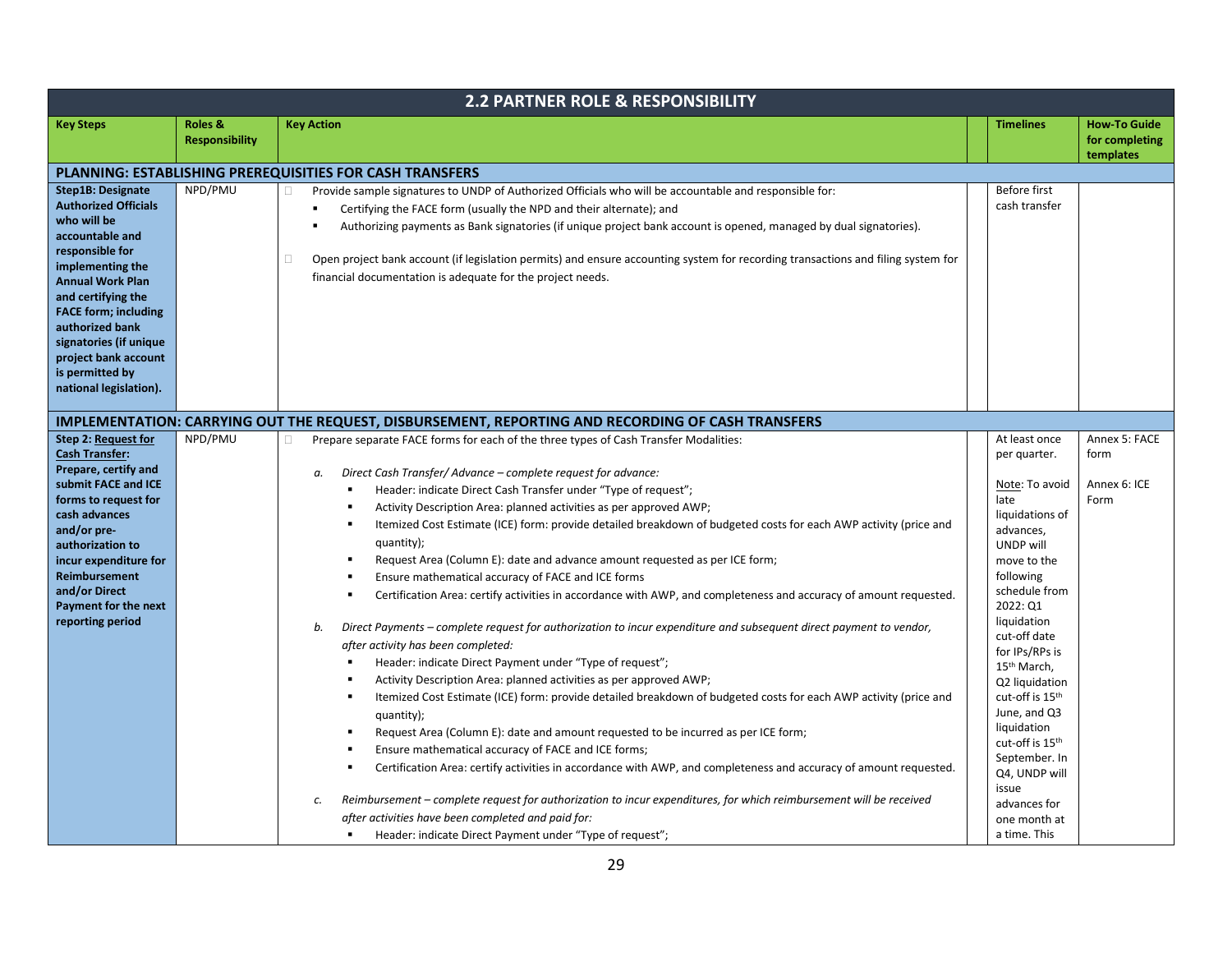|                                                                                                                                                                                                                                                   |         | Activity Description Area: planned activities as per approved AWP;<br>Itemized Cost Estimate (ICE) form: provide detailed breakdown of budgeted costs for each AWP activity (price and<br>٠<br>quantity);<br>Request Area (Column E): date and amount requested to be incurred as per ICE form;<br>Ensure mathematical accuracy of FACE and ICE forms;<br>٠<br>Certification Area: certify activities in accordance with AWP, and completeness and accuracy of amount requested.<br>$\blacksquare$                                                                                                                                                                                                                                                                                                                                                                                                                                                                                                                                                                                                                                                                                                                                                                                                                                                                                                                                                                                                                                                                                                                                                                                                                                                                                                                                                                                                                                                                                                                                                             | can be further<br>adjusted in<br>discussion<br>with each<br>project,<br>depending on<br>the capacity<br>of the<br>respective<br>project team.<br>For Direct<br>Cash<br>Transfers: (as<br>soon as 80<br>percent of the<br>previous<br>advance and<br>100 percent |
|---------------------------------------------------------------------------------------------------------------------------------------------------------------------------------------------------------------------------------------------------|---------|----------------------------------------------------------------------------------------------------------------------------------------------------------------------------------------------------------------------------------------------------------------------------------------------------------------------------------------------------------------------------------------------------------------------------------------------------------------------------------------------------------------------------------------------------------------------------------------------------------------------------------------------------------------------------------------------------------------------------------------------------------------------------------------------------------------------------------------------------------------------------------------------------------------------------------------------------------------------------------------------------------------------------------------------------------------------------------------------------------------------------------------------------------------------------------------------------------------------------------------------------------------------------------------------------------------------------------------------------------------------------------------------------------------------------------------------------------------------------------------------------------------------------------------------------------------------------------------------------------------------------------------------------------------------------------------------------------------------------------------------------------------------------------------------------------------------------------------------------------------------------------------------------------------------------------------------------------------------------------------------------------------------------------------------------------------|-----------------------------------------------------------------------------------------------------------------------------------------------------------------------------------------------------------------------------------------------------------------|
|                                                                                                                                                                                                                                                   |         |                                                                                                                                                                                                                                                                                                                                                                                                                                                                                                                                                                                                                                                                                                                                                                                                                                                                                                                                                                                                                                                                                                                                                                                                                                                                                                                                                                                                                                                                                                                                                                                                                                                                                                                                                                                                                                                                                                                                                                                                                                                                | of earlier<br>advances have<br>been<br>liquidated.                                                                                                                                                                                                              |
| Step 4: Reporting of<br><b>Expenditure</b><br>Incurred: Prepare,<br>certify and submit<br><b>FACE and ICE forms</b><br>to report on actual<br>expenditure<br>incurred, linked to<br>approved FACE form<br>requests from prior<br>reporting period | NPD/PMU | Prepare separate FACE form for each of the three Cash Transfer Modalities to report expenditures incurred in the reporting<br>0<br>period:<br>Direct Cash Transfer/Advance – complete a new FACE form with new reporting date to liquidate prior advance:<br>а.<br>Header: indicate Direct Cash Transfer under "Type of request";<br>٠<br>Activity Description Area: planned activities as per prior approved FACE form;<br>٠<br>Itemized Cost Estimate (ICE) form: show variance between budgeted and actual expenditure for each AWP activity<br>implemented, and explain positive and negative variances;<br>Reporting Area (Column A): blank for the first disbursement request, and subsequently pre-approved amount in<br>٠<br>Column G of previous FACE form;<br>Reporting Area (Column B): actual expenditures incurred, but subject to acceptance by UNDP;<br>٠<br>Request Area (Column E): only if requesting authorization for additional funds;<br>٠<br>Ensure mathematical accuracy of FACE and ICE forms;<br>Certification Area: certify that reported expenditures were incurred in accordance with AWP and that financial<br>٠<br>records and original supporting documentation are available for examination and will be retained for a period of<br>five years from date of disbursement;<br>Attach bank statement and bank reconciliation of project bank account to support expenditure reported.<br>٠<br>Direct Payments – complete a new FACE form with new reporting date to request UNDP to make payment to vendor:<br>b.<br>Header: indicate Direct Payment under "Type of request";<br>ж.<br>Activity Description Area: planned activities as per prior approved FACE form;<br>$\blacksquare$<br>Itemized Cost Estimate (ICE) form: show variance between budgeted and actual expenditure for each AWP activity<br>٠<br>implemented, and explain positive and negative variances;<br>Reporting Area (Column A): blank for the first disbursement request, and subsequently pre-approved amount in<br>Column G of previous FACE form; | 7-9 days after<br>the cut-off<br>dates<br>indicated in<br>the previous<br>row (cell<br>above).                                                                                                                                                                  |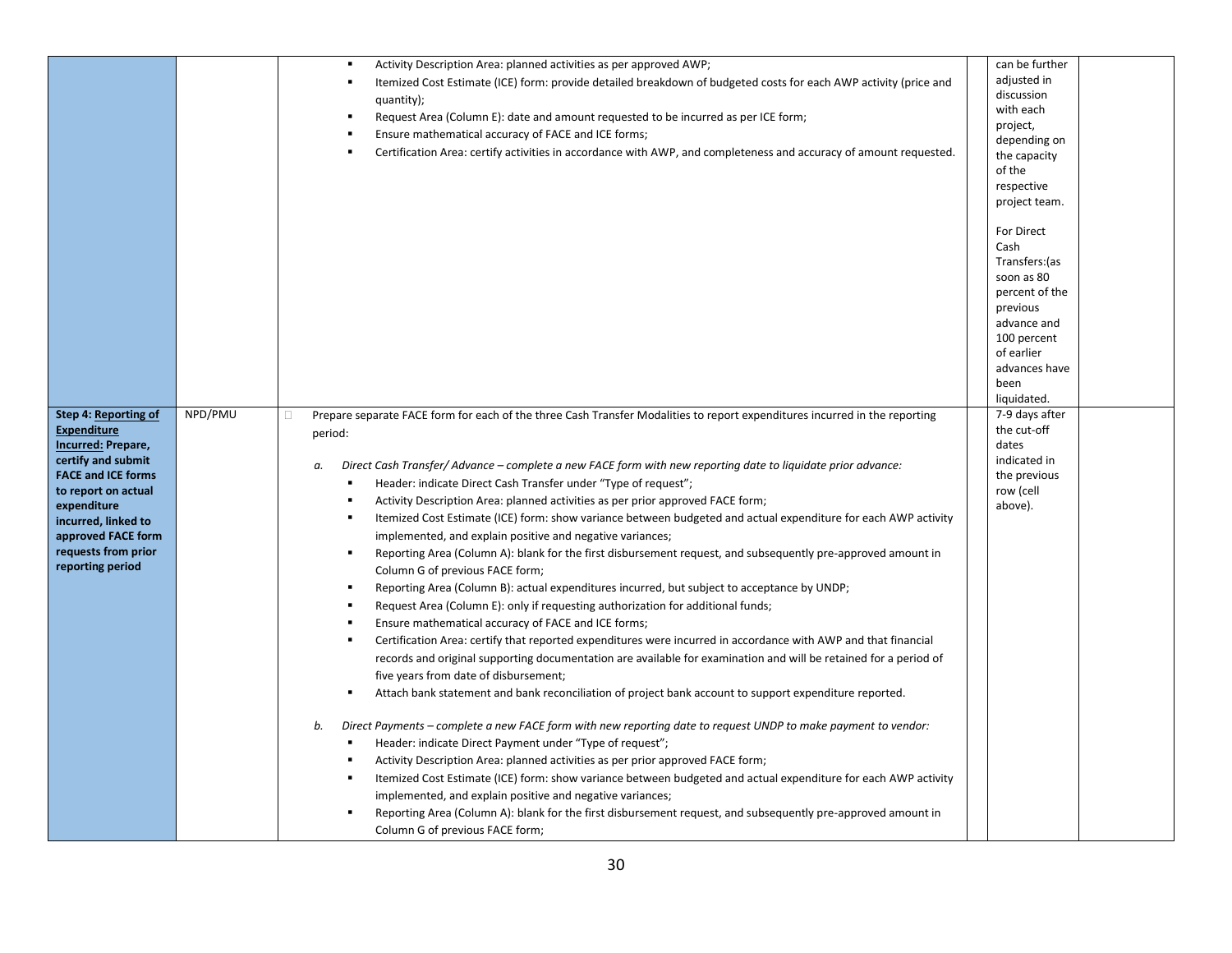|                                             |            | Reporting Area (Column B): actual expenditures incurred, but subject to acceptance by UNDP;<br>$\blacksquare$                                                                                                                                                                                                                                                                              |                             |                                                              |
|---------------------------------------------|------------|--------------------------------------------------------------------------------------------------------------------------------------------------------------------------------------------------------------------------------------------------------------------------------------------------------------------------------------------------------------------------------------------|-----------------------------|--------------------------------------------------------------|
|                                             |            | Request Area (Column E): only if requesting additional authorization to incur expenditures;                                                                                                                                                                                                                                                                                                |                             |                                                              |
|                                             |            | Attach approved vendor payment details – vendor name, address, bank details and other required info;                                                                                                                                                                                                                                                                                       |                             |                                                              |
|                                             |            | Ensure mathematical accuracy of FACE and ICE forms;                                                                                                                                                                                                                                                                                                                                        |                             |                                                              |
|                                             |            | Certification Area: certify accuracy of expenditure amounts, and availability of original supporting documentation.                                                                                                                                                                                                                                                                        |                             |                                                              |
|                                             |            | Reimbursement – complete a new FACE form with new reporting date to request reimbursement for expenditure pre-<br>с.<br>funded by Partner:<br>Header: indicate Reimbursement under "Type of request";                                                                                                                                                                                      |                             |                                                              |
|                                             |            | Activity Description Area: planned activities as per prior approved FACE form;                                                                                                                                                                                                                                                                                                             |                             |                                                              |
|                                             |            | Itemized Cost Estimate (ICE) form: show variance between budgeted and actual expenditure for each AWP activity,                                                                                                                                                                                                                                                                            |                             |                                                              |
|                                             |            | and explain positive and negative variances;                                                                                                                                                                                                                                                                                                                                               |                             |                                                              |
|                                             |            | Reporting Area (Column A): blank for the first disbursement request, and subsequently pre-approved amount in<br>٠<br>Column G of previous FACE form;                                                                                                                                                                                                                                       |                             |                                                              |
|                                             |            | Reporting Area (Column B): actual expenditures incurred, but subject to acceptance by UNDP;<br>٠                                                                                                                                                                                                                                                                                           |                             |                                                              |
|                                             |            | Request Area (Column E): only if requesting additional authorization to incur expenditures;                                                                                                                                                                                                                                                                                                |                             |                                                              |
|                                             |            | Ensure mathematical accuracy of FACE and ICE forms;                                                                                                                                                                                                                                                                                                                                        |                             |                                                              |
|                                             |            | Certification Area: certify accuracy of expenditure amounts, and availability of original supporting documentation.                                                                                                                                                                                                                                                                        |                             |                                                              |
|                                             |            |                                                                                                                                                                                                                                                                                                                                                                                            |                             |                                                              |
|                                             |            | Miscellaneous Items:<br>d.                                                                                                                                                                                                                                                                                                                                                                 |                             |                                                              |
|                                             |            | Interest earned should be reported on the FACE form and credited to UNDP miscellaneous income when funds are                                                                                                                                                                                                                                                                               |                             |                                                              |
|                                             |            | transferred to UNDP;                                                                                                                                                                                                                                                                                                                                                                       |                             |                                                              |
|                                             |            | For unused funds returned to UNDP, attach deposit slip with the FACE form.                                                                                                                                                                                                                                                                                                                 |                             |                                                              |
|                                             |            |                                                                                                                                                                                                                                                                                                                                                                                            |                             |                                                              |
|                                             |            | <b>REPORTING: OFFICIAL RECORD OF EXPENDITURE INCURRED</b>                                                                                                                                                                                                                                                                                                                                  |                             |                                                              |
| <b>Step 7: Official</b><br><b>Record of</b> | <b>NPD</b> | Certify the quarterly CDRs in the Bridge Platform (https://bridge.undp.org) once email notification is sent by UNDP; or enter<br>0<br>reasons/ comments in the Platform if CDR is rejected. If requested, the UNDP Programme Officer can provide the paper version                                                                                                                         | Withing 15<br>calendar days | Annex 5: FACE<br>form                                        |
| <b>Expenditure</b>                          |            | of the CDR approved by the UNDP authorized official, for counter-signature by the authorized official of the Partner outside of                                                                                                                                                                                                                                                            | from receipt                |                                                              |
| <b>Incurred: Review and</b>                 |            | the Bridge Platform.                                                                                                                                                                                                                                                                                                                                                                       | of notification             | Annex 6: ICE                                                 |
| certify validity of<br>expenditure in the   |            |                                                                                                                                                                                                                                                                                                                                                                                            | from UNDP                   | Form                                                         |
| quarterly/year-end<br>CDRs.                 |            | NOTE: If no response is received within 15 days after the e-mail notification, an automated follow-up message is sent. If no<br>response is received from the Partner within another 15 calendar days, the CDR is deemed to have been accepted. This,<br>however, only applies for the Q2 and Q3 CDRs. The Q4/year-end CDR must be approved by the Partner via e-signature or on<br>paper. |                             | Annex 7: List of<br>Mandatory<br>Supporting<br>Documentation |
|                                             |            | NOTE: UNDP will share the Account Activity Analysis Report for each quarter with all projects once the accounts for the quarter<br>are closed, to inform IP/RP review of the CDR.                                                                                                                                                                                                          |                             | for Key<br>Expenditure                                       |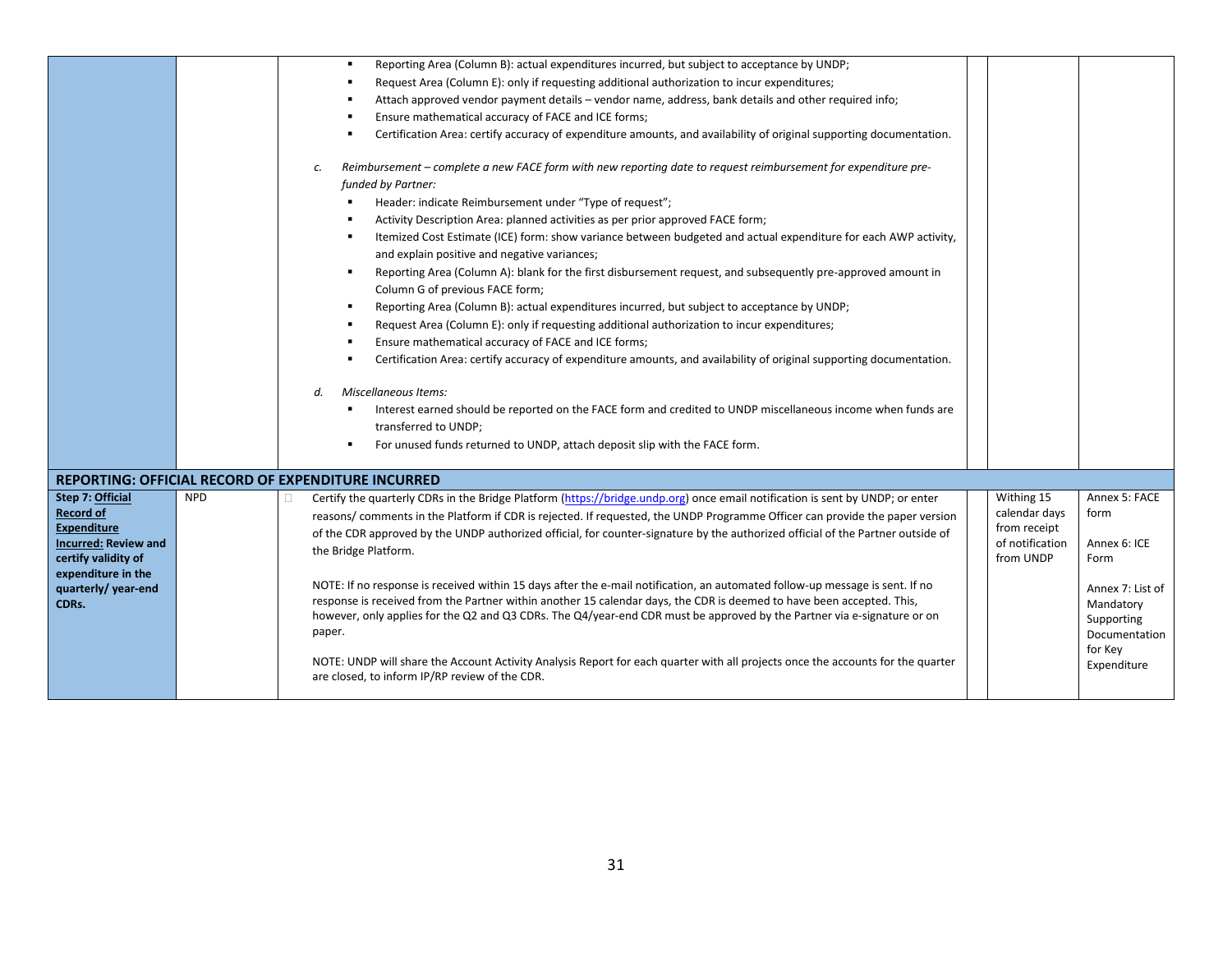## **3. ASSURANCE ACTIVITIES**

| <b>Key Action (outside HACT SharePoint)</b>                                                                                                                                                                                                                                                                                                                                                                                                                                                                                                                                                                                                                                                                                                                                                                                                                                                                                                                   | Key Action (within HACT SharePoint/ CARDS)                                                                                                                                                                                                                      | <b>Timelines</b>                                               | <b>How To Guide</b>                                                                                                   |
|---------------------------------------------------------------------------------------------------------------------------------------------------------------------------------------------------------------------------------------------------------------------------------------------------------------------------------------------------------------------------------------------------------------------------------------------------------------------------------------------------------------------------------------------------------------------------------------------------------------------------------------------------------------------------------------------------------------------------------------------------------------------------------------------------------------------------------------------------------------------------------------------------------------------------------------------------------------|-----------------------------------------------------------------------------------------------------------------------------------------------------------------------------------------------------------------------------------------------------------------|----------------------------------------------------------------|-----------------------------------------------------------------------------------------------------------------------|
|                                                                                                                                                                                                                                                                                                                                                                                                                                                                                                                                                                                                                                                                                                                                                                                                                                                                                                                                                               |                                                                                                                                                                                                                                                                 |                                                                | for<br>completing<br>templates                                                                                        |
| <b>PLANNING: PREPARING AND POPULATING AN ASSURANCE ACTIVITIES PLAN</b>                                                                                                                                                                                                                                                                                                                                                                                                                                                                                                                                                                                                                                                                                                                                                                                                                                                                                        |                                                                                                                                                                                                                                                                 |                                                                |                                                                                                                       |
| Use Partner Risk Ratings to populate the Assurance Activity Plan:<br>0<br>Determine the type and frequency of assurance activities for<br>٠<br>each Partner - Part I Section 4.4 Table 4;<br>Update changes in assurance activities if Partner has an<br>٠<br>Adjusted Risk Rating - Part I Section 4.4 Table 5;<br>Schedule dates for conducting the assurance activities.<br>٠<br>Ensure the cost of the Assurance Activities are included in the<br>$\Box$<br>Partner's project budget.<br>0<br>Finalize the Assurance Activity Plan and obtain Resident<br>Representative approval.                                                                                                                                                                                                                                                                                                                                                                       | Upload the approved Assurance Activity Plan<br>O                                                                                                                                                                                                                | Semi-annually<br>(no later than<br>end Feb and<br>end Jul)     | Annex 8:<br>Assurance<br><b>Activity Plan</b><br>(for tracking<br>outside of<br><b>HACT</b><br>SharePoint)            |
| <b>IMPLEMENTATION: CARRYING OUT ASSURANCE ACTIVITIES</b>                                                                                                                                                                                                                                                                                                                                                                                                                                                                                                                                                                                                                                                                                                                                                                                                                                                                                                      |                                                                                                                                                                                                                                                                 |                                                                |                                                                                                                       |
| Initiate procurement process for Third Party Service Provider (spot<br>$\Box$<br>checks and audits). Ensure scope of the Terms of Reference includes:<br>Requirement for a Management Letter, in addition to the spot check<br>$\Box$<br>and audit report;<br>$\Box$<br>Follow-up on issues raised in previous spot checks and audits.<br>Coordinate logistics, documentation etc between Third Party Service<br>$\Box$<br>Provider and Partner; and field missions for UNDP staff (or third-party<br>monitors).<br>Discuss results of the assurance activities with the Partner,<br>0<br>specifically the reason for issues identified and an Action Plan to<br>address the issues and recommendations raised.<br>Document issues, recommendations and action plan in the Partner<br>0<br>Risk Log & Action Plan; and ensure on-going monitoring of issues and<br>corrective action.<br>NOTE: If significant issues on improper expenditures are identified: | Upload:<br>0<br>Spot Check Report;<br>Partner Risk Log and Action Plan in HACT<br>SharePoint;<br>Note to File: Conclusion on alternative<br>٠<br>verification procedures for invalid expenditure<br>(if applicable)<br>$\Box$<br>Upload Audit Reports in CARDS. | Scheduled<br>dates as per<br>Assurance<br><b>Activity Plan</b> | Annex 9:<br>Note to File:<br>Conclusion on<br>alternative<br>verification<br>procedures<br>for invalid<br>expenditure |
|                                                                                                                                                                                                                                                                                                                                                                                                                                                                                                                                                                                                                                                                                                                                                                                                                                                                                                                                                               | Suspend further advances until issue is explained or resolved;<br>$\Box$                                                                                                                                                                                        |                                                                |                                                                                                                       |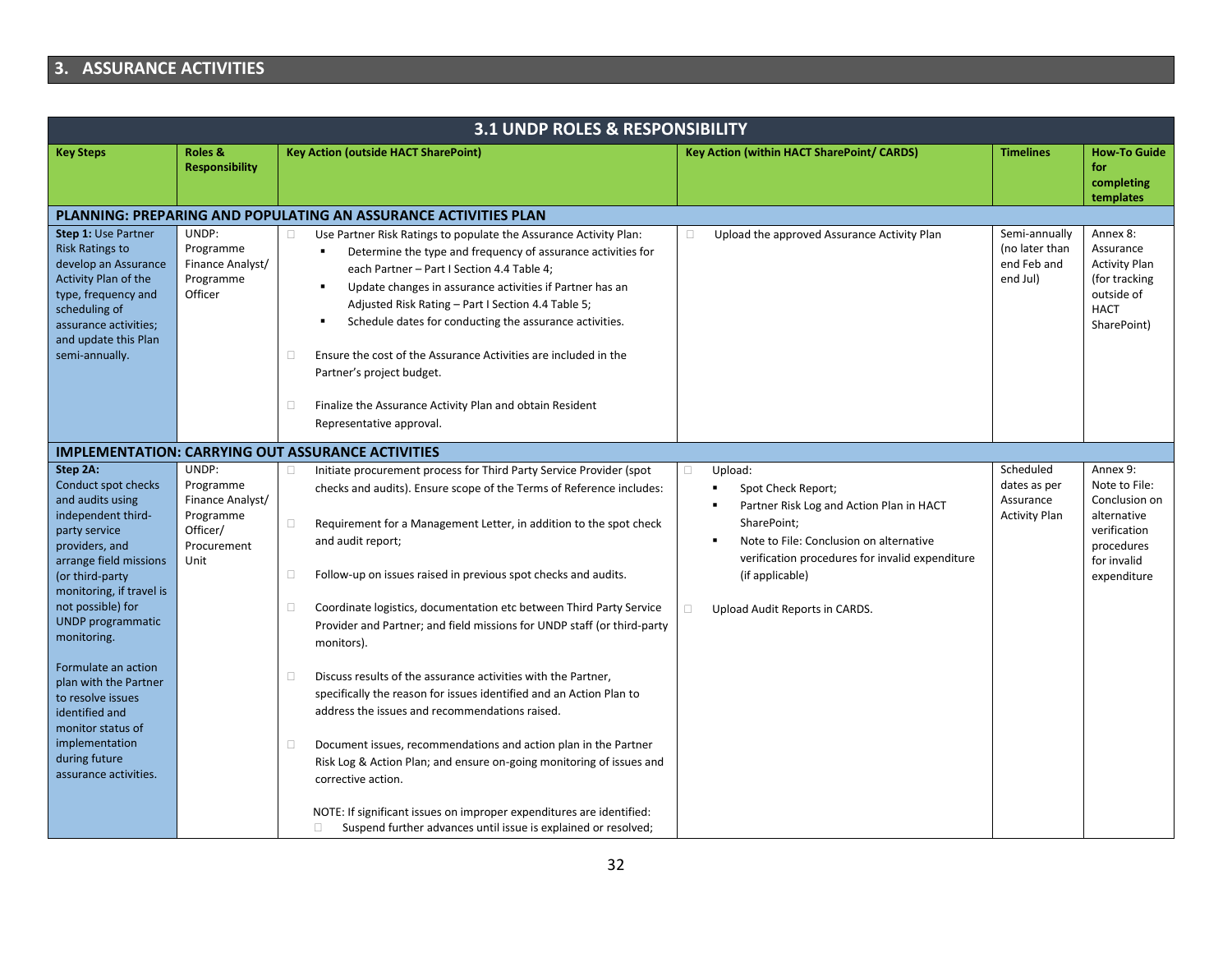| $\Box$ | Consider performing alternative assurance activities to confirm     |  |  |
|--------|---------------------------------------------------------------------|--|--|
|        | validity of expenditure or corroborate information with other       |  |  |
|        | sources;                                                            |  |  |
| $\Box$ | Perform additional assurance activities to determine extent of      |  |  |
|        | occurrence of invalid expenditures;                                 |  |  |
| $\Box$ | If explanations and alternative procedures provide adequate         |  |  |
|        | assurance: accept the expenditure and document alternative          |  |  |
|        | procedures and conclusions in a Note to File, approved by           |  |  |
|        | Resident Representative;                                            |  |  |
| $\Box$ | If explanations and alternative procedures do not provide           |  |  |
|        | adequate assurance: reject the expenditure and request the          |  |  |
|        | partner to refund cash that was advanced and ensure rejected        |  |  |
|        | expenditure is not resubmitted;                                     |  |  |
| $\Box$ | If Partner cannot absorb expenditure rejected or outstanding        |  |  |
|        | advances are unaccounted for: pursue all avenues to ensure          |  |  |
|        | financial liability is not assumed by UNDP. If the contentious      |  |  |
|        | amount is deemed irrecoverable, document in a Note to File all      |  |  |
|        | action taken, causes and responsibility; for Resident               |  |  |
|        | Representative approval and obtain further guidance from            |  |  |
|        | OFRM;                                                               |  |  |
| $\Box$ | If assurance activities consistently indicate Partner is reporting  |  |  |
|        | invalid expenditure, consider adjusting the Risk Rating - Part I    |  |  |
|        | Section 2.4;                                                        |  |  |
| $\Box$ | Escalate potentially fraudulent transactions to Headquarters        |  |  |
|        | HACT Focal Point to decide next course of action.                   |  |  |
|        | Additional Guidance for the three types of Assurance Activities:    |  |  |
|        |                                                                     |  |  |
| $\Box$ | Output Verification: on-site verification of financial, operational |  |  |
|        | and programmatic performance:                                       |  |  |
| $\Box$ | Ensure revenue, commitments, expenditure and disbursements          |  |  |
|        | are complete and accurate, and detecting erroneous or               |  |  |
|        | unauthorized charges;                                               |  |  |
| $\Box$ | Verify correct use of funds to achieve expected outputs;            |  |  |
| $\Box$ | Monitor aged advances;                                              |  |  |
| $\Box$ | Investigate reasons for outstanding balances;                       |  |  |
| $\Box$ | Assess project delivery rates;                                      |  |  |
| $\Box$ | Assess project implementation modality;                             |  |  |
| $\Box$ | Review status of implementation of actions to mitigate risks in     |  |  |
|        | the Partner Risk Log & Action Plan.                                 |  |  |
| $\Box$ | Spot Checks: Select FACE Forms that total at least 50 percent of    |  |  |
|        | expenditure incurred to date (or since last spot check). Ensure     |  |  |
|        | that the Third-Party Service Providers:                             |  |  |
| $\Box$ |                                                                     |  |  |
|        | Verify at least 10 percent of transactions from selected FACE       |  |  |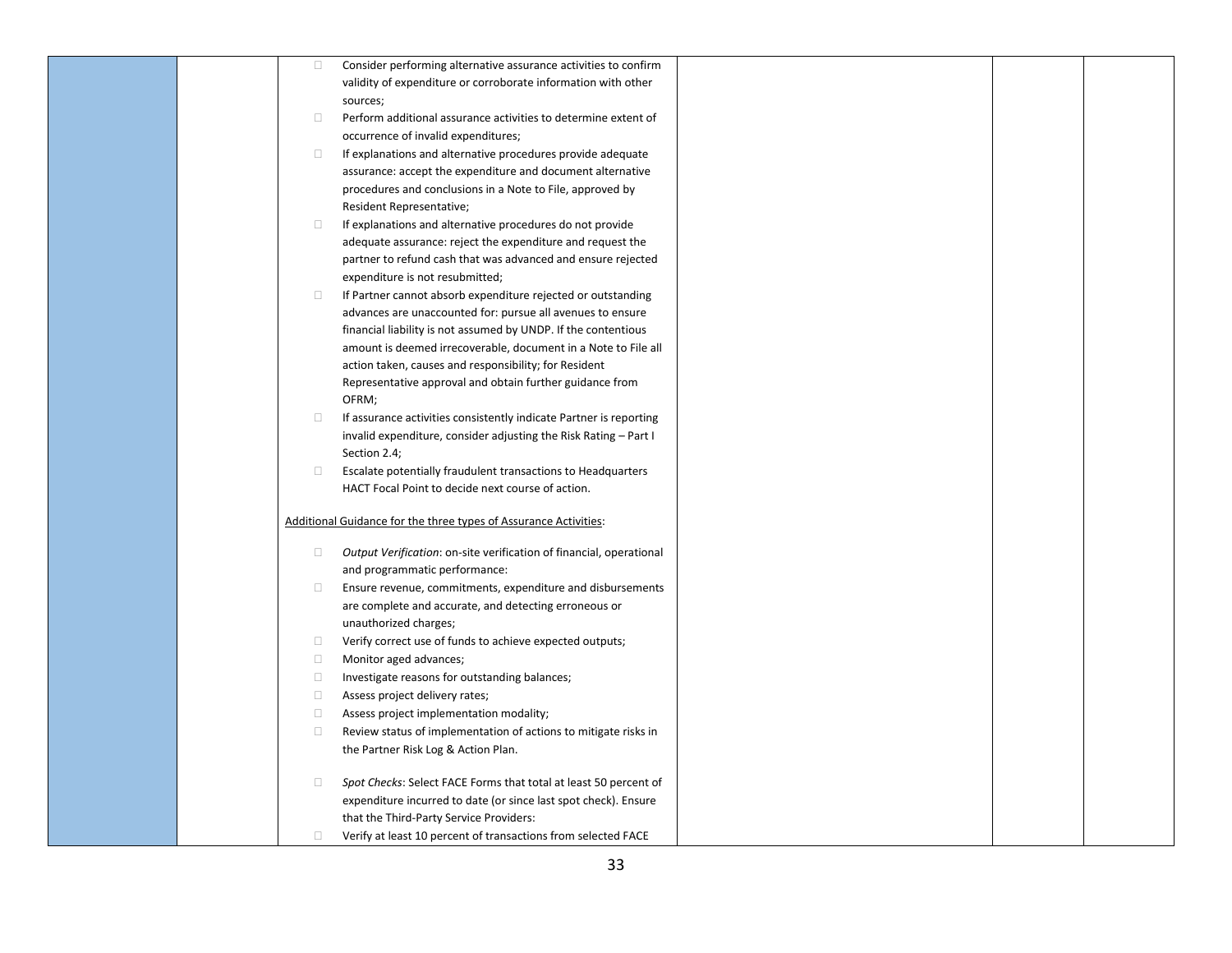|                   | forms;                                                              |
|-------------------|---------------------------------------------------------------------|
| $\Box$            | Focus on: (i) historical high-risk expenditures identified from     |
|                   | prior FACE verification, spot checks and audits; (ii) expenses      |
|                   | exceeding budgeted amounts; and (iii) randomly selected             |
|                   | transactions;                                                       |
| $\Box$            | Expand the scope by an additional 10 percent if significant         |
|                   | issues are identified, focusing on similar type of transactions/    |
|                   | exceptions to determine if this is a systemic or recurring issue.   |
| $\Box$            | Scheduled Audits: All audit plans and reports should be available   |
|                   | to UNDP OAI and ORFM either through the HACT SharePoint or          |
|                   | CARDS:                                                              |
| $\Box$            | Internal Control Audits: audits are conducted on a Partner basis    |
|                   | with guidance from OAI;                                             |
| $\Box$            | Financial Audits: audits are conducted on a project basis, and      |
|                   | follow criteria set out in UNDP OAI's annual call letter for HACT   |
|                   | audits;                                                             |
| $\Box$            | Special Audits: audits are conducted if results of spot checks      |
|                   | warrant further investigation eg: concerns within a specific area   |
|                   | such as procurement or cash management; or mismanagement            |
|                   | of funds, or suspicion of fraud.                                    |
| <b>Resources:</b> |                                                                     |
| $\Box$            | <b>Generic TOR for Spot Checks Performed by Third Party Service</b> |
|                   | Providers                                                           |
|                   |                                                                     |
|                   |                                                                     |
|                   | TORs-HACT%20Spot                                                    |
|                   | %20Check%20by%20                                                    |
| $\Box$            | <b>Generic TOR for Internal Control Audits</b>                      |
|                   |                                                                     |
|                   | W                                                                   |
|                   | TOR_HACT%20Intern                                                   |
|                   | al%20Control%20Auc                                                  |
|                   |                                                                     |
| $\Box$            | <b>Generic TOR for Financial Audits</b>                             |
|                   |                                                                     |
|                   |                                                                     |
|                   |                                                                     |
|                   | TOR_HACT%20Finan                                                    |
|                   | cial%20Audit.docx                                                   |
| $\Box$            | Generic TOR for Management Letter (for Spot Checks and              |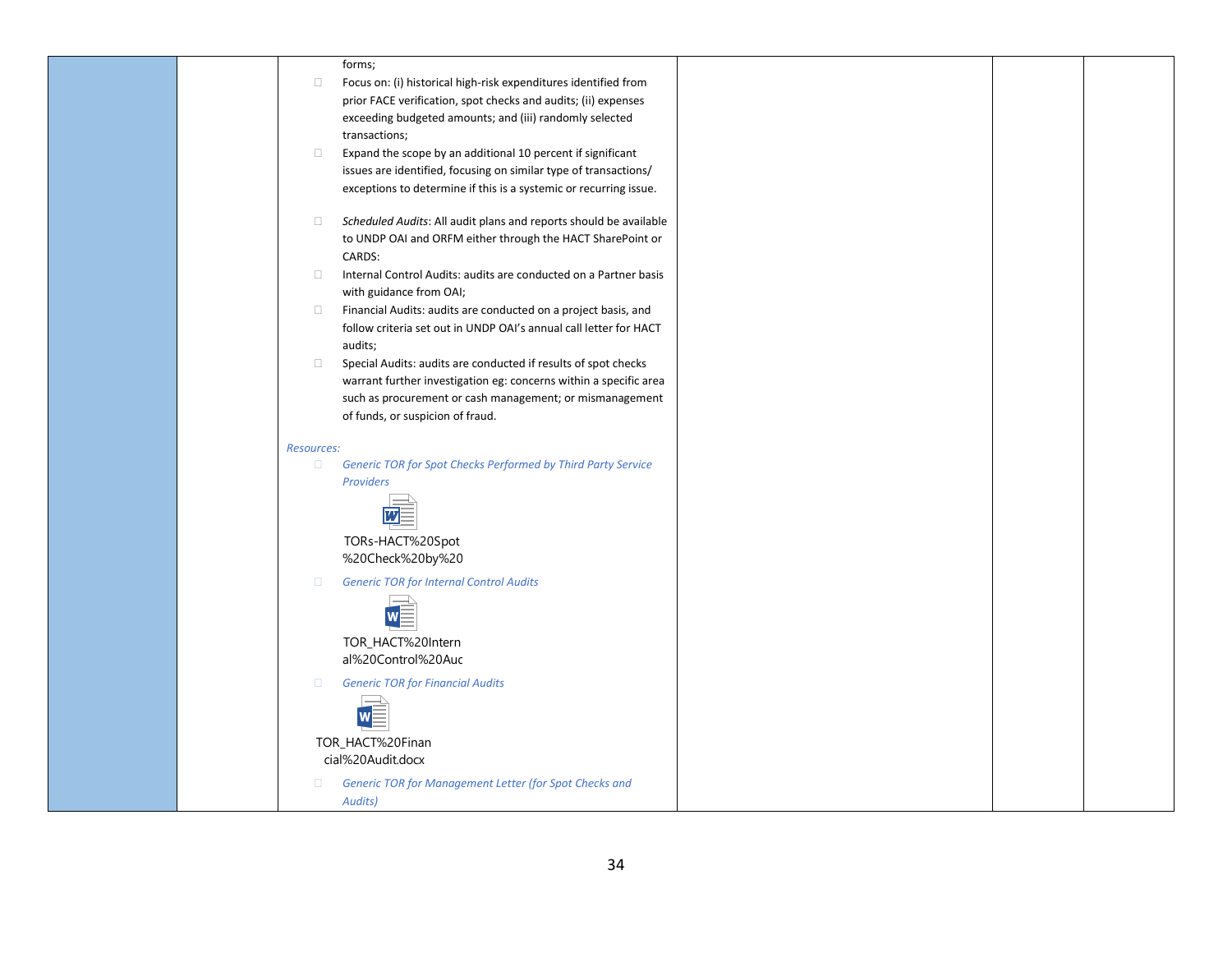|  | TOR_HACT%20Spot<br>%20Check%20or%20                                                                            |  |  |
|--|----------------------------------------------------------------------------------------------------------------|--|--|
|  | <b>UNDP Additional Guidance on the Conduct of Spot Checks</b><br>(Annex A) and the Conduct of Audits (Annex B) |  |  |